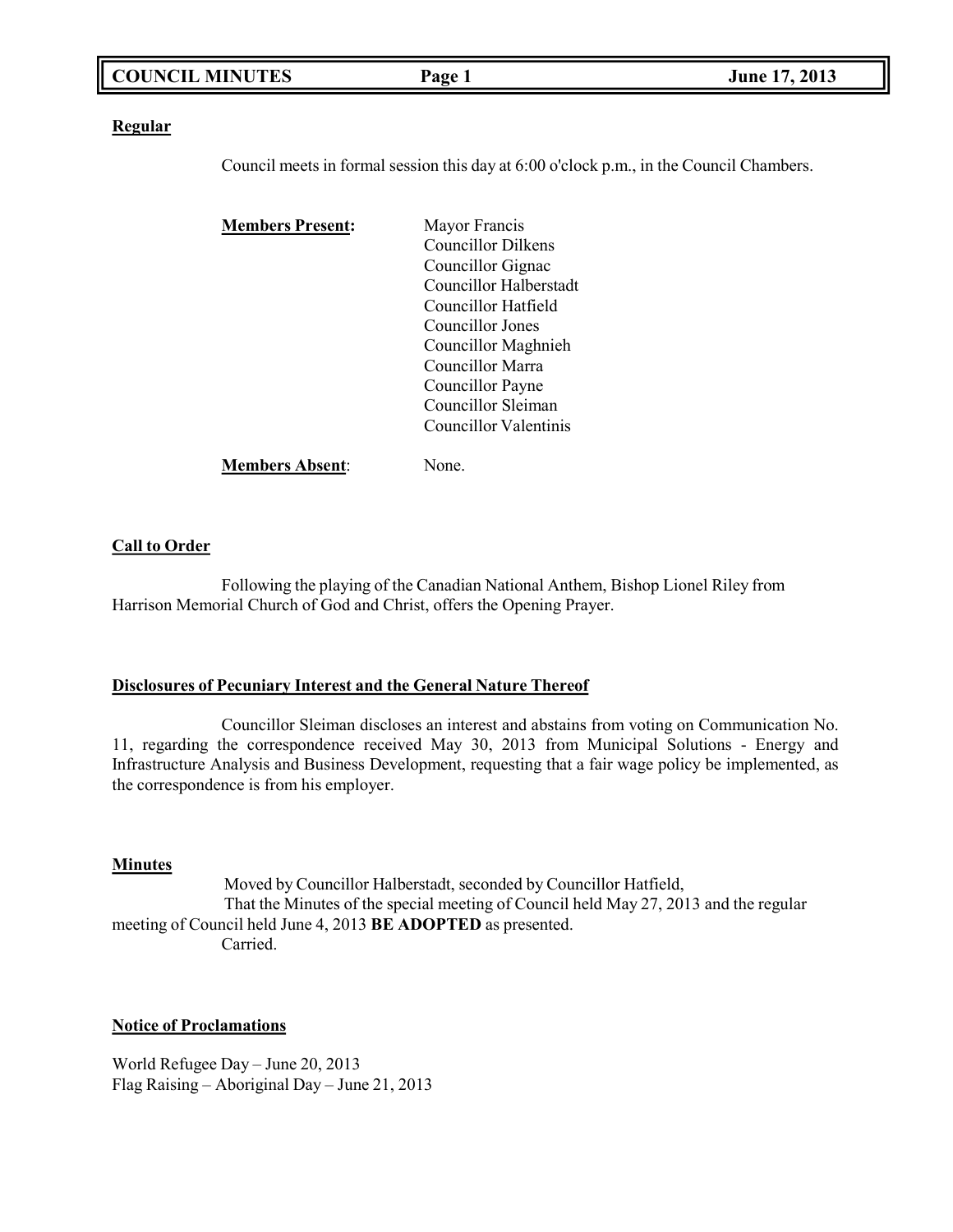# **COUNCIL MINUTES Page 2 June 17, 2013**

### **Committee of the Whole**

Moved by Councillor Jones, seconded by Councillor Maghnieh,

That Council do now rise and move into Committee of the Whole with the Mayor presiding for the purpose of dealing with:

- (a) communication items;
	- (b) consent agenda;
	- (c) hearing requests for deferrals or referrals of any items of business;
	- (d) hearing presentations and delegations;
	- (e) consideration of business items;
	- (f) consideration of Committee reports:
		- (i) **Report of Special In-Camera Meeting or other Committee as may be held prior to Council** (if scheduled); and
		- (ii) **Report of the Striking Committee** of its meeting held June 4, 2013
	- (g) consideration of by-laws 87-2013 through 96-2013 (inclusive) and By-law 98-2013.

Carried.

### **Communications**

Moved by Councillor Marra, seconded by Councillor Payne,

**M235–2013** That the following Communication Items 1 to 8 and 10 to 16 inclusive, as set forth in the Council Agenda **BE REFERRED** as noted except Communication No. 9 which is dealt with as follows:

### **Communication No. 9:**

Moved by Councillor Dilkens, seconded by Councillor Marra,

**M236-2013** That the correspondence dated May 8, 2013 regarding the creation of the Great Canadian Flag Project **BE RECEIVED** for information; and further

That the request for The Great Canadian Flag Project **BE APPROVED IN PRINCIPLE** pending a further report from administration. Carried.

APR2013

| <b>Item</b>    | <b>From</b>                             | <b>Description</b>                                                                                                                                        |
|----------------|-----------------------------------------|-----------------------------------------------------------------------------------------------------------------------------------------------------------|
|                | Ministry of Energy                      | Invitation to participate in a webinar to discuss local control over<br>renewable energy projects on June 25, 26 or $27th$ from 12:00 pm<br>to $1:30$ pm. |
|                |                                         | Note & File                                                                                                                                               |
|                |                                         | GM2013                                                                                                                                                    |
| $\mathfrak{D}$ | Ministry of Labour                      | Response to correspondence regarding interest arbitration in the<br>public sector.                                                                        |
|                |                                         | <b>Note &amp; File</b>                                                                                                                                    |
|                |                                         | GM2013                                                                                                                                                    |
|                |                                         | Update on the status of Ontario"s one-call-to-dig system.                                                                                                 |
| 3              | Ministry of Consumer<br><b>Services</b> | <b>City Engineer</b>                                                                                                                                      |
|                |                                         | Note & File                                                                                                                                               |
|                |                                         | GM2013                                                                                                                                                    |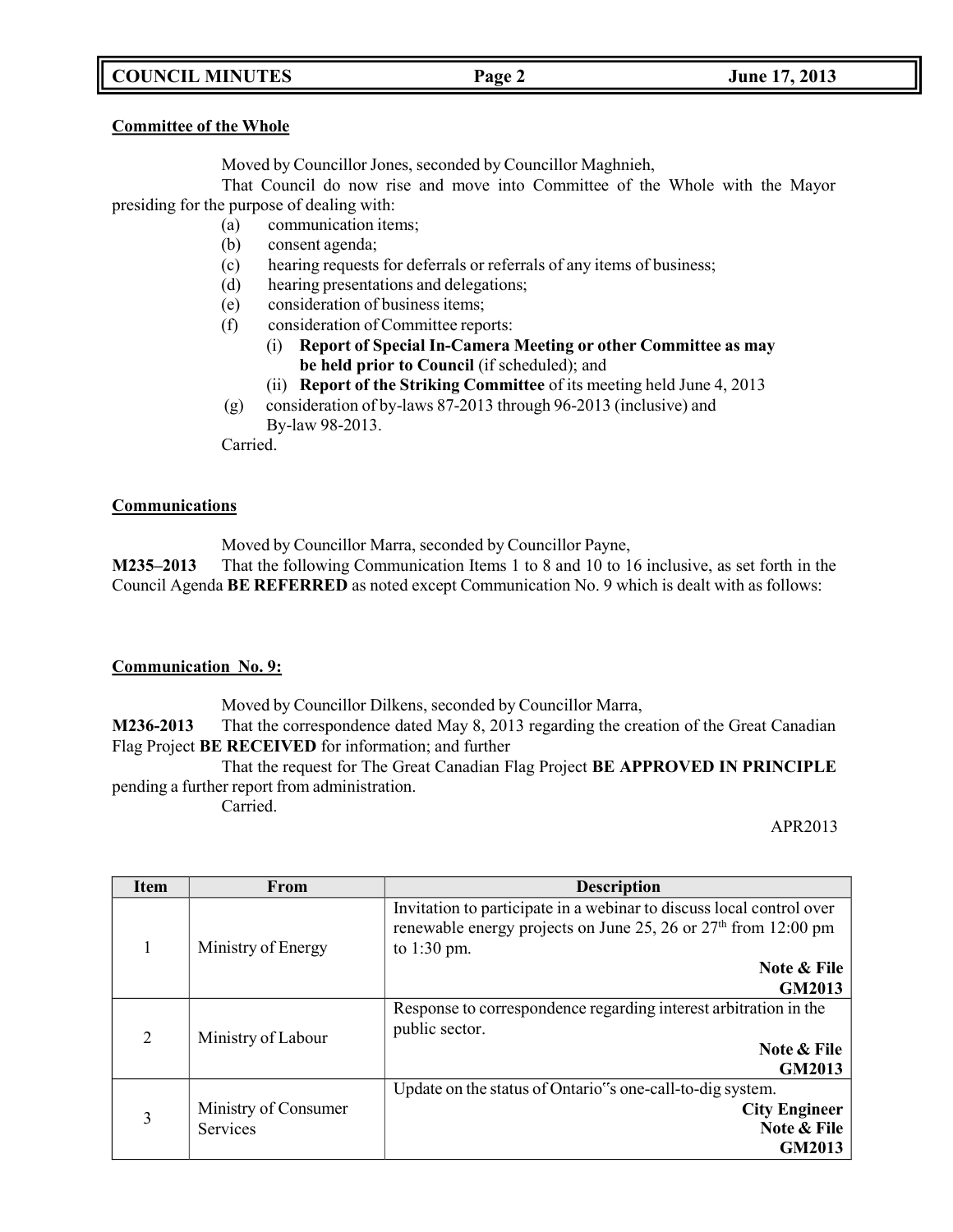**COUNCIL MINUTES Page 3 June 17, 2013**

|        |                                           | Environmental Compliance Approval for storm and sanitary          |
|--------|-------------------------------------------|-------------------------------------------------------------------|
|        | Ministry of the                           | sewers to be constructed on Arthur Road.                          |
| 4      | Environment                               | <b>City Engineer</b>                                              |
|        |                                           | Note & File<br>EI2013                                             |
|        |                                           | Launch of the "Request for Pre-Qualification (RFPQ) for the       |
|        | Ontario Lottery and                       | Southwest Gaming Bundle."                                         |
| 5      | Gaming Corporation                        | <b>Licence Commissioner</b>                                       |
|        | (OLG)                                     | Note & File                                                       |
|        |                                           | <b>GM2013</b>                                                     |
|        |                                           | Backgrounder - Gaming Request for Pre-Qualification.              |
| 6      | Ontario Lottery and<br>Gaming Corporation | <b>Licence Commissioner</b>                                       |
|        | (OLG)                                     | Note & File                                                       |
|        |                                           | GM2013                                                            |
|        |                                           | Resolution respecting the closure of the Visa and Immigration     |
| $\tau$ | Town of Tecumseh                          | Sections at the Canadian Consulates General in Detroit.           |
|        |                                           | Note & File<br>GM2013                                             |
|        |                                           | Request to waive fees for the public right of way.                |
|        |                                           | <b>Chief Financial Officer &amp; City Treasurer</b>               |
| $8\,$  | Ernie Lamont, Resident                    | <b>COUNCIL DIRECTION REQUESTED</b>                                |
|        |                                           | <b>APR2013</b>                                                    |
|        |                                           | Request for "Approval in Principle" for the creation of the Great |
|        | The Great Canadian Flag<br>Project        | Canadian Flag Project.                                            |
|        |                                           | Chief Financial Officer & City Treasurer                          |
| 9      |                                           | <b>Executive Director of Recreation and Culture</b>               |
|        |                                           | <b>Executive Director of Parks &amp; Facilities</b>               |
|        |                                           | <b>COUNCIL DIRECTION REQUESTED</b><br><b>APR2013</b>              |
|        |                                           | Response to request regarding the Great Canadian Flag.            |
|        |                                           | <b>Chief Financial Officer &amp; City Treasurer</b>               |
| 10     | Pierre Quenneville,                       | <b>Executive Director of Recreation and Culture</b>               |
|        | Resident                                  | <b>Executive Director of Parks &amp; Facilities</b>               |
|        |                                           | Note & File                                                       |
|        |                                           | <b>APR2013</b>                                                    |
|        |                                           | Request to implement a Fair Wage Policy.<br><b>City Solicitor</b> |
| 11     | <b>Municipal Solutions</b>                | Note & File                                                       |
|        |                                           | GM2013                                                            |
|        |                                           | Application of HGA Ltd. for Site Plan Approval to permit a        |
| 12     |                                           | commercial plaza located at 4150 Walker Road.                     |
|        | Manager of Urban Design                   | Note & File                                                       |
|        |                                           | ZS/11398                                                          |
|        |                                           | Application of Chitran Vran: Architects Inc. for Site Plan        |
|        | Manager of Urban Design                   | Approval to permit a one storey pre-engineered building located   |
| 13     |                                           | at 1030 Walker Road.<br>Note & File                               |
|        |                                           | ZS/11696                                                          |
|        |                                           |                                                                   |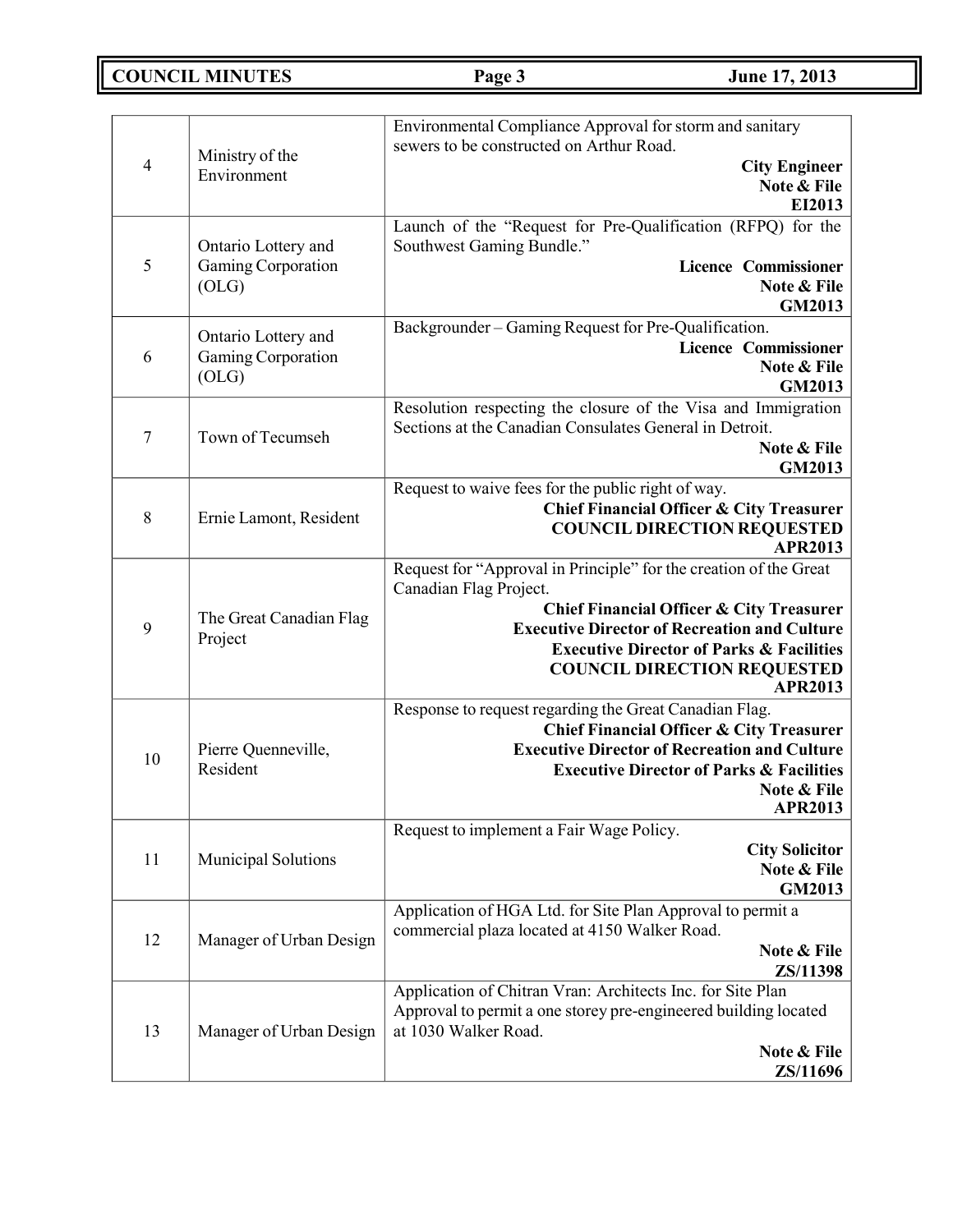**COUNCIL MINUTES Page 4 June 17, 2013**

| 14 | Manager of Urban Design                                                                                  | Application of St. Francis of Assisi Church for Site Plan<br>Approval to permit an asphalt surface parking lot located at 1767<br>Walker Road.<br>Note & File |
|----|----------------------------------------------------------------------------------------------------------|---------------------------------------------------------------------------------------------------------------------------------------------------------------|
|    |                                                                                                          | ZS/11695<br>Oral and Health Nutrition Education - Information regarding                                                                                       |
| 15 | <b>Community Development</b><br>& Health Commissioner                                                    | CR18/2013.<br>Note & File<br>Livelink16604<br>EI/11353                                                                                                        |
| 16 | <b>Ontario Power Authority</b><br>& Independent Electricity<br><b>System Operator</b><br>$\cdot$ $\cdot$ | Regional Energy Planning Sitting in Ontario<br><b>City Engineer</b><br>Note & File<br>GP2013                                                                  |

Carried.

Councillor Sleiman discloses an interest and abstains from voting on Communication No. 11.

### **Consent Agenda**

Moved by Councillor Sleiman, seconded by Councillor Valentinis,

That the following Consent Agenda and the recommendations contained in the administrative reports **BE APPROVED** as amended:

Item 3 Tree Maintenance Item 6 Capital Project Variance Report as at March 31, 2013

## **Consent Committee Reports**

|                | <b>Environment, Transportation and Public Safety Standing Committee</b> |                                                                                                                                                                                           |  |
|----------------|-------------------------------------------------------------------------|-------------------------------------------------------------------------------------------------------------------------------------------------------------------------------------------|--|
| No.            |                                                                         | <b>Description</b>                                                                                                                                                                        |  |
|                | Report No. 139                                                          | Minutes of the Windsor-Essex County Environment Committee held April 4,<br>2013                                                                                                           |  |
|                |                                                                         |                                                                                                                                                                                           |  |
| $\overline{2}$ | Report No. 141                                                          | Report No. 72 of the Windsor-Essex County Environment Committee                                                                                                                           |  |
| 3              | Report No. 142                                                          | Minutes of the Essex-Windsor Solid Waste Authority meeting held February<br>5, 2013                                                                                                       |  |
| $\overline{4}$ | Report No. 143                                                          | Amendment of Schedule 4 to Public Vehicle Licensing By-Law No. 137-<br>2007                                                                                                               |  |
| 5              | Report No. 144                                                          | 2012 Road Safety Report                                                                                                                                                                   |  |
| 6              | Report No. 145                                                          | Housekeeping Amendments to By-Law 3-2006 - A By-Law to Establish<br>Standards Respecting Yard Waste and Exterior Property Maintenance and to<br>Prohibit Littering in the City of Windsor |  |
|                | Report No. 147                                                          | Hon. Herb Gray Parkway Project Update - April 2013                                                                                                                                        |  |

| <b>Executive Committee</b> |                |                                                                                    |
|----------------------------|----------------|------------------------------------------------------------------------------------|
| No.                        |                | <b>Description</b>                                                                 |
|                            | Report No. 132 | Minutes of the Transit Windsor and Windsor Chartabus meeting held April<br>9, 2013 |
|                            | Report No. 133 | Amendment to Fleet Use Policy                                                      |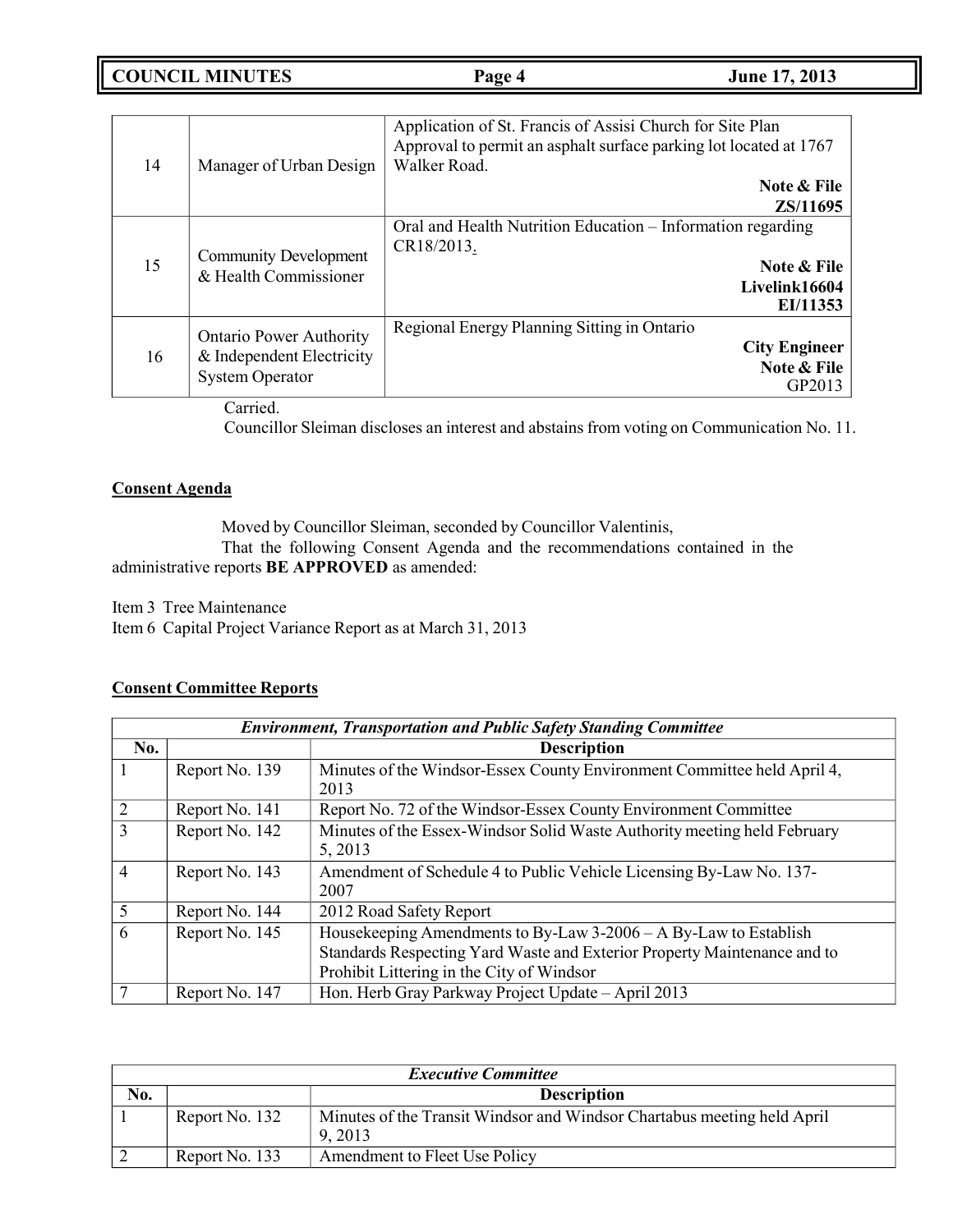**COUNCIL MINUTES Page 5 June 17, 2013**

|   | Report No. 134 | Policy Update                                                            |
|---|----------------|--------------------------------------------------------------------------|
|   | Report No. 135 | Corporate Energy Initiatives & Reporting Requirements under the Green    |
|   |                | Energy Act, 2009 Regulation 397/11)                                      |
|   | Report No. 136 | Status Report – Compliance with Applicable Laws and Regulations, $4th$   |
|   |                | Quarter 2012 & 1 <sup>st</sup> Quarter 2013                              |
| 6 | Report No. 137 | Windsor International Airport – Open Space/Buffer area and Consent to    |
|   |                | enter Agreement with Little River Enhancement Group for Tree Planting on |
|   |                | Airport Lands                                                            |
|   | Report No. 138 | <b>Employment Policy</b>                                                 |
|   | Report No. 139 | By-Law 980 – Sick Leave Gratuity Payout                                  |

| <b>Planning &amp; Economic Development Standing Committee</b> |                |                                                                       |
|---------------------------------------------------------------|----------------|-----------------------------------------------------------------------|
| No.                                                           |                | <b>Description</b>                                                    |
|                                                               | Report No. 142 | Sandwich Heritage Conservation District, Amendment to Designation By- |
|                                                               |                | Law – Corrections of Property List and Map                            |
|                                                               | Report No. 143 | <b>Sandwich Development Review Process</b>                            |
|                                                               | Report No. 144 | Activation of Sandwich Incentive Program                              |

Carried.

### **Deferrals and/or Referrals and Withdrawals**

### **Report No. 146 of the Environment, Transportation & Public Safety Standing Committee (Report Recommendations – Traffic Study in the Area of the Family Aquatic Complex)**

The issues dealing with the Transit Windsor bus stops and bus bays is being deferred to the July  $8<sup>th</sup>$ meeting of Council to allow for the Downtown Windsor Business Association (DWBIA) to review the additional information.

SW2013

(For final disposition of this matter, see Clause **M260-2013** in Schedule "A" attached

hereto.)

### **By-law 97-2013**

Moved by Councillor Marra, seconded by Councillor Jones, **M243-2013** That the following proposed By-law 97-2013, scheduled for 3 readings at the June 17, 2013 meeting of Council, **BE DEFERRED**, and may be considered at a future Council meeting:

> 97-2013 – A by-law to repeal By-law 5263 Being a by-law to provide that part-lot control shall not apply to certain land that is within Registered Plan 12M-77, in the City of Windsor", authorized by M199-2013, adopted May 27, 2013.

Carried.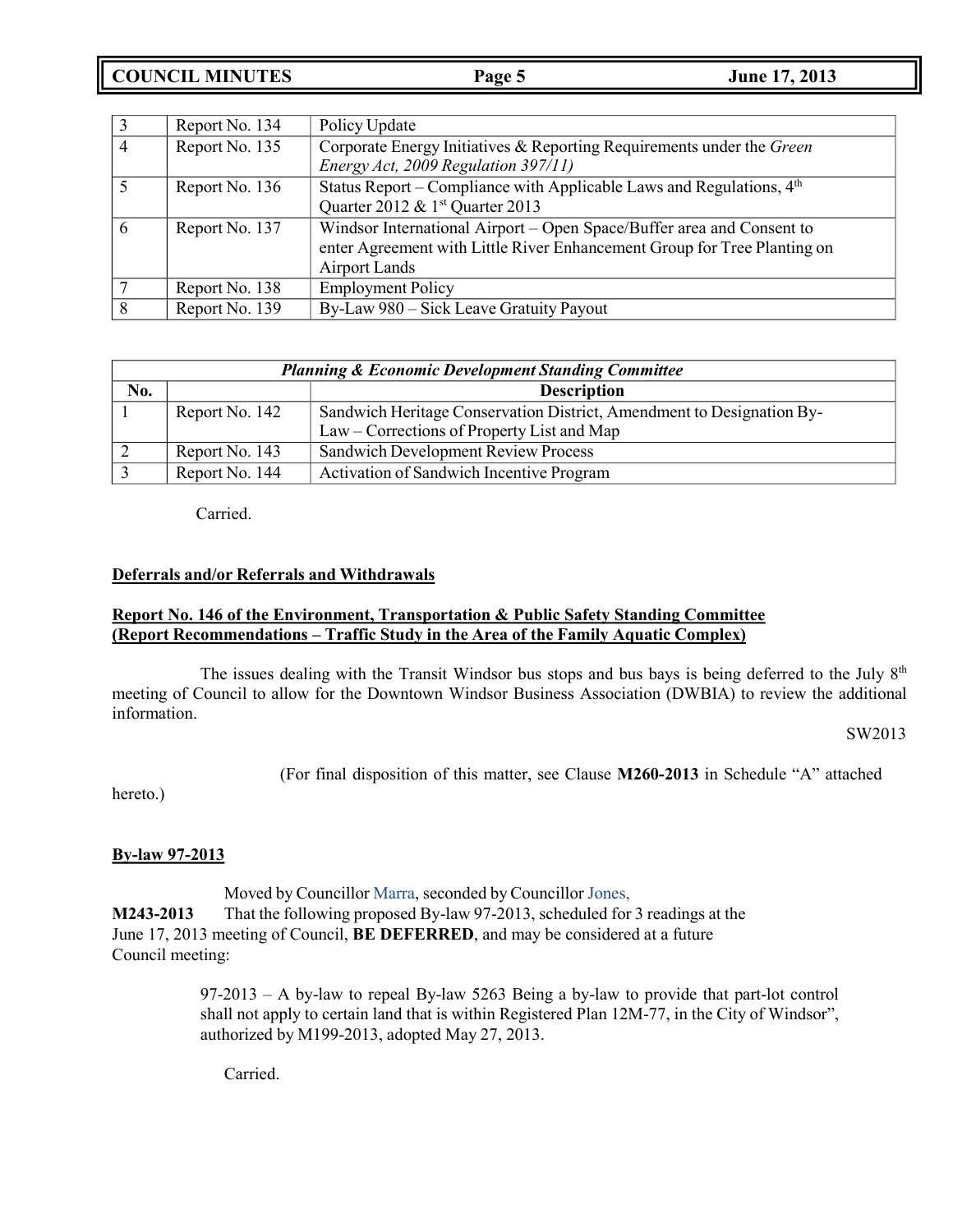## **COUNCIL MINUTES Page 6 June 17, 2013**

Clerk"s Note: Report No. 137 of the Planning & Economic Development Standing Committee (Repeal of By-law 5263 exempting lands within Registered Plan 12M-77 from Part-Lot Control) was deferred at the May 27, 2013 Windsor City Council meeting for 21 days to allow the applicant to submit Condominium and Rezoning Application (M199-2013). By-law 97-2013 may be considered at a future council meeting.

### **Report No. 137 of the Planning & Economic Development Standing Committee (Repeal of By-law 5263 exempting lands within Registered Plan 12M-77 from Part-Lot Control**

At the request of the Applicant this matter is being deferred to a meeting of Council in August to provide the Applicant ample time to submit the required applications.

AB2013

(For final disposition of this matter, see Clause **M262-2013** in Schedule "A" attached

hereto.)

### **Presentations & Delegations:**

### **PRESENTATIONS:**

### **Proposed Internal Audit Charter & Internal Audit Plan**

### **Jacqueline Peterson and Christopher O'Connor, PriceWaterhouse Coopers LLP**

Jacqueline Peterson and Christopher O"Connor, PriceWaterhouse Coopers LLP, appear before Council with a brief presentation of the Annual Internal Audit Plan outlining; Auditable Entities, Key Risk Themes, Risk Ratings, Risk Culture – Employee Survey, 2013-2016 Internal Audit Plan, Methodology and Approach, Risk Universe, Risk Profile, Communication Plan-Overview and Objectives, Internal Audit Process and Communication Matrix, Escalation Process, Reporting Framework and Performance Dashboard.

### **AF/11247 1**

(For final disposition of this matter, see Clause **CR110/2013** in Schedule "A"

attached hereto.)

### **DELEGATIONS**

### **780 Erie Street East – Sidewalk Cafe – Wood Burning Oven Request**

### **Renato Zavaglia, representing La Contessa Ristorante**

Renato Zavaglia, representing La Contessa Ristorante. , appears before Council to request that Council reject the administrative recommendation to deny the request for a wood burning oven within the sidewalk cafe at 780 Erie Street, stating that he is willing to increase the insurance amount, and concludes by stating that the wood burning oven would be safe and assures that no issues will occur.

### **ACLB2013 8**

(For final disposition of this matter, see Clause **CR117/2013** in Schedule "A" attached

hereto.)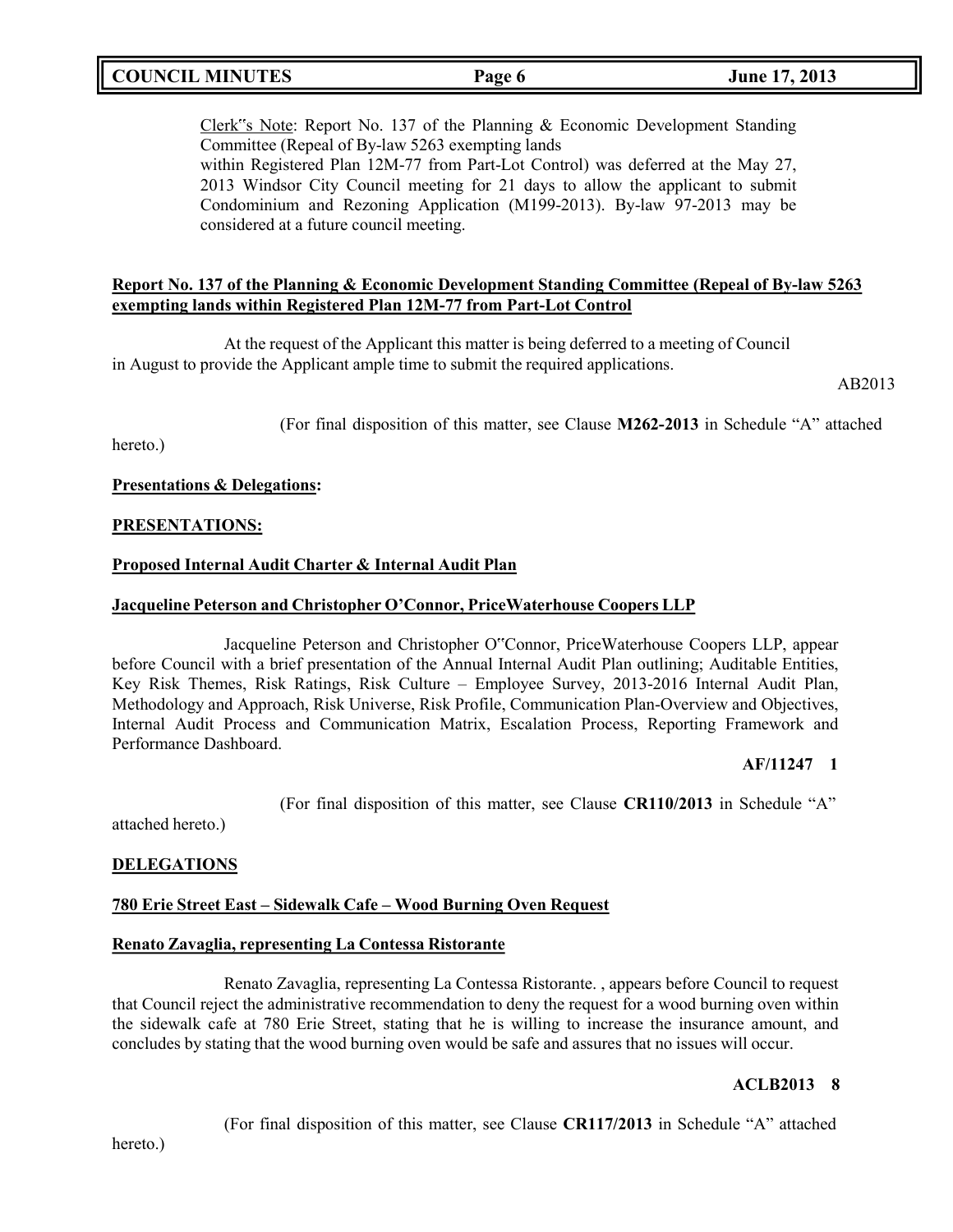|  | <b>COUNCIL MINUTES</b> | Page 7 | June 17, 2013 |
|--|------------------------|--------|---------------|
|--|------------------------|--------|---------------|

### **Report No. 147 of the Planning & Economic Development Standing Committee (Windsor Heritage Committee Report No. 322 – Heritage Alteration Permit, Duplex, 357-359 Indian Road, Sandwich HCD)**

### **Kevin Flood and Anne-Marie Laniak**

Kevin Flood and Anne-Marie Laniak property owners, appear before Council, expressing concerns regarding committee Report No. 147 of the Planning & Economic Development Standing Committee entitled "Windsor Heritage Committee Report No. 322 – Heritage Alteration Permit, Duplex, 357-359 Indian Road, Sandwich HCD", suggesting there was a lack of consultation with the Applicant, and concludes by stating that the Applicant has completed everything that has been requested by Administration.

MB2013

(For final disposition of this matter, see Clause **M266-2013** in Schedule "A" attached

hereto.)

### **RFP No. 100-12 – Electronic Agenda Management Solution**

### **Paul Synnott**

Paul Synnott, appears before Council to speak in support of the administrative recommendation to sign a contract with SIRE Technologies, the successful proponent to Request for Proposal No. 100-12 for an "Electronic Agenda Management Solution", stating that there are many positive aspects to the solution presented, and concludes by stating that he has been working on a live streaming project and would like Council to consider a pilot project.

### **AE/10463** 5

(For final disposition of this matter, see Clause **CR114/2013** in Schedule "A" attached

hereto.)

### **Outdoor Furnishings on the Public Right-of-Way**

### **Rodney Godard, Solicitor, and John Dignan, representing Showstops Inc.**

Rodney Godard, Solicitor, and John Dignan, representing Showstops Inc., appear before Council to request that Council reject the administrative recommendation to execute and agreement with Showstops Inc. for the provision of benches, trash receptacles and furnishings ("Outdoor Furnishings) on the public right-of-way to expire on December 31, 2014, suggesting that Council had approved option 2 at the June  $4<sup>th</sup>$  meeting of Council, which stated that a 5 year agreement be drafted, and concludes by urging Council to direct administration to execute an agreement that stipulates a 5 year term.

### **Ernie Lamont, resident of Ward 8**

Ernie Lamont, resident of Ward 8, appears before Council to speak in support of the administrative recommendation to issue an RFP for the provision of outdoor furnishings, stating that this would be an equal opportunity for all citizens, and concludes by stating that he would provide benches and recycle bins throughout the City of Windsor.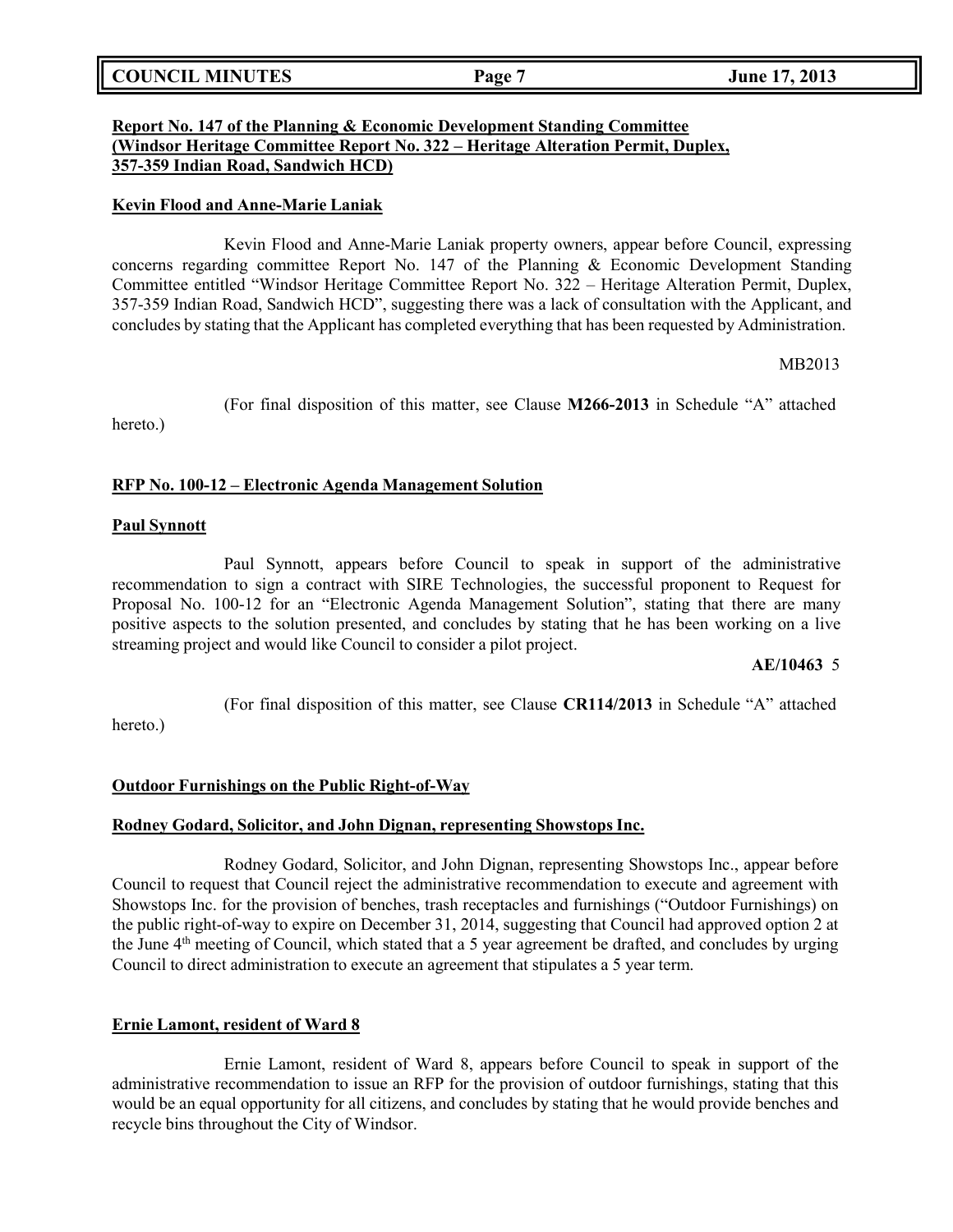### **Paul Synnott**

Paul Synnott, appears before Council to speak in support of the administrative recommendation to issue an RFP for the provision of outdoor furnishings, stating that this will provide a an equal opportunity for all interested parties, and concludes by requesting that the free advertising for nonprofit organizations be continued.

### **SE2013 9**

(For final disposition of this matter, see Clause **CR118/2013** in Schedule "A" attached

## **Report No. 151 of the Planning & Economic Development Standing Committee (WECEC Report No. 71 – 1223244 Ontario Inc., Sprucewood Avenue between Ojibway Parkway & Matchette Road)**

and

hereto.)

### **Report No. 140 of the Environment, Transportation & Public Safety Standing Committee (WECEC Report No. 71 – 1223244 Ontario Inc., Sprucewood Avenue between Ojibway Parkway & Matchette Road)**

Mayor Francis leaves the meeting at 7:42 o"clock p.m. and Councillor Maghnieh assumes the Chair.

### **Nancy Pancheshan, Save Ojibway**

Nancy Pancheshan, Save Ojibway, appears before Council to request that Report No. 71 of the Windsor-Essex County Environment Committee (1223244 Ontario Ltd., Sprucewood Avenue between Ojibway Parkway & Matchette Road) be approved; stating that there are no adequate plans for the mitigation of identified species, and concludes by stating that the increased traffic volumes will place species at risk.

### **Vince Skinner**

Vince Skinner, appears before Council to request that Report No. 71 of the Windsor-Essex County Environment Committee (1223244 Ontario Ltd., Sprucewood Avenue between Ojibway Parkway & Matchette Road) be approved, stating that there are no other sites in Ontario that supports a concentration of such rare species, and concludes by stating that increased traffic volumes will have a negative impact on the species.

Mayor Francis returns to the meeting at 7:52 o"clock p.m. and Councillor Maghnieh returns to his seat at the Council table.

### **Giovanni Abati, resident of Ward 4**

Giovanni Abati, resident of Ward 4, appears before Council to request that Report No. 71 of the Windsor-Essex County Environment Committee (1223244 Ontario Ltd., Sprucewood Avenue between Ojibway Parkway & Matchette Road) be approved, stating that he is opposed to the development due to the rare species that are found in the Ojibway Prairie, and concludes by stating that there are many vacant commercial properties in Windsor for such a development.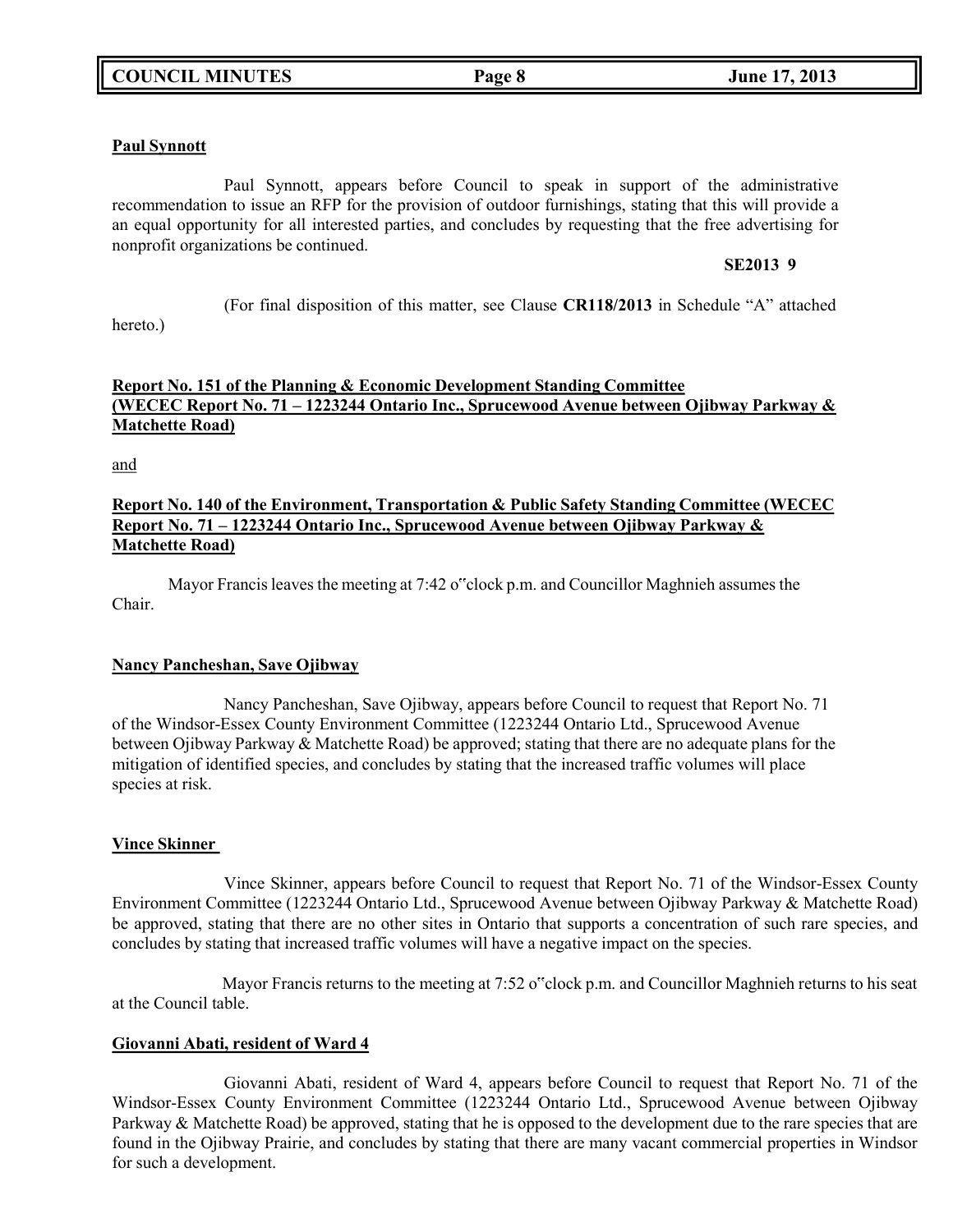## **Roger Dzugan, Vice President, CAW Windsor Regional Environment Council**

Roger Dzugan, Vice President, CAW Windsor Regional Environment Council, appears before Council to request that Report No. 71 of the Windsor-Essex County Environment Committee (1223244 Ontario Ltd., Sprucewood Avenue between Ojibway Parkway & Matchette Road) be approved, stating that Windsor Regional Environment Council is opposed to the development, and concludes by stating that natural green space is financially beneficial to the community.

### **Mary Bull, Solicitor representing Coco Development Inc.**

Mary Bull, Solicitor representing Coco Development Inc., appears before Council to speak in support of Report No. 151 of the Planning and Economic Development Standing Committee and Report No. 140 of the Environment, Transportation & Public Safety Standing Committee, stating that in 2007 Council debated the issue and adopted CR433/2007, and concludes by stating that all reports have been provided to the Ministry of Natural Resources (MNR) for review.

ZB/7801 ZO/7802

(For final disposition of this matter, see Clause **M267-2013** in Schedule "A" attached

hereto.)

### **Regular Business Items (for final disposition of these matters see Schedule "A" attached)**

Item 4 Skyline Real Estate Holdings Inc., Request for Extension of Condominium Conversion Approval, 737 Ouellette Avenue

### **Consideration of Committee Reports**

Moved by Councillor Halberstadt, seconded by Councillor Hatfield, **M238-2013** That the **Report of the special In-camera** meeting held June 17, 2013 **BE ADOPTED** as presented. Carried.

ACO2013

|                                 | Moved by Councillor Halberstadt, seconded by Councillor Hatfield,             |
|---------------------------------|-------------------------------------------------------------------------------|
| M239-2013                       | That <b>Report of the Striking Committee</b> of its meeting held June 4, 2013 |
| <b>BE ADOPTED</b> as presented. |                                                                               |
|                                 | Carried.                                                                      |

ACO2013

### **By-laws**

Moved by Councillor Jones, seconded by Councillor Maghnieh, That the following By-laws No. 87-2013 through 96-2013 (inclusive) and By-law 98-2013 be introduced and read a first and second time:

87-2013 "A BY-LAW TO FURTHER AMEND BY-LAW NUMBER 137-2007, BEING A BY-LAW RESPECTING THE LICENSING AND REGULATING OF PUBLIC VEHICLES", (See Report No. 143 of the Environment, Transportation & Public Safety Standing Committee )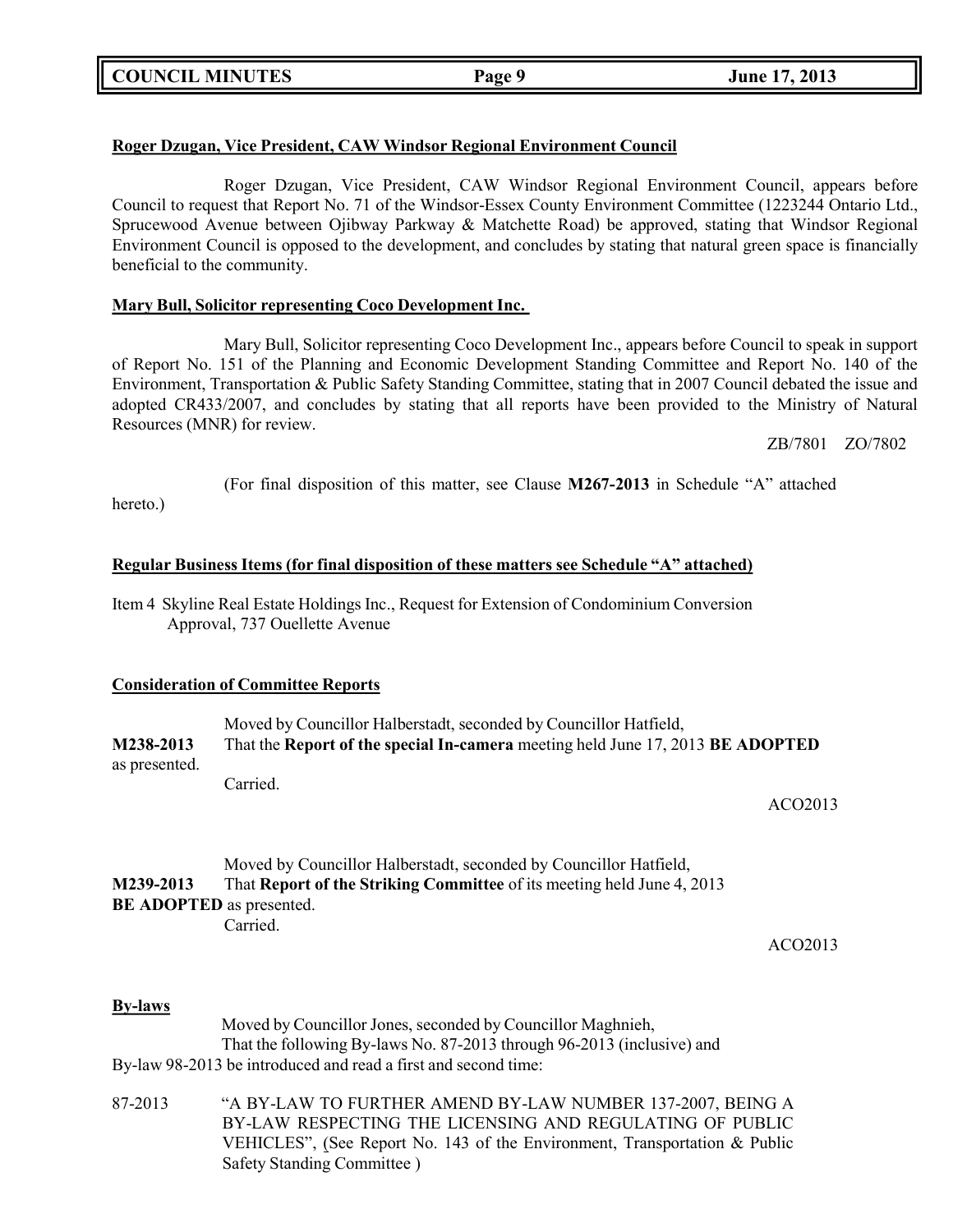**COUNCIL MINUTES Page 10 June 17, 2013**

- 88-2013 "A BY-LAW TO FURTHER AMEND BY-LAW NUMBER 8600 CITED AS THE "WINDSOR CORE AREA ZONING BY-LAW"", authorized by By-Law 157- 2011, adopted September 6, 2011
- 89-2013 "A BY-LAW TO ASSUME FOR SUBSEQUENT CLOSURE THAT PART OF HERBERT STREET SOUTH OF COLLEGE AVENUE AND EAST OF LENA AVENUE AND THE 3.65 METRE (12.0 FEET) WIDE NORTH/SOUTH ALLEY EAST OF LENA AVENUE SOUTH OF HERBERT STREET TO THE SOUTHERLY LIMIT OF 3115 COLLEGE STREET, CITY OF WINDSOR", authorized by M41-2013, adopted February 4, 2013
- 90-2013 "A BY-LAW TO CLOSE, STOP UP AND RETAIN FOR MUNICIPAL PURPOSES THAT PART OF HERBERT STREET SOUTH OF COLLEGE AVENUE AND EAST OF LENA AVENUE AND THE 3.65 METRE (12.0 FEET) WIDE NORTH/SOUTH ALLEY EAST OF LENA AVENUE SOUTH OF HERBERT STREET TO THE SOUTHERLY LIMIT OF 3115 COLLEGE STREET, CITY OF WINDSOR", authorized by M41-2013, adopted February 4, 2013
- 91-2013 "A BY-LAW TO AUTHORIZE THE CORPORATION OF THE CITY OF WINDSOR TO ENTER INTO EXTENSION AGREEMENTS AND FOR THE CHIEF ADMINISTRATIVE OFFICER AND CLERK TO EXECUTE SUCH AGREEMENTS", authorized by M41-2012, adopted January 23, 2012
- 92-2013 "A BY-LAW TO ASSUME FOR PUBLIC USE AS A PUBLIC HIGHWAY THE 3.66 METRE (12 FEET) WIDE EAST/WEST ALLEY WEST OF KING STREET, SOUTH OF PRINCE ROAD, CITY OF WINDSOR", authorized by M164-2013, adopted May 6, 2013
- 93-2013 "A BY-LAW TO CLOSE, STOP UP AND CONVEY PART OF THE 3.66 METRE (12 FEET) WIDE EAST/WEST ALLEY WEST OF KING STREET, SOUTH OF PRINCE ROAD, CITY OF WINDSOR", authorized by M164-2013, adopted May 6, 2013
- 94-2013 "A BY-LAW TO FURTHER AMEND BY-LAW 9023 BEING A BY-LAW TO REGULATE VEHICULAR PARKING WITHIN THE LIMITS OF THE CITY OF WINDSOR ON MUNICIPAL STREETS, MUNICIPAL PARKING LOTS AND PRIVATE PROPERTIES", authorized by CAO2320, approved on June 3, 2013
- 95-2013 "A BY-LAW TO PROHIBIT THE POSSESSION OF ALCOHOL ON THE PARK LANDS AND CLOSED PUBLIC RIGHTS-OF-WAY (AN ALCOHOL FREE ZONE), PURSUANT TO SECTION 35 OF THE LIQUOR LICENCE ACT, AND TO TEMPORARILY CLOSE TO VEHICULAR TRAFFIC ALL NORTH-SOUTH, EAST-WEST STREETS WITHIN THE AREA ZONED ALCOHOL FREE FOR THE PURPOSE OF STAGING THE "SUMMERFEST 2013 FIREWORKS NIGHT", authorized by CAO2731, approved June 14, 2013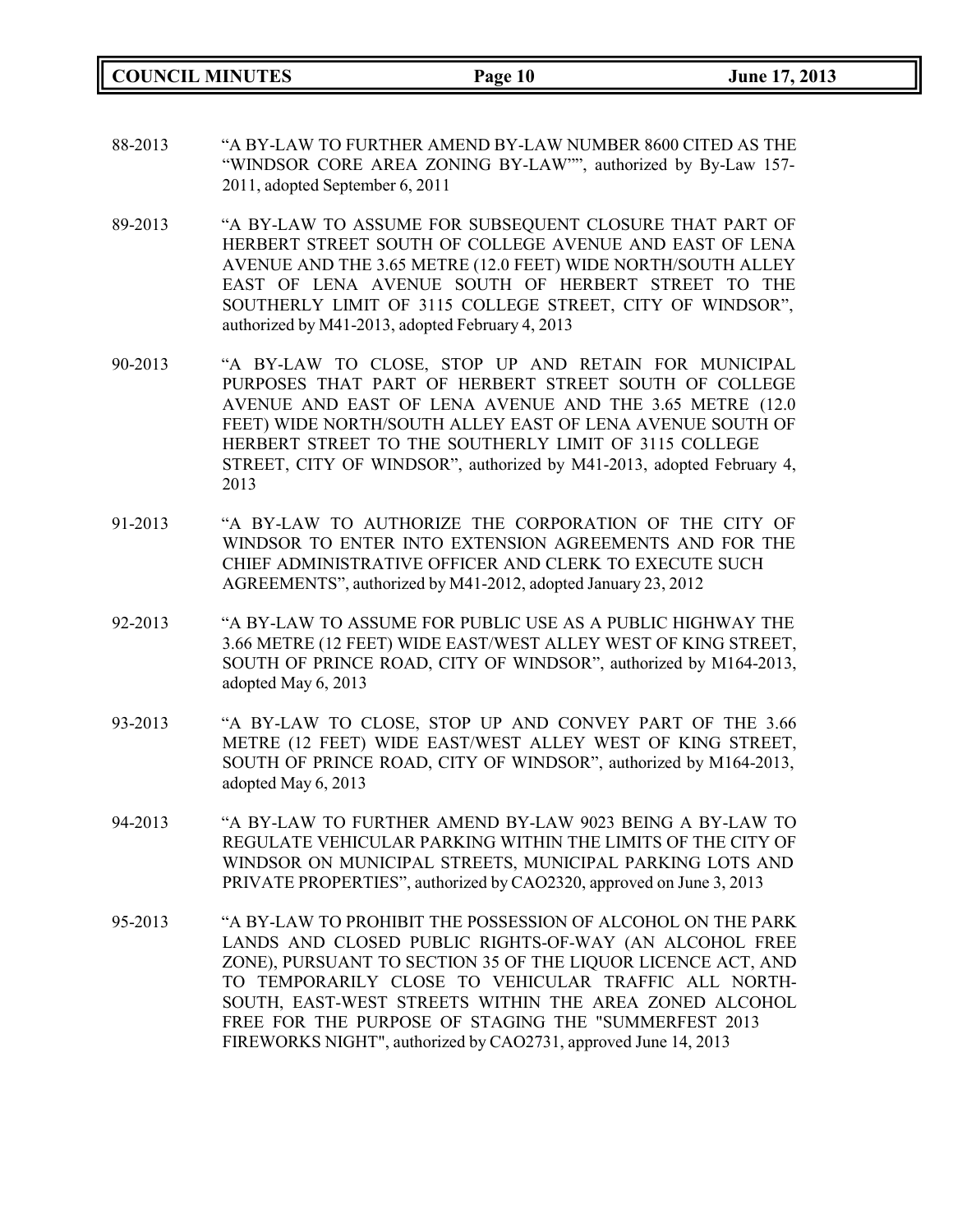### **COUNCIL MINUTES Page 11 June 17, 2013**

- 96-2013 "A BY-LAW TO TEMPORARILY CLOSE CERTAIN STREETS AND TO FURTHER AMEND BY-LAW NUMBER 9023 BEING A BY-LAW TO REGULATE VEHICULAR PARKING WITHIN THE LIMITS OF THE CITY OF WINDSOR ON MUNICIPAL STREETS, MUNICIPAL PARKING LOTS AND PRIVATE PROPERTIES FOR THE PURPOSE OF STAGING "SUMMERFEST 2013 FIREWORKS NIGHT"", authorized by CAO2731, approved June 14, 2013
- 97-2013 "A BY-LAW TO REPEAL BY-LAW 5263 BEING A BY-LAW TO PROVIDE THAT PART-LOT CONTROL SHALL NOT APPLY TO CERTAIN LAND THAT IS WITHIN *REGISTERED PLAN 12M-77*, IN THE CITY OF WINDSOR", authorized by M199-2013, adopted May 27, 2013

Clerk"s Note: Report No. 137 of the Planning & Economic Development Standing Committee (Repeal of By-law 5263 exempting lands within Registered Plan 12M-77 from Part-Lot Control) was deferred at the May 27, 2013 Windsor City Council meeting for 21 days to allow the applicant to submit Condominium and Rezoning Application (M199-2013). By-law 97-2013 may be considered at a future council meeting.

98-2013 "A BY-LAW TO CONFIRM THE PROCEEDINGS OF THE COUNCIL OF THE CORPORATION OF THE CITY OF WINDSOR AT ITS MEETING HELD ON THE SEVENTEENTH DAY OF JUNE, 2013"

Carried.

Councillor Payne was absent from the meeting when the vote was taken on this matter

Moved by Councillor Marra, seconded by Councillor Maghnieh,

That the Committee of the Whole does now rise and report to Council respecting the business items considered by the Committee:

- **1) Communication Items (as amended)**
- **2) Consent Agenda (as amended)**
- **3) Items Deferred**
- **Items Referred**
- **4) Consideration of the Balance of Business Items (see Schedule "A")**
- **5) Committee Reports (as amended)**
- **6) By-laws given first and second readings (as presented)**

Carried.

Councillor Payne was absent from the meeting when the vote was taken on this matter.

### **Notices of Motion**

None presented.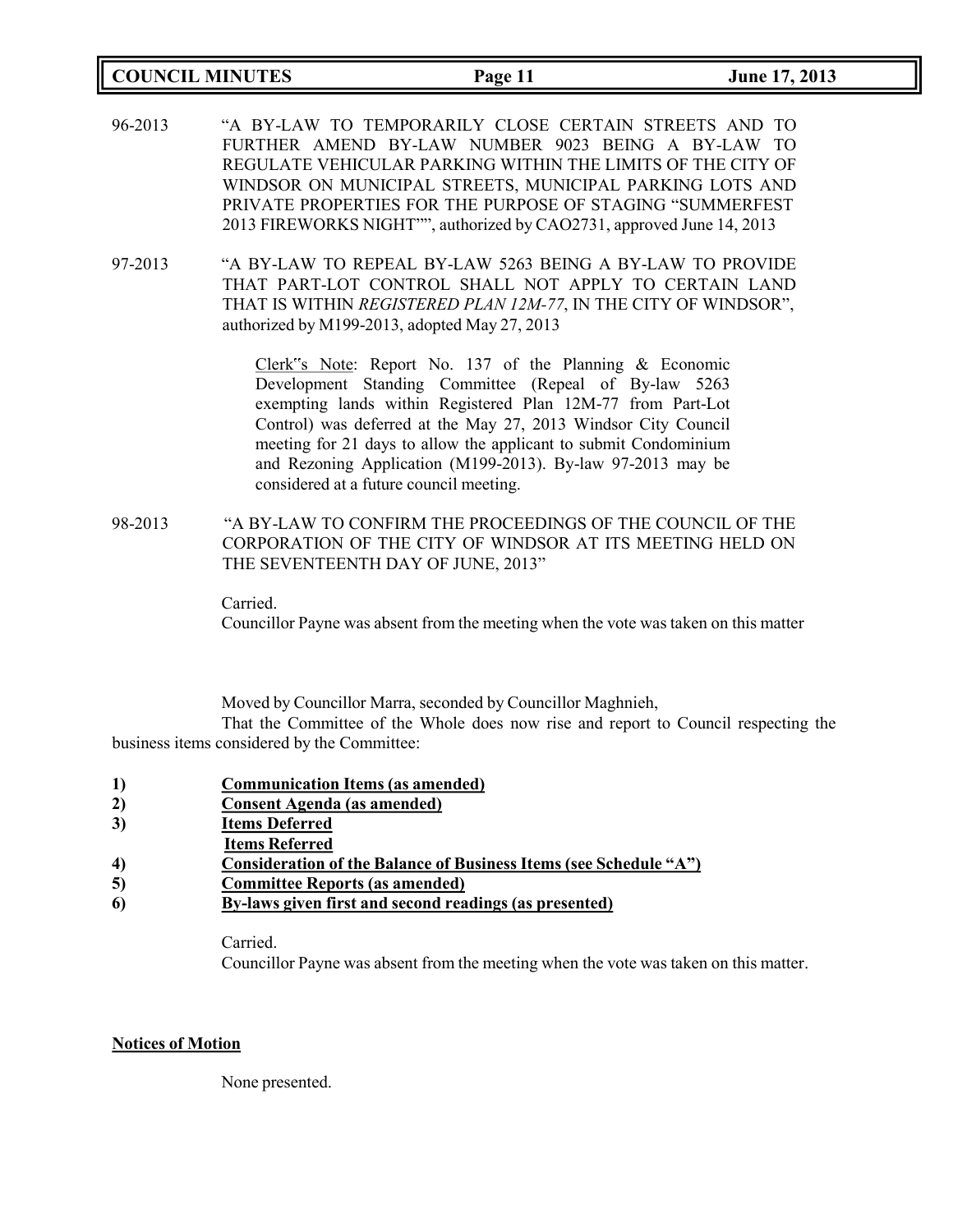### **Third Reading of By-laws**

Moved by Councillor Sleiman, seconded by Councillor Valentinis,

That the following By-laws No. 87-2013 through 96-2013 (inclusive) and By-law 98- 2013, having been read a first and second time be now read a third time and finally passed and that the Mayor and Clerk **BE AUTHORIZED** to sign and seal the same notwithstanding any contrary provision of the Council.

Carried.

Councillor Payne was absent from the meeting when the vote was taken on this matter.

### **Petitions**

Moved by Councillor Dilkens, seconded by Councillor Gignac,

**M240-2013** That the petition presented by Councillor Valentinis from the owners and residents of E.C.C. No. 41 regarding the replacement of the perimeter sidewalk of 75 Riverside Drive East (Pitt St., Goyeau St., and Riverside Drive) **BE RECEIVED** by the Clerk and the Clerk **BE DIRECTED** to forward the petition to the City Engineer for the purpose of an examination of the requested works or undertakings; and further that a report **BE PROVIDED** consistent with the direction provided.

Carried.

Councillor Payne was absent from the meeting when the vote was taken on this matter.

ACO/11248

### **Council Questions**

Moved by Councillor Gignac, seconded by Councillor Jones,

**M241-2013** That the following Council Question by Councillor Hatfield **BE APPROVED**, and that Administration **BE DIRECTED** to proceed with the necessary actions to respond to the Council Question in the form of a written report, consistent with Council"s instructions, and in accordance with Section 17.1 of the Procedure By-law 98-2011:

### **CQ20-2013**

Asks if Administration could investigate the merits of following the example of Conception Bay South in Newfoundland and more than 700 municipalities in the United States and prepare a report or presentation to Council the option of our community signing a covenant in support of our local military veterans and their families. I have attached all of the relevant information to this request.

APR2013

Carried.

Councillor Payne was absent from the meeting when the vote was taken on this matter.

Moved by Councillor Hatfield, seconded by Councillor Halberstadt,

**M242-2013** That the following Council Question by Councillor Hatfield **BE APPROVED**, and that Administration **BE DIRECTED** to proceed with the necessary actions to respond to the Council Question in the form of written report, consistent with Council"s instructions, and in accordance with Section 17.1 of the Procedure By-law 98-2011: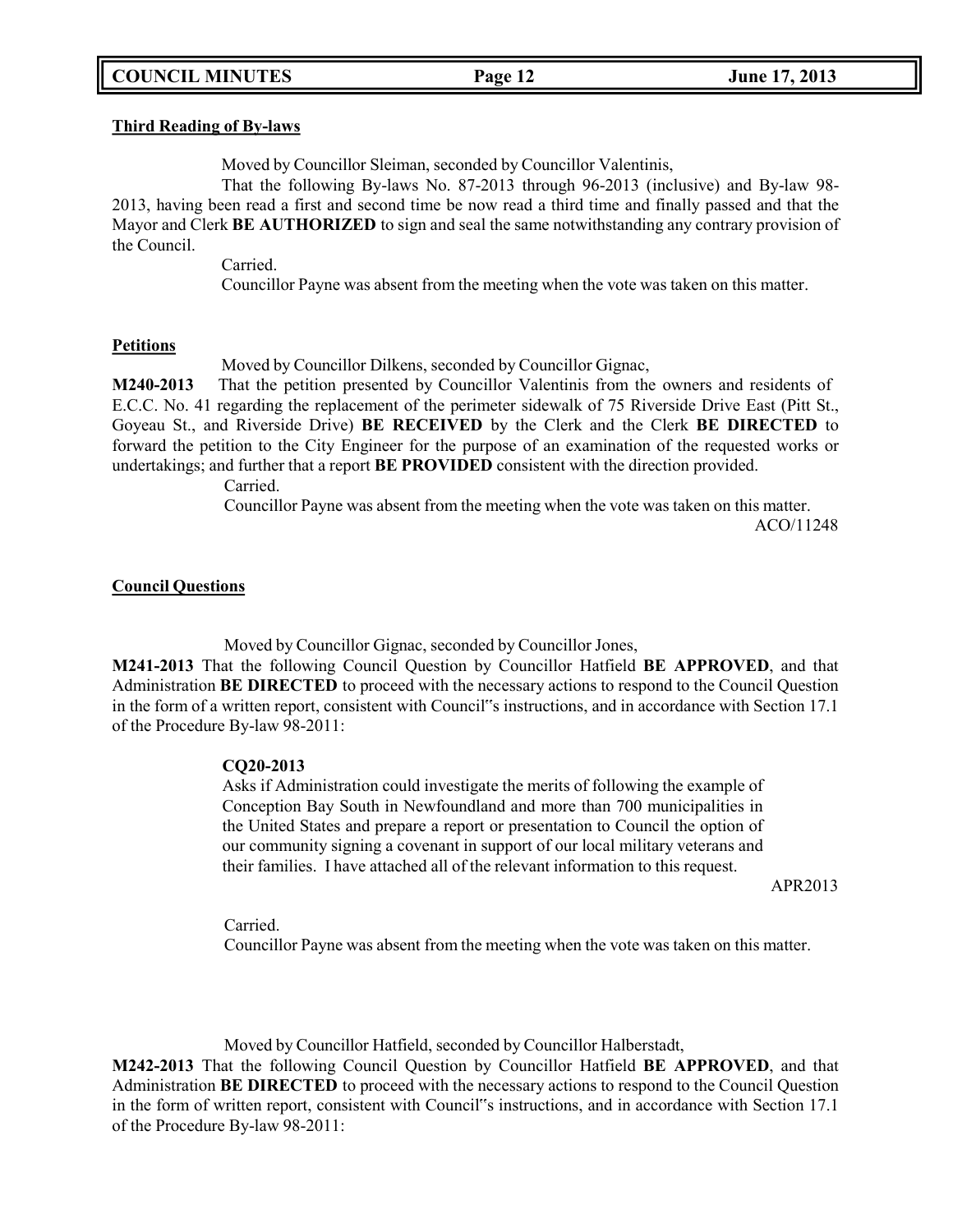### **CQ21-2013**

Asks should the Windsor Raceway lands be put up for sale could we get a report back on the possibility of acquiring the property with the intent of expanding our Ojibway Nature Preserve.

Carried.

Councillor Payne was absent from the meeting when the vote was taken on this matter.

Moved by Councillor Hatfield, seconded by Councillor Jones,

**M237-2013** That the following Council Question by Councillor Gignac **BE APPROVED**, and that Administration **BE DIRECTED** to proceed with the necessary actions to respond to the Council Question in the form of a written report, consistent with Council"s instructions, and in accordance with Section 17.1 of the Procedure By-law 98-2011:

### **CQ22-2013**

Asks Admin to provide a report on what if any options for dialogue are available between the City of Detroit/City of Windsor when open air events are taking place.

The recent Orion Music Festival, According to the Detroit Free Press, Sunday, June 2 edition reported: "Key to it all is Livonia"s Thunder Audio, which has run Metallica"s live sound since 1999. The main stage alone will feature more than 100 amps pumping out 1.3 million watts of sound."(!)

Residents living along the waterfront and as far inland as South Windsor complained of noise. Vibrations along the waterfront were significant.

Although Windsorites support and enjoy the various outdoor summer events they would like their concerns considered in future planning.

SR2013

Carried.

Councillor Payne was absent from the meeting when the vote was taken on this matter.

### **Adjournment**

Moved by Councillor Jones, seconded by Councillor Maghnieh,

That this Council meeting stand adjourned until the next regular meeting of Council or at the call of the Mayor.

Carried.

Councillor Payne was absent from the meeting when the vote was taken on this matter.

Accordingly, the meeting is adjourned at 9:45 o'clock p.m.

### **MAYOR**

**CITY CLERK**

### **THIS IS A DRAFT COPY**

APM2013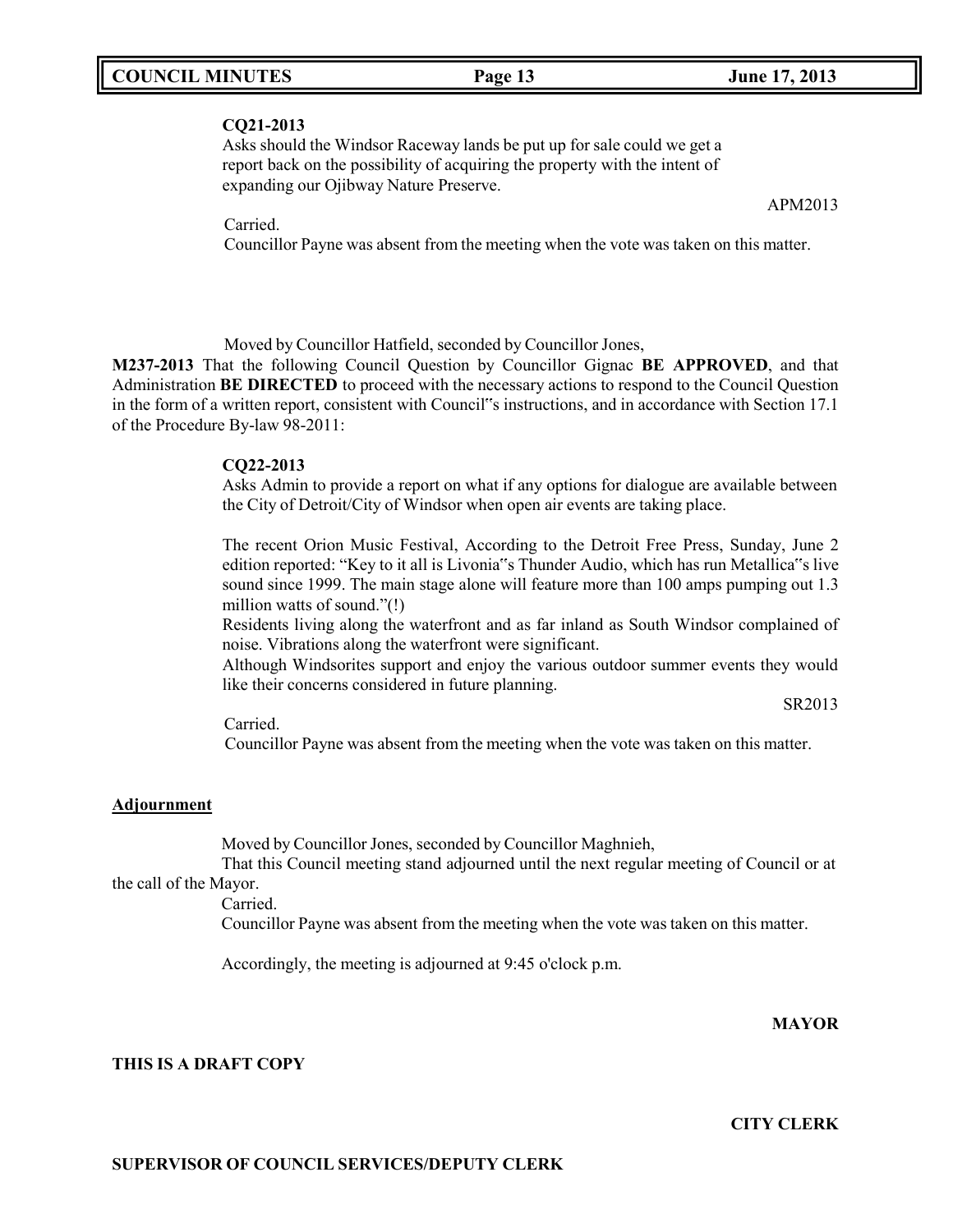# **COUNCIL MINUTES Page 14 June 17, 2013**

Dilkens Gignac

### CR110/2013

THAT City Council **APPROVE** Price Waterhouse Coopers LLP"s proposed Internal Audit Charter (attached as Appendix A); and

THAT City Council **APPROVE** Price Waterhouse Coopers LLP"s proposed Internal Audit Plan (attached as Appendix B); and

THAT City Council **APPROVE** Price Waterhouse Coopers LLP"s proposed Communications Plan (attached as Appendix C); and

THAT City Council **APPROVE** Price Waterhouse Coopers LLP"s proposed Hotline & Notification Protocol (attached as Appendix D); and

THAT City Council **AUTHORIZE** the Mayor and the Chief Administrative Officer to sign the approved Internal Audit Charter; and

THAT City Council **DIRECT** the Chief Administrative Officer to work with Price Waterhouse Coopers LLP to ensure that the proposed Internal Audit Charter, Internal Audit Plan, Communication Plan and Hotline & Notification Protocol are implemented; and

THAT City Council **REPEAL** the following obsolete internal audit charters and protocols:

- City Auditor Charter and Audit Committee Charter approved by City Council via CR314/2004
- Hotline Protocol approved by City Council via CR278/2005.

Carried. Councillor Payne was absent from the meeting when the vote was taken on this matter.

Report Number **16599 AF/11247 1**

Appendices Appendix A-D

Halberstadt Hatfield

CR111/2013 That City Council **REAFFIRM** the 2013 Tax Rates as presented in Table 1; and

That City Council **APPROVE** the 2013 tax decrease limits as presented in Table 2; and

That City Council **ESTABLISH** a rate of 1.25% to be imposed as a penalty for non-payment of property taxes on the first day of default and a further 1.25% per month as interest on taxes due but unpaid pursuant to Section 345 of the Ontario Municipal Act, 2001; and

That in conjunction with the development of the 2014 Operating Budget, Administration **BE ASKED** to report back as to options and impacts relative to the late payment fees and due dates, the interest rate on outstanding taxes, and potential third party financing programs: and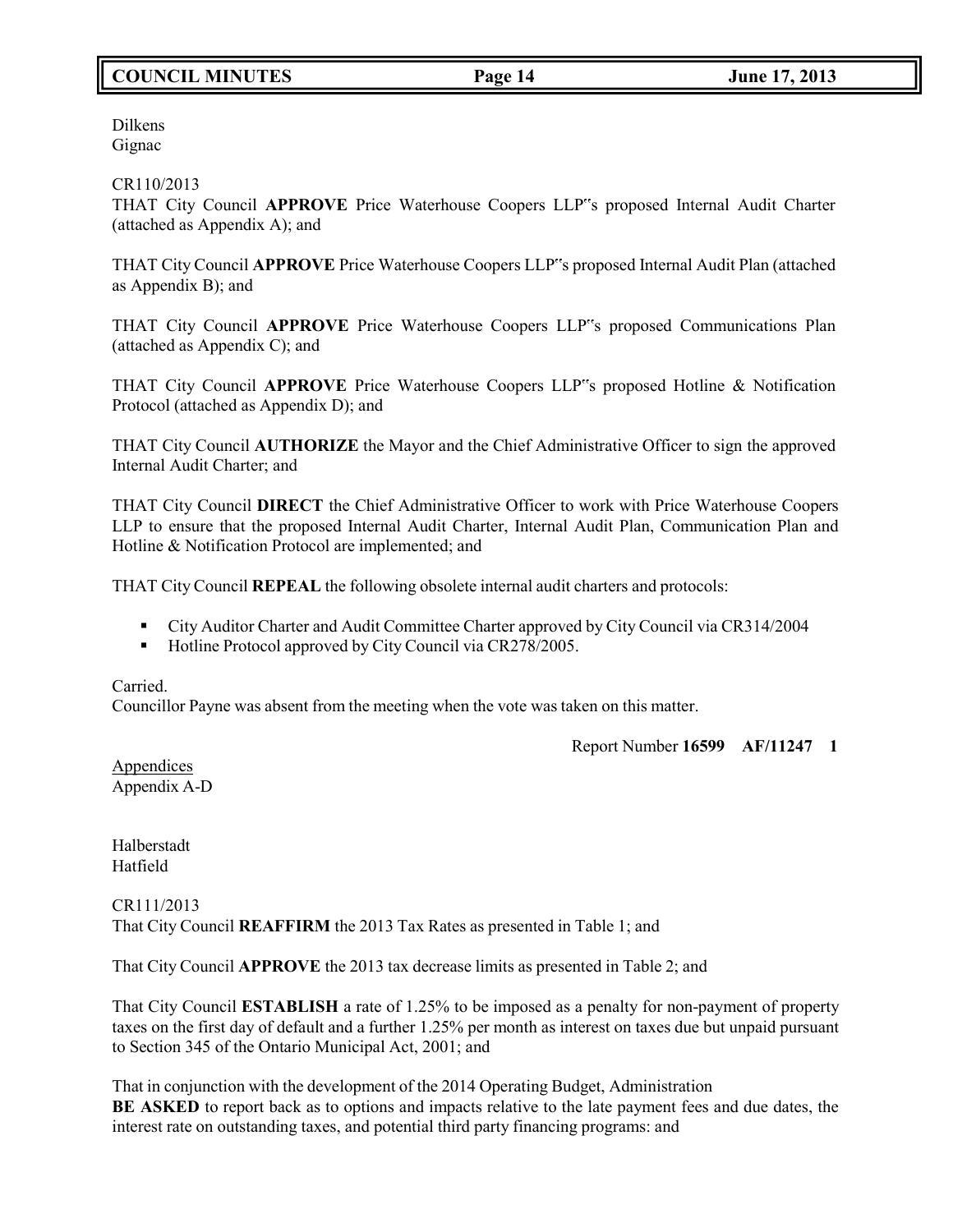## **COUNCIL MINUTES Page 15 June 17, 2013**

That the City Solicitor **BE AUTHORIZED** to prepare the necessary by-laws to enact the 2013 rates; and

That the "imposed penalty rate and interest for non-payment of property taxes" **BE BROUGHT BACK** to Council for further discussion and review at the July 8<sup>th</sup> meeting.

Carried.

**Clerk's Note**: Please refer to Report Number 16607 dated June 13, 2013 for amended Table 2

Report Number **16601 AF2013 2**

Appendices Table 1 and Table 2

Sleiman Valentinis

### CR112/2013

That the \$500,000 placeholder set aside for tree maintenance in the 2013 Capital Budget **BE ALLOCATED** to the Parks and Facilities capital budget to help alleviate the tree maintenance backlog. The tenders will be reported to Council separately.

Carried.

### Report Number **16585 SRT2013 C3**

Marra Valentinis

### CR113/2013

That the request of Skyline Real Estate Holdings Inc. for an extension of Condominium Conversion Approval at 737 Ouellette Avenue, as shown on Map No. CDM-007/09 (attached) **BE APPROVED** to specify that this Condominium Conversion Approval shall lapse on June 17, 2016.

Carried.

Report Number **16598 ZP/10568 4**

Appendices Map No. CDM-007/09

Gignac Dilkens

### CR114/2013

That approval **BE GIVEN** for the Chief Administrative Officer and the City Clerk to sign a contract with SIRE Technologies a division of Hyland Software Inc. as the successful proponent to Request for Proposal No. 100-12 – "Electronic Agenda Management Solution", for the acquisition and application of an electronic agenda management system with an upset limit of  $\sqrt{$126,500}$  plus taxes and exclusive of exchange rate fluctuations  $\sqrt{$121.935.75}$  (including travel and contingency) plus taxes and exchange rate√; and further,

√√VC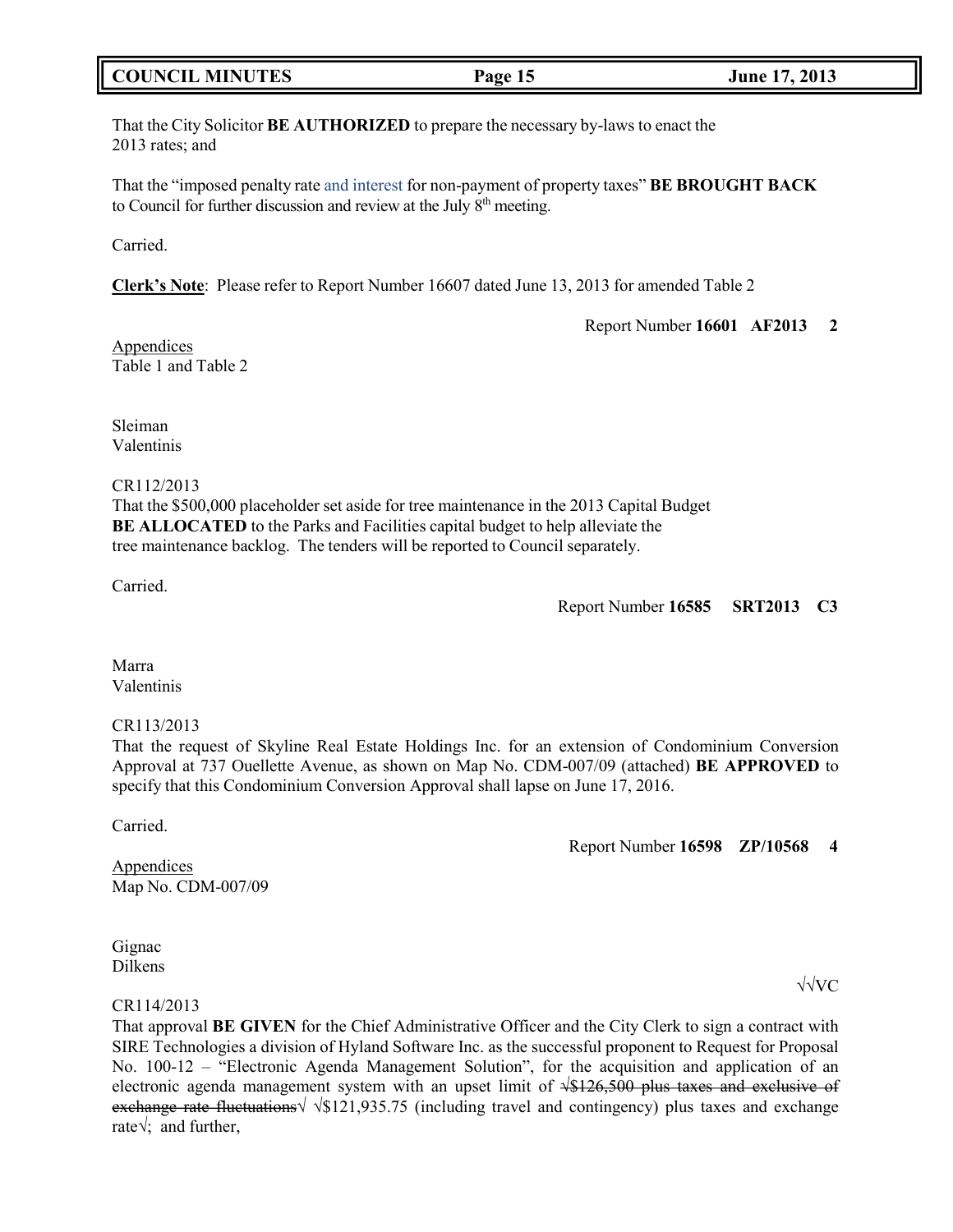# **COUNCIL MINUTES Page 16 June 17, 2013**

That approval **BE GIVEN** for the Chief Administrative Officer and the City Clerk to sign a three-year maintenance contract with SIRE Technologies a division of Hyland Software Inc., for the electronic agenda management system with an upset limit of  $\sqrt{$26,500}$  plus taxes and exclusive of exchange rate fluctuations√ √\$25,084.53 plus taxes and exchange rate√; and further,

That approval **BE GIVEN** for the Chief Administrative Officer and the City Clerk to sign a three-year contract with SIRE Technologies a division of Hyland Software Inc., to stream video of Council meetings with an upset limit of √\$20,100 plus taxes and exclusive of exchange rate fluctuations√ √\$19,080 plus taxes and exchange rate√; and further,

That the City Solicitor **BE AUTHORIZED** to prepare the necessary contracts for these services, satisfactory in form to the City Solicitor, in financial content to the City Treasurer, in technical content to the Executive Director of Information Technologies, and in technical content to the Senior Manager of Council Services and Deputy City Clerk.

Carried.

Report Number **16602 AE/10463 5**

### Sleiman Valentinis

## CR115/2013

- 1. THAT Council **RECEIVE FOR INFORMATION** the 2013 Life-to-Date Capital Project Variance Report as at March 31st, 2013 from the Chief Financial Officer and City Treasurer (refer to Appendix A); and
- 2. THAT Council **APPROVE** the balancing/closing and transfers of capital projects, as detailed in the table in the Financial Matters section of the report.

Carried.

Report Number **16591 AF2013 C6**

Halberstadt Hatfield

CR116/2013

That the report of the City Treasurer dated June 13, 2013 entitled "2013 Final Tax Rates and billing Information –Supplemental Information" **BE RECEIVED** for information; and that City Council **APPROVE** the 2013 tax decrease limits as presented in Table 2 (as Amended).

Carried.

**Clerk's Note**: Please refer to Report Number 16601 dated June 13, 2013 regarding Table 2.

Report Number **16607 AFB/11544 7**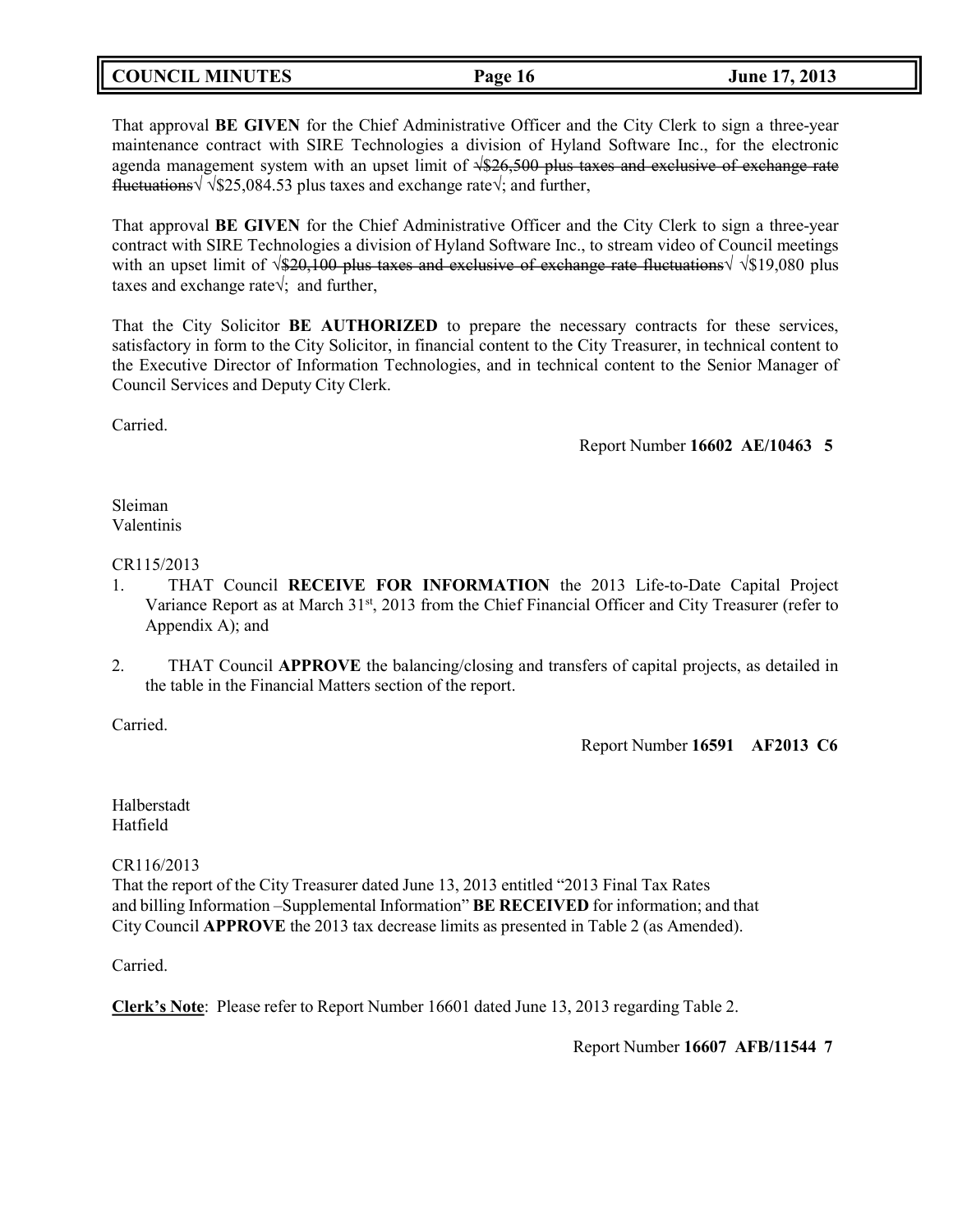# **COUNCIL MINUTES Page 17 June 17, 2013**

Marra Dilkens

### CR117/2013

That the report of the City Engineer dated June 13, 2013 entitled "780 Erie Street East – Sidewalk Cafewood Burning Oven Request" **BE RECEIVED** for information; and

That the request for a wood burning oven within the sidewalk cafe at 780 Erie Street East

**BE APPROVED** and that administration **BE DIRECTED** to meet with the Applicant to outline the requirements; and further that administration **REPORT BACK** to Council on the recommended changes to the Sidewalk Cafe Handbook in order to allow similar elements within a sidewalk cafe, specifically including pizza ovens.

Carried. Councillor Gignac voting nay.

Report Number **16608 ACLB2013 8**

Gignac Jones

CR118/2013

1) That the City Clerk and CAO **BE AUTHORIZED** to execute an agreement with Showstops Inc. for the provision of benches, trash receptacles and furnishings ("Outdoor Furnishings") on the public right-of-way to expire on December 31, 2014, satisfactory in form to the City Solicitor, in technical content to the Chief Financial Officer and City Treasurer and technical content to the City Engineer;

## **AND CONCURRENTLY**

2) That Administration **BE DIRECTED** to issue an RFP for the provision of outdoor furnishings prior to the conclusion of the agreement with Showstops Inc., and report back to City Council in sufficient time for an implementation date of no later than January 1, 2015;

### **AND CONCURRENTLY**

3) That Transit Windsor Board **BE REQUESTED** to extend its agreement with CBS Outdoor for the maintenance of 128 bus shelters ("Bus Shelters") until December 31, 2014, prior to the conclusion of which an RFP for the provision of bus shelters will be issued with an implementation date of no later than January 1, 2015.

Carried.

At the request of Mayor Francis a **recorded vote** is taken:

### **RESULTS OF RECORDED VOTE:**

| In Favour | Councillors Dilkens, Jones, Halberstadt, Valentinis, Marra, Gignac,<br>Hatfield, Sleiman Maghnieh and Mayor Francis |
|-----------|---------------------------------------------------------------------------------------------------------------------|
| Opposed   | $\mathbb{C}$ ouncillor Payne                                                                                        |
| Abstain   | $\mathbb{N}$ one                                                                                                    |
| Absent    | $\mathbb{N}$ one                                                                                                    |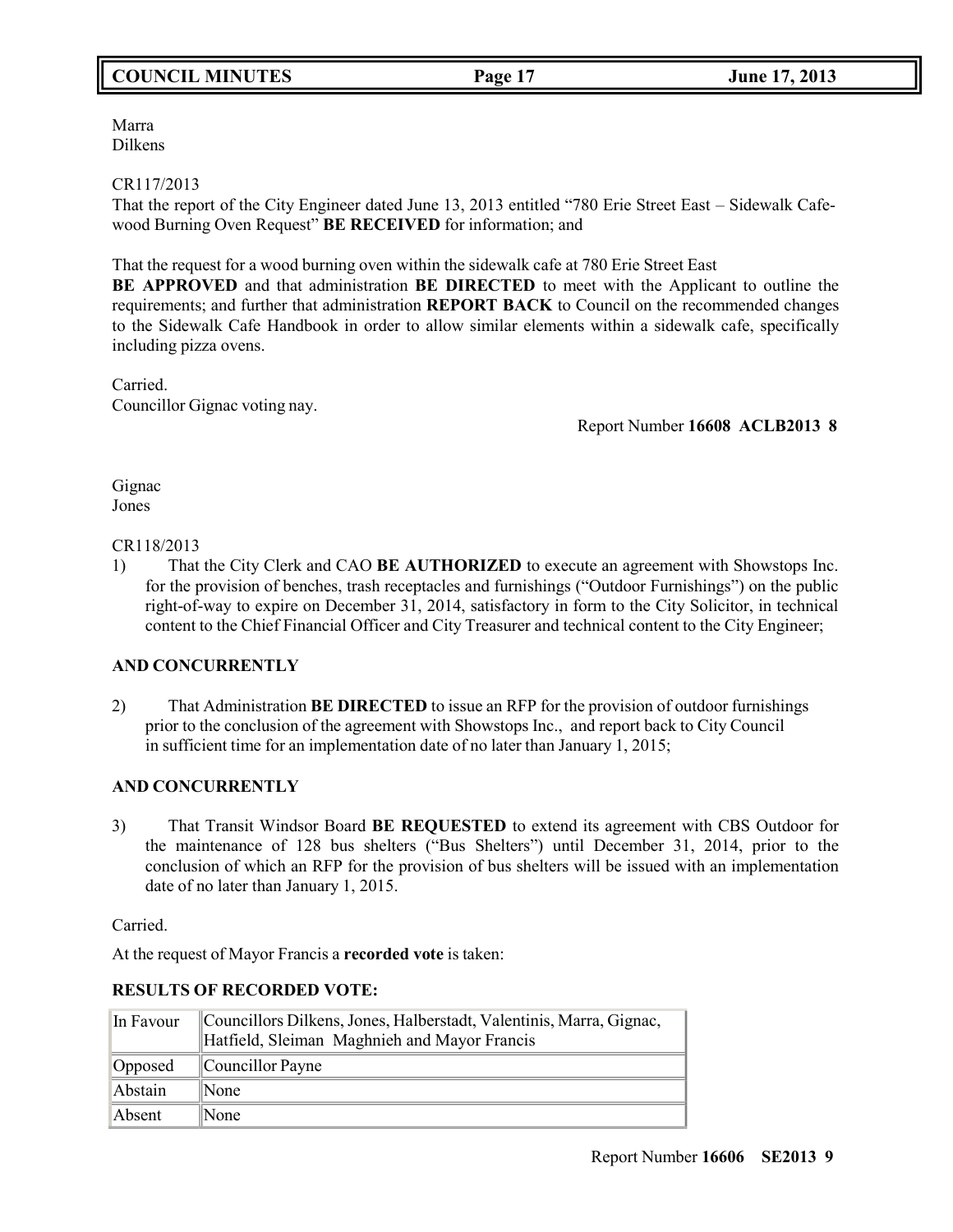### **COUNCIL MINUTES Page 18 June 17, 2013**

### **STANDING COMMITTEE RESOLUTIONS**

Moved by Councillor Sleiman, seconded by Councillor Valentinis, **M245-2013** That **Report No. 132 of the Executive Committee of Council** of its meeting held May 27, 2013 regarding "Minutes of the Transit Windsor and Windsor Chartabus meeting held April 9, 2013" **BE ADOPTED** as presented. Carried. MB2013 Moved by Councillor Sleiman, seconded by Councillor Valentinis, **M246-2013** That **Report No. 133 of the Executive Committee of Council** of its meeting held May 27, 2013 regarding "Amendment to Fleet Use Policy" **BE ADOPTED** as presented.

Carried.

Report Number 16565 SW/9996

Moved by Councillor Sleiman, seconded by Councillor Valentinis, **M247-2013** That **Report No. 134 of the Executive Committee of Council** of its meeting held May 27, 2013 regarding "Policy Update" **BE ADOPTED** as presented. Carried.

Report Number 16570 ACO/1816

Moved by Councillor Sleiman, seconded by Councillor Valentinis, **M248-2013** That **Report No. 135 of the Executive Committee of Council** of its meeting held May 27, 2013 regarding "Corporate Energy Initiatives & Reporting Requirements under the *Green Energy Act, 2009 (Regulation 397/11)*" **BE ADOPTED** as presented.

Carried.

Report Number 16567 AF2013

Moved by Councillor Sleiman, seconded by Councillor Valentinis, **M249-2013** That **Report No. 136 of the Executive Committee of Council** of its meeting held May 27, 2013 regarding "Status Report – Compliance with Applicable Laws and Regulations, 4 th Quarter 2012 & 1 st Quarter 2013" **BE ADOPTED** as presented. Carried.

Report Number 16572 AF2013

Moved by Councillor Sleiman, seconded by Councillor Valentinis,

**M250-2013** That **Report No. 137 of the Executive Committee of Council** of its meeting held May 27, 2013 regarding "Windsor International Airport – Open Space/Buffer Area and Consent to Enter Agreement with Little River Enhancement Group for Tree Planting on Airport Lands" **BE ADOPTED** as presented.

Carried.

Report Number 16364 APM/9795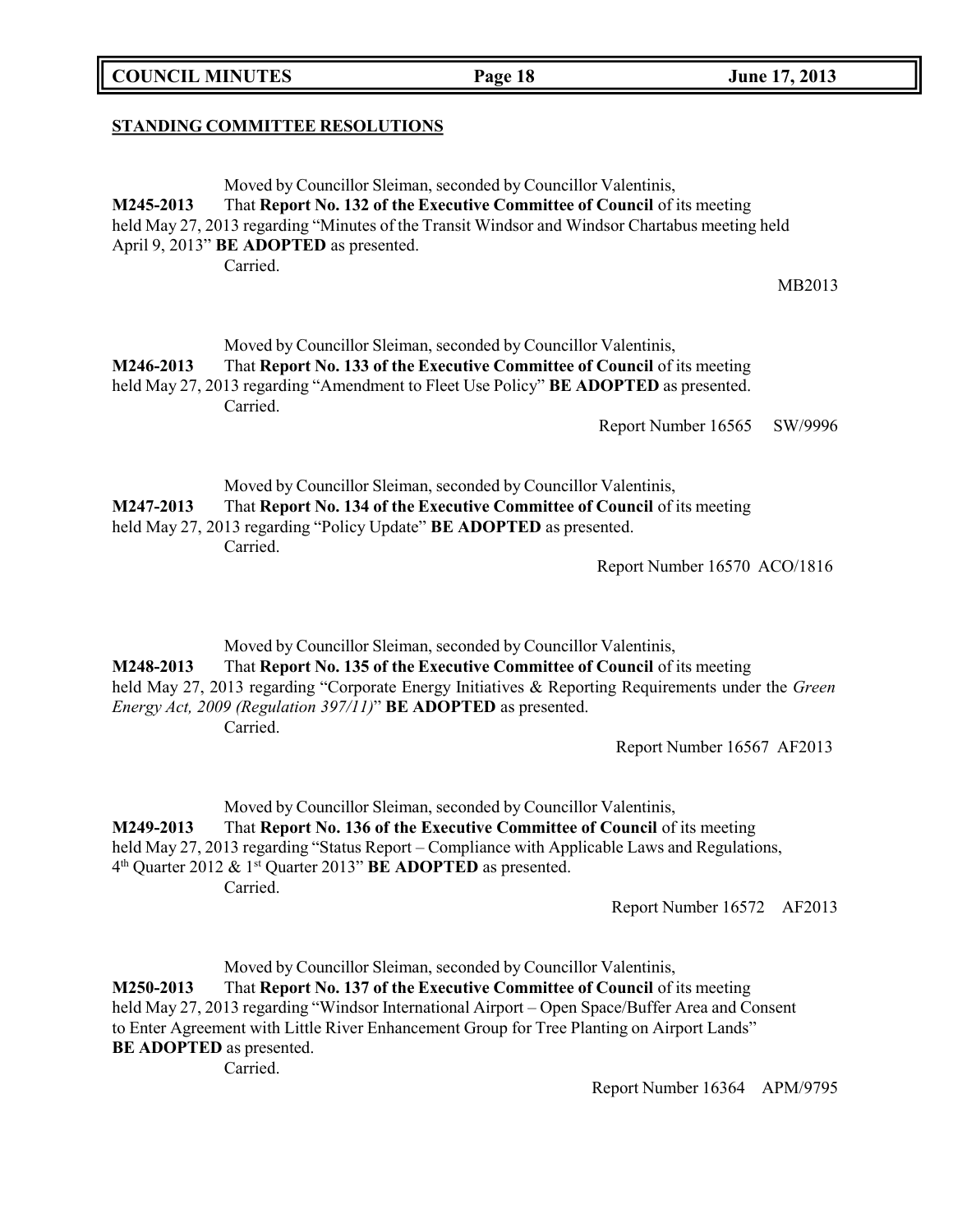| <b>COUNCIL MINUTES</b> |          | Page 19                                                                                                                                                                                                                                                              | June 17, 2013 |
|------------------------|----------|----------------------------------------------------------------------------------------------------------------------------------------------------------------------------------------------------------------------------------------------------------------------|---------------|
| M251-2013              | Carried. | Moved by Councillor Sleiman, seconded by Councillor Valentinis,<br>That Report No. 138 of the Executive Committee of Council of its meeting<br>held May 27, 2013 regarding "Employment Policy" BE ADOPTED as presented.<br>Report Number 16563                       | AS2013        |
| M252-2013              | Carried. | Moved by Councillor Sleiman, seconded by Councillor Valentinis,<br>That Report No. 139 of the Executive Committee of Council of its meeting<br>held May 27, 2013 regarding "By-Law 980 – Sick Leave Gratuity Payout" BE ADOPTED as presented.<br>Report Number 16569 | AS2013        |

Moved by Councillor Sleiman, seconded by Councillor Valentinis,

**M253-2013** That **Report No. 139 of the Environment, Transportation & Public Safety Standing Committee** of its meeting held May 22, 2013 regarding "Minutes of the Windsor-Essex County Environment Committee held April 4, 2013" **BE ADOPTED** as presented. Carried.

MB2013

Moved by Councillor Dilkens, seconded by Councillor Jones,

**M254-2013** That **Report No. 140 of the Environment, Transportation & Public Safety Standing Committee** of its meeting held May 22, 2013 regarding "Report No. 71 of the Windsor Essex County Environment Committee" **BE ADOPTED** as presented.

Carried.

Councillors Hatfield, Maghnieh and Halberstadt voting nay.

Councillor Payne was absent from the meeting when the vote was taken on this matter.

MB2013

Moved by Councillor Sleiman, seconded by Councillor Valentinis,

**M255-2013** That **Report No. 141 of the Environment, Transportation & Public Safety Standing Committee** of its meeting held May 22, 2013 regarding "Report No. 72 of the Windsor Essex County Environment Committee" **BE ADOPTED** as presented.

Carried.

MB2013

Moved by Councillor Sleiman, seconded by Councillor Valentinis, **M256-2013** That **Report No. 142 of the Environment, Transportation & Public Safety Standing Committee** of its meeting held May 22, 2013 regarding "Minutes of the Essex-Windsor Solid Waste Authority meeting held February 5, 2013" **BE ADOPTED** as presented.

Carried.

MB2013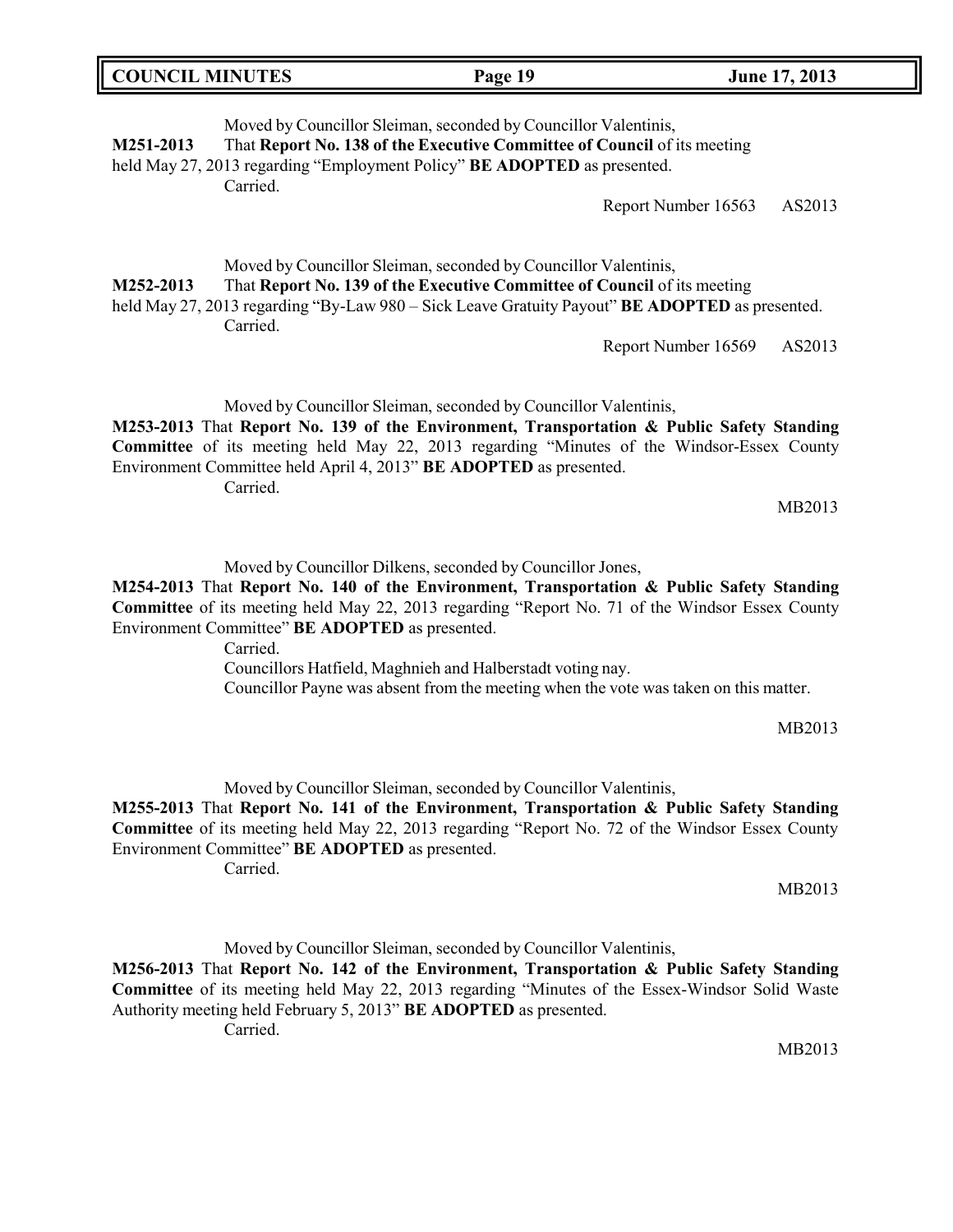### **COUNCIL MINUTES Page 20 June 17, 2013**

# Moved by Councillor Sleiman, seconded by Councillor Valentinis, **M257-2013** That **Report No. 143 of the Environment, Transportation & Public Safety Standing**

**Committee** of its meeting held May 22, 2013 regarding "Amendment of Schedule 4 to Public Vehicle Licensing By-Law No. 137-2007" **BE ADOPTED** as presented.

Carried.

Report Number 16514 MB2013

Appendices By-Law 87-2013

Moved by Councillor Sleiman, seconded by Councillor Valentinis,

**M258-2013** That **Report No. 144 of the Environment, Transportation & Public Safety Standing Committee** of its meeting held May 22, 2013 regarding "2012 Road Safety Report" **BE ADOPTED** as presented.

Carried.

Report Number 16533 ST2013

### Moved by Councillor Sleiman, seconded by Councillor Valentinis,

**M259-2013** That **Report No. 145 of the Environment, Transportation & Public Safety Standing Committee** of its meeting held May 22, 2013 regarding "Housekeeping Amendments to By-Law 3-2006 – A By-Law to Establish Standards Respecting Yard Waste and Exterior Property Maintenance and to Prohibit Littering in the City of Windsor" **BE ADOPTED** as presented.

Carried.

Report Number 16562 AB2013

Moved by Councillor Valentinis, seconded by Councillor Dilkens,

**M260-2013** That **Report No. 146 of the Environment, Transportation & Public Safety Standing Committee** of its meeting held May 22, 2013 regarding "Report Recommendations – Traffic Study in the Area of the Family Aquatic Complex" **BE ADOPTED AS AMENDED**;

THAT the recommendations to convert Victoria Avenue from University Avenue to Chatham Street to two-way traffic including the necessary amendments to on-street –parking and traffic control devices outlined in the report **BE SUPPORTED** save and except the issues dealing with the Transit Windsor bus stops and bus bays to **BE DEFERRED** to the July 8th meeting of Council to allow the Downtown Windsor Business Association (DWBIA) to review the additional information; and

THAT Parking Bylaw 9023 and Traffic Bylaw 9148 BE **AMENDED** as per Appendix A and B respectively for the supported changes only; and

THAT the City Solicitor **BE DIRECTED** to prepare the necessary documents to amend the by-laws.

THAT Administration **BE DIRECTED** to consult with the Downtown Windsor BIA (DWBIA) and the affected stakeholders in the area.

Carried.

Report Number 16566 SW2013

Moved by Councillor Sleiman, seconded by Councillor Valentinis,

**M261-2013** That **Report No. 147 of the Environment, Transportation & Public Safety Standing Committee** of its meeting held May 22, 2013 regarding "Hon. Herb Gray Parkway Project Update – April 2013" **BE ADOPTED** as presented.

Carried.

Report Number 16517 SW/10666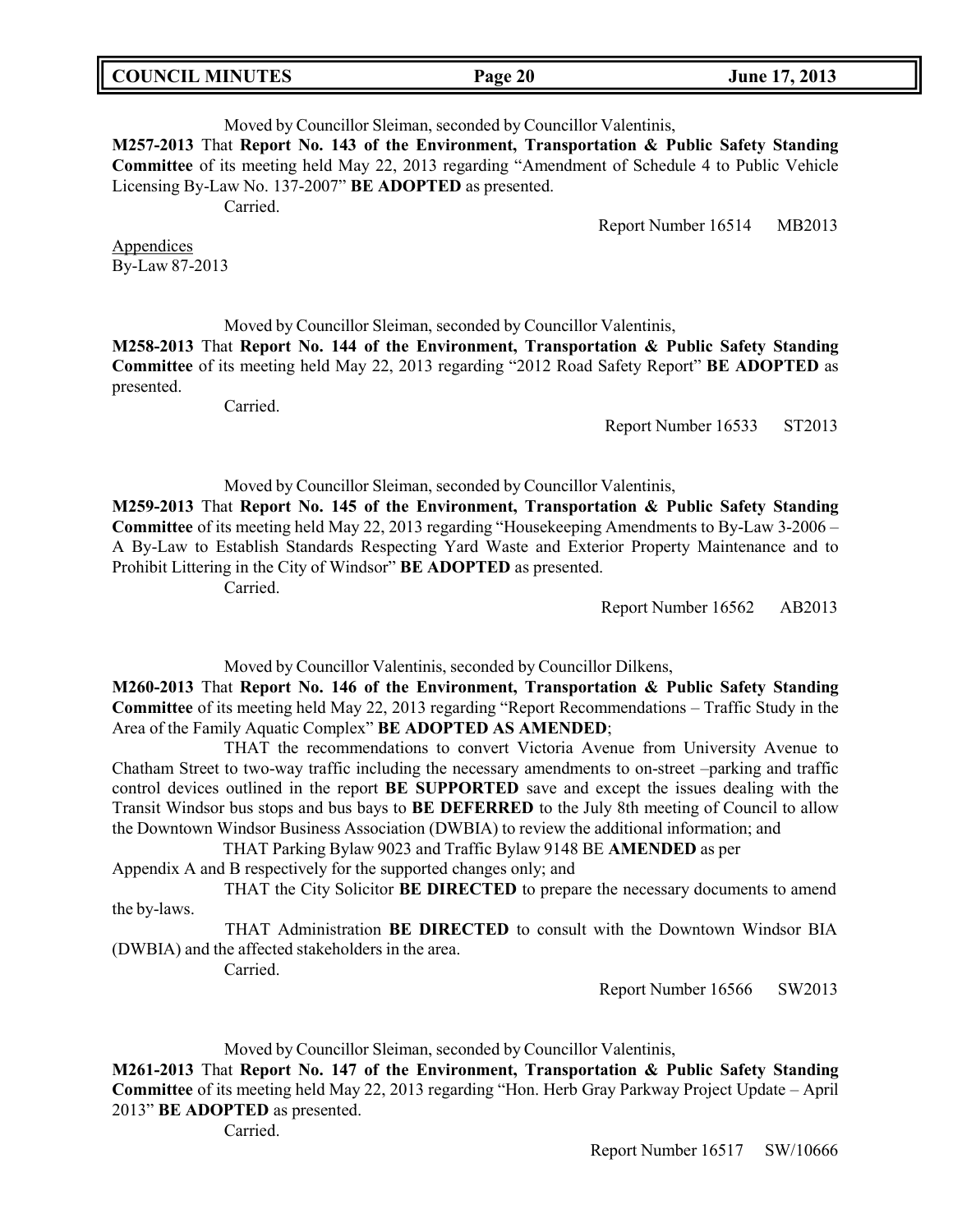### Moved by Councillor Hatfield, seconded by Councillor Gignac,

**M262-2013** That **Report No. 137 of the Planning & Economic Development Standing Committee Standing Committee** of its meeting held April 15, 2013 regarding "Repeal of By-Law 5263 exempting lands within Registered Plan 12M-77 from Part-Lot Control" **BE DEFERRED** to a meeting of Council in August to provide the Applicant with ample time to submit the required applications. Carried.

Report Number 16487 AB2013

Moved by Councillor Sleiman, seconded by Councillor Valentinis,

**M263-2013** That **Report No. 142 of the Planning & Economic Development Standing Committee Standing Committee** of its meeting held May 13, 2013 regarding "Sandwich Heritage Conservation District, Amendment to Designation By-Law – Corrections of Property List and Map" **BE ADOPTED** as presented.

Carried.

Report Number 16538 Z/8581

Moved by Councillor Sleiman, seconded by Councillor Valentinis,

**M264-2013** That **Report No. 143 of the Planning & Economic Development Standing Committee Standing Committee** of its meeting held May 13, 2013 regarding "Sandwich Development Review Process" **BE ADOPTED** as presented.

Carried.

Report Number 16536 Z/8581

Moved by Councillor Sleiman, seconded by Councillor Valentinis,

**M265-2013** That **Report No. 144 of the Planning & Economic Development Standing Committee Standing Committee** of its meeting held May 13, 2013 regarding "Activation of the Sandwich Incentive Program" **BE ADOPTED** as presented.

Carried.

Report Number 16487 AB2013

Moved by Councillor Dilkens, seconded by Councillor Jones,

**M266-2013** That **Report No. 147 of the Planning & Economic Development Standing Committee Standing Committee** of its meeting held May 13, 2013 regarding "Report No. 322 of the Windsor Heritage Committee (Heritage Alteration permit, Duplex, 357-359 Indian Road, Sandwich HCD)" **BE ADOPTED** as presented.

Carried.

Report Number 16306 MB2013

Appendices Drawings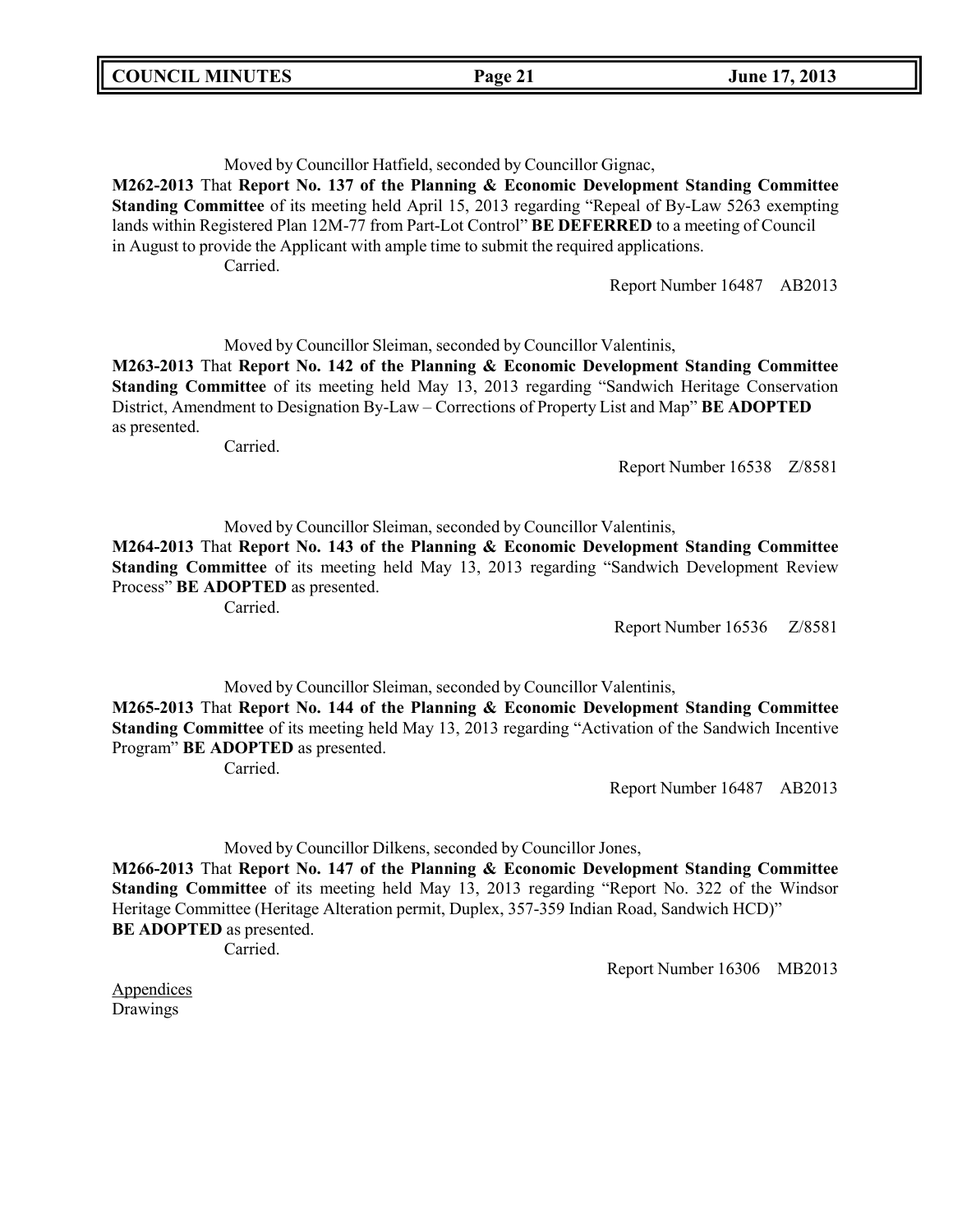| <b>COUNCIL MINUTES</b><br>June 17, 2013<br>Page 22 |  |
|----------------------------------------------------|--|
|----------------------------------------------------|--|

Moved by Councillor Sleiman, seconded by Councillor Valentinis,

**M267-2013** That **Report No. 151 of the Planning & Economic Development Standing Committee Standing Committee** of its meeting held May 13, 2013 regarding "Report No. 71 of the Windsor-Essex County Environment Committee – 1223244 Ontario Ltd., Sprucewood Avenue between Ojibway Parkway & Matchette Road" **BE ADOPTED** as presented.

Carried.

Councillor Payne was absent from the meeting when the vote was taken on this matter.

Report Number 13068 ZB/7801 ZO/7802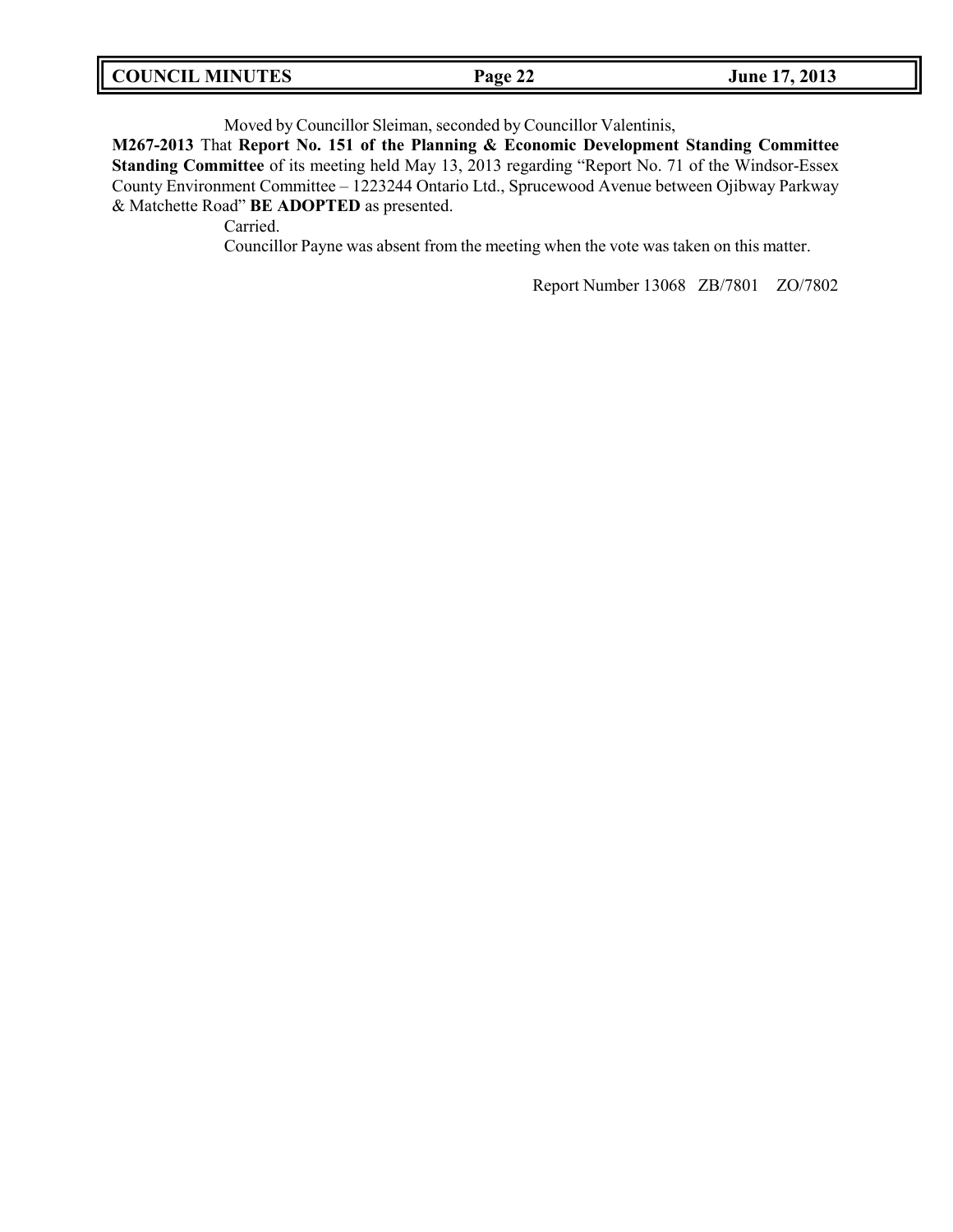| <b>COUNCIL MINUTES</b> | Page 23 | June 17, 2013 |
|------------------------|---------|---------------|
|------------------------|---------|---------------|

f,

# **Adopted by Council at its meeting held June 17, 2013 [M245-2013]**

**/AA** Windsor, Ontario June 17, 2013

|                                                   | REPORT NO. 132 of the<br><b>EXECUTIVE COMMITTEE</b><br>of its meeting held May 27, 2013                                                                                                                                                                                                    |
|---------------------------------------------------|--------------------------------------------------------------------------------------------------------------------------------------------------------------------------------------------------------------------------------------------------------------------------------------------|
| <b>Members Present:</b>                           | <b>Mayor E. Francis</b><br><b>Councillor D. Dilkens</b><br><b>Councillor J. Gignac</b><br><b>Councillor A. Halberstadt</b><br><b>Councillor P. Hatfield</b><br><b>Councillor R. Jones</b><br><b>Councillor H. Payne</b><br><b>Councillor E. Sleiman</b><br><b>Councillor F. Valentinis</b> |
| <b>Regrets:</b>                                   | <b>Councillor B. Marra</b>                                                                                                                                                                                                                                                                 |
| follows:<br>April 9, 2013 BE ADOPTED.<br>Carried. | The following recommendation of the Executive Committee BE APPROVED as<br>Moved by Councillor Dilkens, seconded by Councillor Sleiman,<br>THAT the minutes of the Transit Windsor and Windsor Chartabus Meeting held                                                                       |
|                                                   | <b>Clerk's Note:</b> The minutes of the Transit Windsor and Windsor Chartabus meeting held                                                                                                                                                                                                 |

April 9, 2013 are *attached* as background information.

**CHAIRPERSON**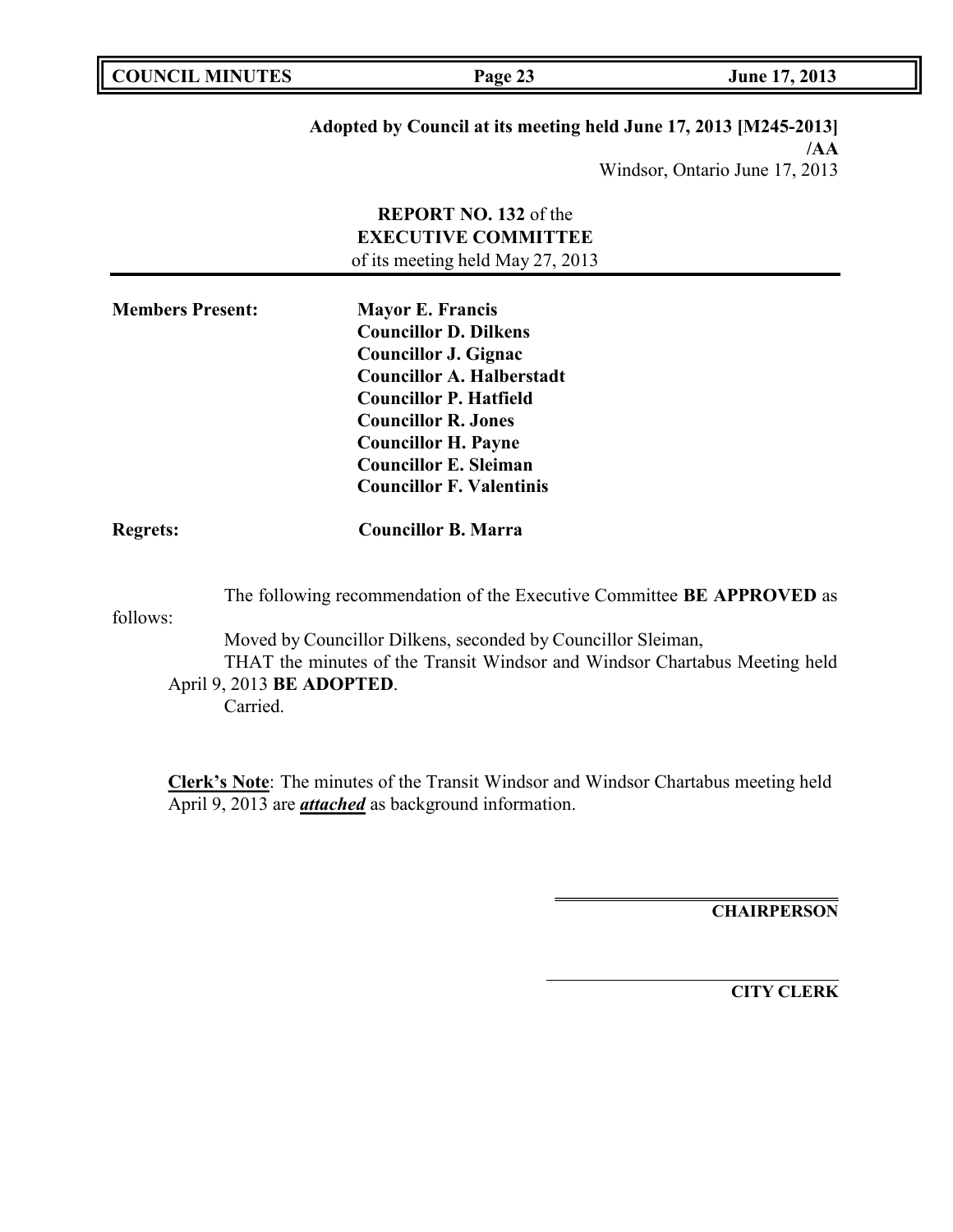**COUNCIL MINUTES Page 24 June 17, 2013**

# **Adopted by Council at its meeting held June 17, 2013 [M246-2013]**

**/AA** Windsor, Ontario June 17, 2013

|                         | REPORT NO. 133 of the                                                                                                                                                                                                                                                                                                                                                                                                                                                                                                                                                                                                                                                               |
|-------------------------|-------------------------------------------------------------------------------------------------------------------------------------------------------------------------------------------------------------------------------------------------------------------------------------------------------------------------------------------------------------------------------------------------------------------------------------------------------------------------------------------------------------------------------------------------------------------------------------------------------------------------------------------------------------------------------------|
|                         | <b>EXECUTIVE COMMITTEE</b>                                                                                                                                                                                                                                                                                                                                                                                                                                                                                                                                                                                                                                                          |
|                         | of its meeting held May 27, 2013                                                                                                                                                                                                                                                                                                                                                                                                                                                                                                                                                                                                                                                    |
| <b>Members Present:</b> | <b>Mayor E. Francis</b><br><b>Councillor D. Dilkens</b><br><b>Councillor J. Gignac</b><br><b>Councillor A. Halberstadt</b><br><b>Councillor P. Hatfield</b><br><b>Councillor R. Jones</b><br><b>Councillor H. Payne</b><br><b>Councillor E. Sleiman</b><br><b>Councillor F. Valentinis</b>                                                                                                                                                                                                                                                                                                                                                                                          |
| <b>Regrets:</b>         | <b>Councillor B. Marra</b>                                                                                                                                                                                                                                                                                                                                                                                                                                                                                                                                                                                                                                                          |
|                         | The following recommendation of the Executive Committee BE APPROVED as                                                                                                                                                                                                                                                                                                                                                                                                                                                                                                                                                                                                              |
| follows:                |                                                                                                                                                                                                                                                                                                                                                                                                                                                                                                                                                                                                                                                                                     |
|                         | Moved by Councillor Dilkens, seconded by Councillor Sleiman,                                                                                                                                                                                                                                                                                                                                                                                                                                                                                                                                                                                                                        |
|                         | <b>THAT</b> City Council APPROVE an amendment to Section 5.11.3 of the Fleet                                                                                                                                                                                                                                                                                                                                                                                                                                                                                                                                                                                                        |
| Use Policy to read:     |                                                                                                                                                                                                                                                                                                                                                                                                                                                                                                                                                                                                                                                                                     |
|                         | "5.11.3Vehicles are not to be used for personal matters. The personal driving of a<br>City of Windsor vehicle for purposes not related to his or her<br>employment is a taxable benefit for the employee. This includes<br>personal use during an employee"s vacation, driving to conduct<br>personal activities and travel between home and work (even if the<br>employee is directed to drive the vehicle home). Travel from home to<br>a point of call (such as responding to a call after hours) is not<br>considered personal driving. The taxable benefit shall be calculated as<br>outlined by the Canadian Revenue Agency (CRA) subject to<br>amendment from time to time." |
| Carried.                |                                                                                                                                                                                                                                                                                                                                                                                                                                                                                                                                                                                                                                                                                     |
|                         | Livelink #16565, SW/9996                                                                                                                                                                                                                                                                                                                                                                                                                                                                                                                                                                                                                                                            |

**Clerk's Note**: The administrative report authored by the Fleet Manager dated March 11, 2013 entitled "*Amendment to Fleet Use Policy*" is *attached* as background information.

**CHAIRPERSON**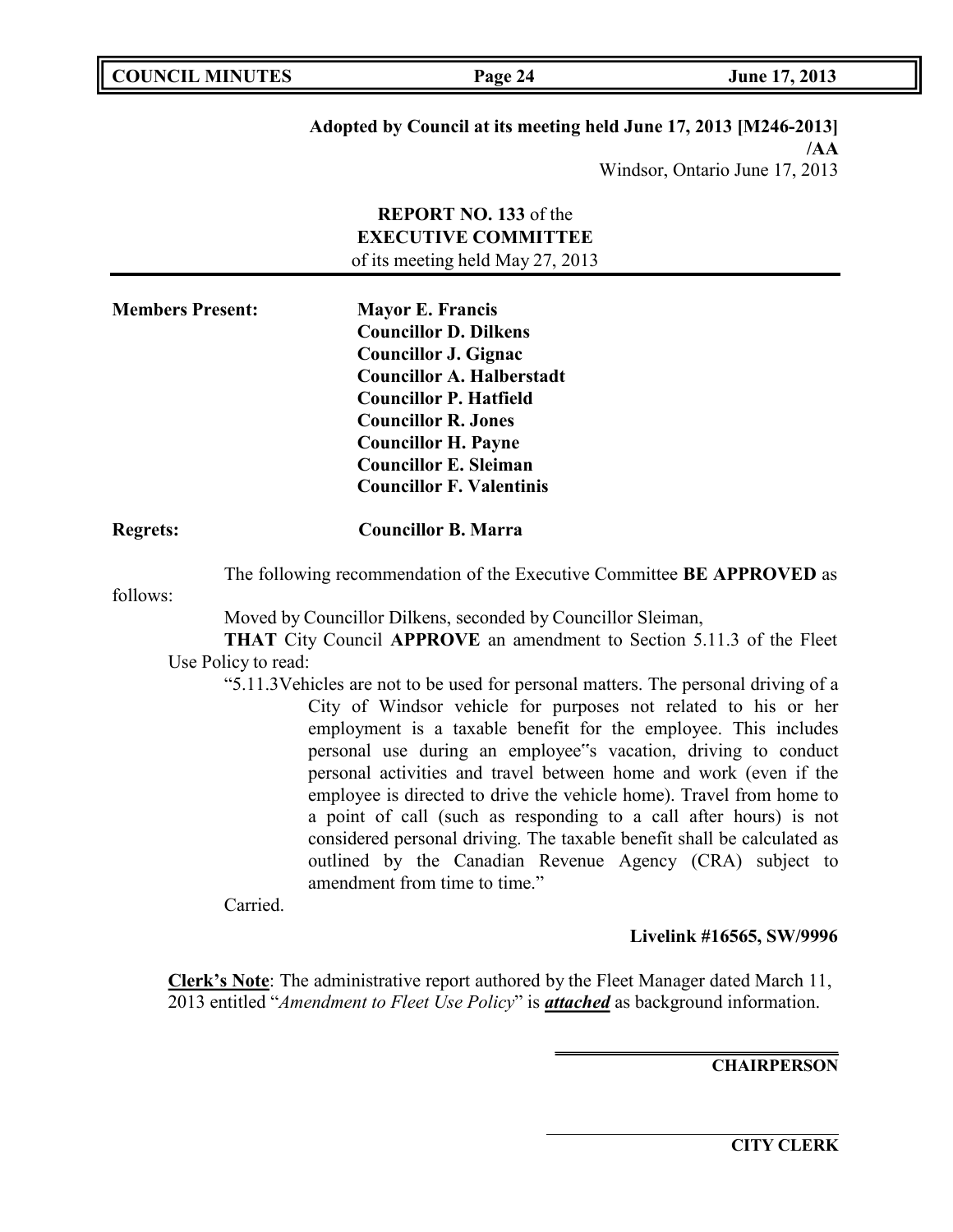| Adopted by Council at its meeting held June 17, 2013 [M247-2013] |
|------------------------------------------------------------------|
| /AA                                                              |
| Windsor, Ontario June 17, 2013                                   |

# **REPORT NO. 134** of the **EXECUTIVE COMMITTEE** of its meeting held May 27, 2013

| <b>Members Present:</b> | <b>Mayor E. Francis</b><br><b>Councillor D. Dilkens</b><br><b>Councillor J. Gignac</b><br><b>Councillor A. Halberstadt</b><br><b>Councillor P. Hatfield</b> |  |
|-------------------------|-------------------------------------------------------------------------------------------------------------------------------------------------------------|--|
|                         | <b>Councillor R. Jones</b><br><b>Councillor H. Payne</b>                                                                                                    |  |
|                         | <b>Councillor E. Sleiman</b><br><b>Councillor F. Valentinis</b>                                                                                             |  |
| <b>Regrets:</b>         | <b>Councillor B. Marra</b>                                                                                                                                  |  |

The following recommendation of the Executive Committee **BE APPROVED** as

follows:

Moved by Councillor Dilkens, seconded by Councillor Sleiman, **THAT** City Council **RECEIVE** this report for information and;

**THAT** the Schedule of Policies and Procedures attached hereto as Appendix

A, **BE RESCINDED** as these are no longer applicable or have been replaced by another Council policy or authority and;

**THAT** the amended Social Media Policy attached hereto as Appendix B, **BE APPROVED** and further;

**THAT** the amended Dog Licence Refund Policy attached hereto as Appendix C, **BE APPROVED.**

Carried.

**Livelink #16570, ACO/1816**

**Clerk's Note**: The administrative report authored by the Corporate Policy Coordinator dated April 23, 2013 entitled "*Policy Update*" is *attached* as background information.

**CHAIRPERSON**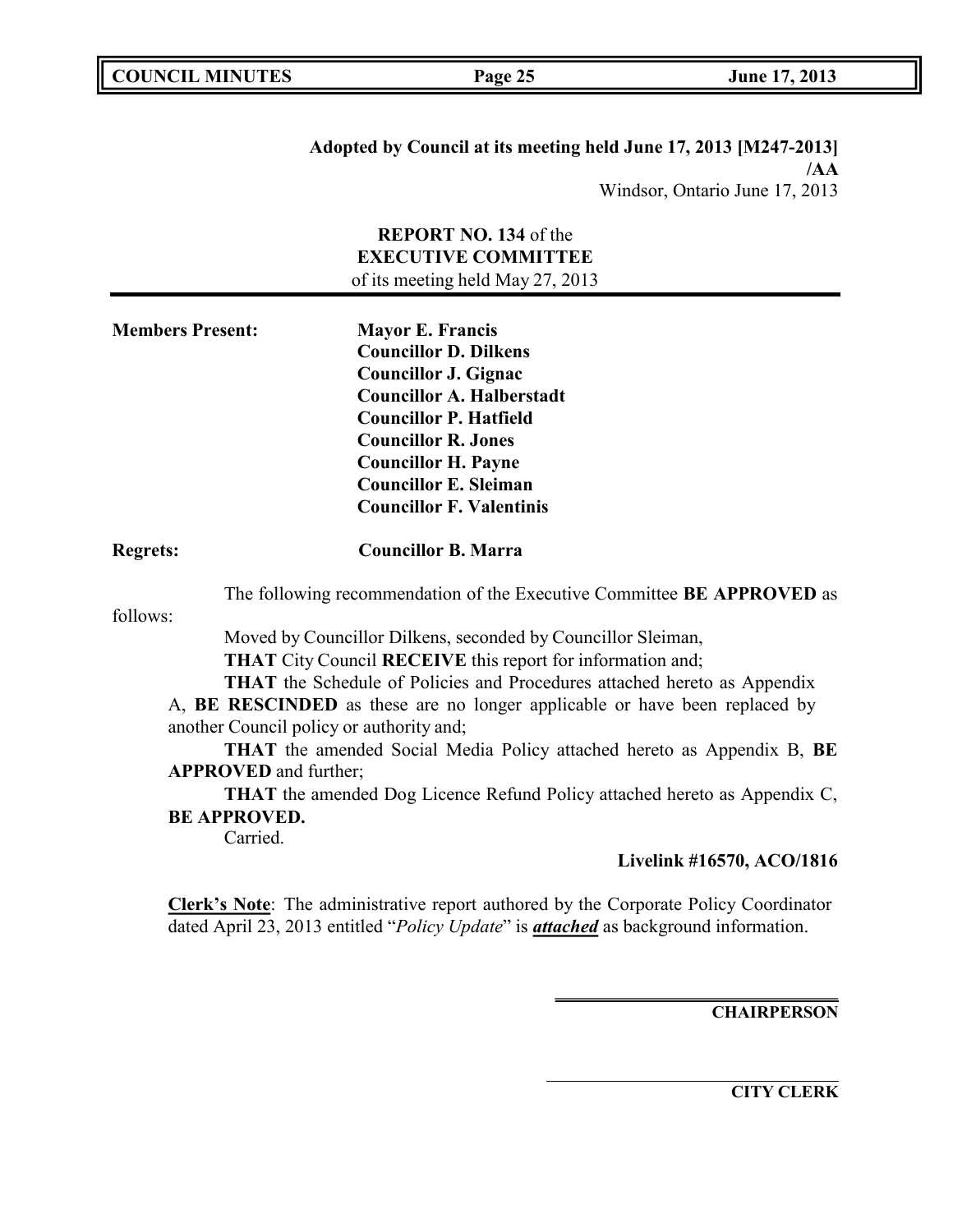**Adopted by Council at its meeting held June 17, 2013 [M248-2013] /AA** Windsor, Ontario June 17, 2013

# **REPORT NO. 135** of the **EXECUTIVE COMMITTEE** of its meeting held May 27, 2013

| <b>Members Present:</b> | <b>Mayor E. Francis</b>          |
|-------------------------|----------------------------------|
|                         | <b>Councillor D. Dilkens</b>     |
|                         | Councillor J. Gignac             |
|                         | <b>Councillor A. Halberstadt</b> |
|                         | <b>Councillor P. Hatfield</b>    |
|                         | <b>Councillor R. Jones</b>       |
|                         | <b>Councillor H. Payne</b>       |
|                         | <b>Councillor E. Sleiman</b>     |
|                         | <b>Councillor F. Valentinis</b>  |
|                         |                                  |

### **Regrets: Councillor B. Marra**

The following recommendation of the Executive Committee **BE APPROVED** as

follows:

Moved by Councillor Dilkens, seconded by Councillor Sleiman,

**THAT** the report of the Manager of Energy Initiatives dated May 14, 2013 entitled "Corporate Energy Initiatives & Reporting Requirements under the Green Energy Act, 2009 (Regulation 397/11)" **BE RECEIVED** for information. Carried.

### **Livelink #16567, AF2013**

**Clerk's Note**: The administrative report authored by the Manager of Energy Initiatives dated May 14, 2013 entitled "*Corporate Energy Initiatives & Reporting Requirements under the Green Energy Act, 2009 (Regulation 397/11)*" is *attached* as background information.

**CHAIRPERSON**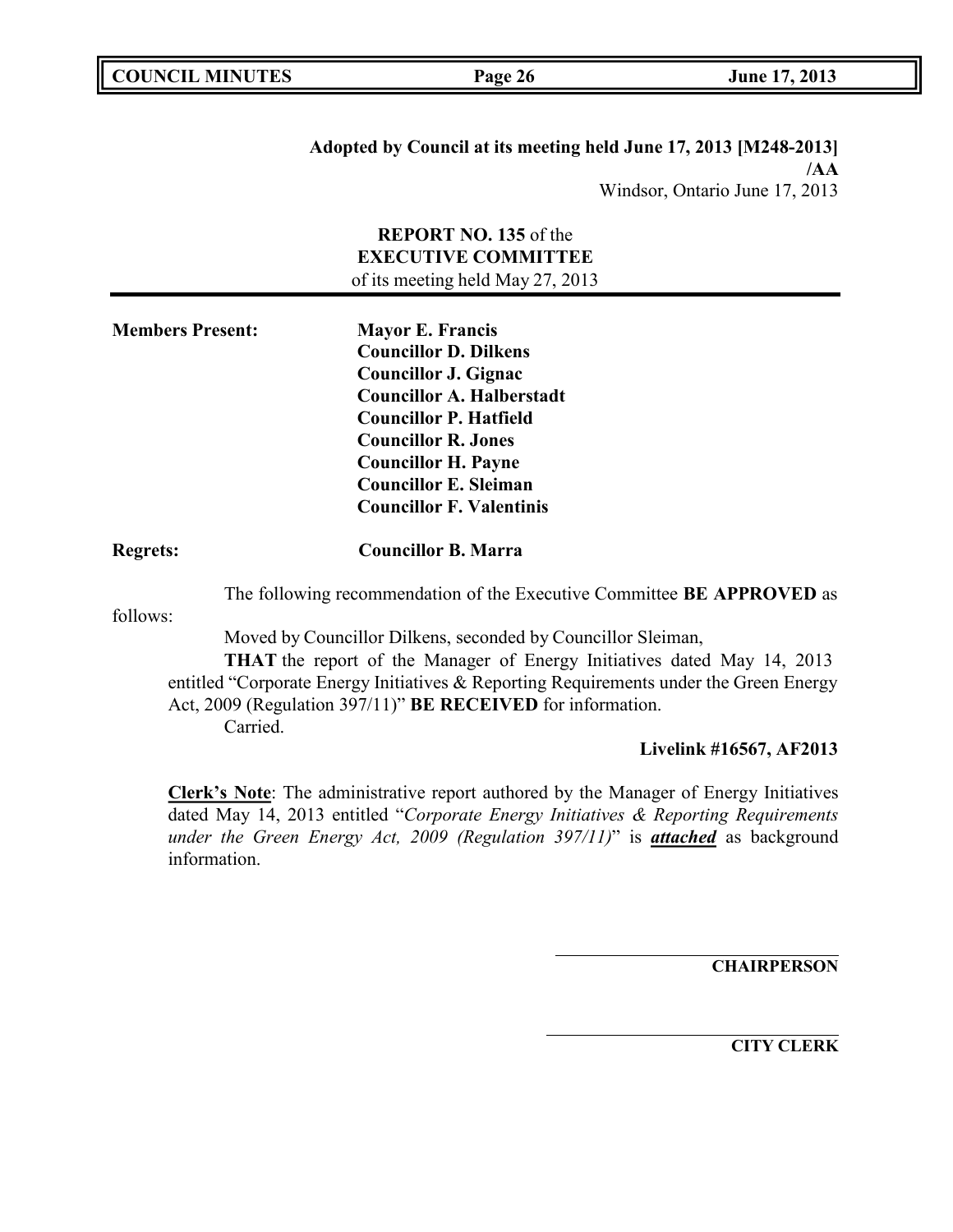| <b>COUNCIL MINUTES</b> |  |
|------------------------|--|
|                        |  |

**COUNCIL MINUTES Page 27 June 17, 2013**

# **Adopted by Council at its meeting held June 17, 2013 [M249-2013]**

**/AA** Windsor, Ontario June 17, 2013

|                         |                                                                                                                                           | <b>REPORT NO. 136 of the</b>                                                                                                                                       |
|-------------------------|-------------------------------------------------------------------------------------------------------------------------------------------|--------------------------------------------------------------------------------------------------------------------------------------------------------------------|
|                         |                                                                                                                                           | <b>EXECUTIVE COMMITTEE</b>                                                                                                                                         |
|                         |                                                                                                                                           | of its meeting held May 27, 2013                                                                                                                                   |
| <b>Members Present:</b> |                                                                                                                                           | <b>Mayor E. Francis</b>                                                                                                                                            |
|                         |                                                                                                                                           | <b>Councillor D. Dilkens</b>                                                                                                                                       |
|                         |                                                                                                                                           | <b>Councillor J. Gignac</b>                                                                                                                                        |
|                         |                                                                                                                                           | <b>Councillor A. Halberstadt</b>                                                                                                                                   |
|                         |                                                                                                                                           | <b>Councillor P. Hatfield</b>                                                                                                                                      |
|                         |                                                                                                                                           | <b>Councillor R. Jones</b>                                                                                                                                         |
|                         |                                                                                                                                           | <b>Councillor H. Payne</b>                                                                                                                                         |
|                         |                                                                                                                                           | <b>Councillor E. Sleiman</b>                                                                                                                                       |
|                         |                                                                                                                                           | <b>Councillor F. Valentinis</b>                                                                                                                                    |
| <b>Regrets:</b>         |                                                                                                                                           | <b>Councillor B. Marra</b>                                                                                                                                         |
| follows:                |                                                                                                                                           | The following recommendation of the Executive Committee BE APPROVED as                                                                                             |
|                         | Moved by Councillor Dilkens, seconded by Councillor Sleiman,<br>THAT the report of the City Treasurer dated May 13, 2013 entitled "Status |                                                                                                                                                                    |
|                         |                                                                                                                                           | Report – Compliance with Applicable Laws and Regulations, $4^{th}$ Quarter 2012 & 1st<br>Quarter 2013".BE RECEIVED for information.                                |
|                         | Carried.                                                                                                                                  |                                                                                                                                                                    |
|                         |                                                                                                                                           | $\mathbf{I}$ , $\mathbf{I}$ , $\mathbf{I}$ , $\mathbf{I}$ , $\mathbf{I}$ , $\mathbf{I}$ , $\mathbf{I}$ , $\mathbf{I}$ , $\mathbf{I}$ , $\mathbf{I}$ , $\mathbf{I}$ |

## **Livelink #16572, AF2013**

**Clerk's Note**: The administrative report authored by the Executive Initiatives Coordinator dated May 13, 2013 entitled "*Status Report – Compliance with Applicable Laws and Regulations, 4th Quarter 2012 & 1st Quarter 2013*" is *attached* as background information.

**CHAIRPERSON**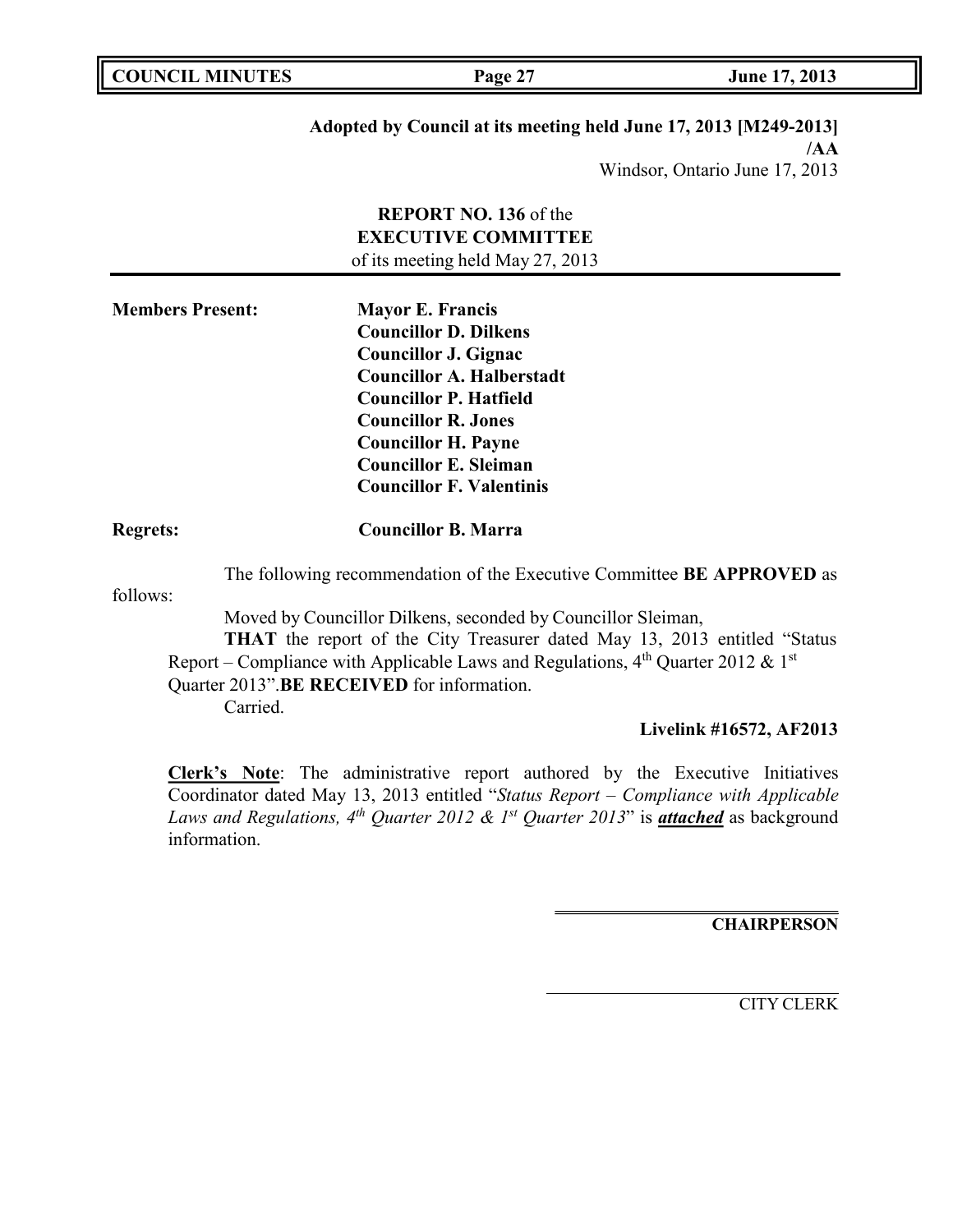## **Adopted by Council at its meeting held June 17, 2013 [M250-2013] /AA** Windsor, Ontario June 17, 2013

# **REPORT NO. 137** of the **EXECUTIVE COMMITTEE** of its meeting held May 27, 2013

| <b>Members Present:</b> | <b>Mayor E. Francis</b>          |
|-------------------------|----------------------------------|
|                         | <b>Councillor D. Dilkens</b>     |
|                         | <b>Councillor J. Gignac</b>      |
|                         | <b>Councillor A. Halberstadt</b> |
|                         | <b>Councillor P. Hatfield</b>    |
|                         | <b>Councillor R. Jones</b>       |
|                         | <b>Councillor H. Payne</b>       |
|                         | <b>Councillor E. Sleiman</b>     |
|                         | <b>Councillor F. Valentinis</b>  |
|                         |                                  |

## **Regrets: Councillor B. Marra**

The following recommendation of the Executive Committee **BE APPROVED** as

follows:

Moved by Councillor Hatfield, seconded by Councillor Gignac,

I. That the Schedule B (revised Figure 7-1) be the drawing **INCLUDED** in the Airport Master Plan which delineates woodlots and open space without identifying buffer area.

II. THAT **APPROVAL BE GIVEN** to a provide consent to enter for the planting of trees on airport lands in accordance to the following terms:

> a. That a letter **BE RECEIVED** by YQG confirming their agreement to the reduction of revenue of \$1,062.50.

> b. That Consent to Enter is provided to the Little River Enhancement Group and Essex Region Conservation Authority for municipal address 3200 County Road 42, Windsor in the area shown on Schedule A commencing date of this approval and expiring not later than October 31, 2013.

> c. That the Little River Enhancement Group and Essex Region Conservation Authority be required to provide the Corporation with indemnification and require proof of insurance with the following minimal coverage, satisfactory to the Manager of Risk Management:

> > $\geq$  \$2,000,000 Commercial General Liability coverage

- > "The Corporation of the City of Windsor and Your Quick" Gateway (Windsor) Inc." listed as Additional insured
- $\triangleright$  Cross liability coverage
- $\geq$  30 days notice of cancellation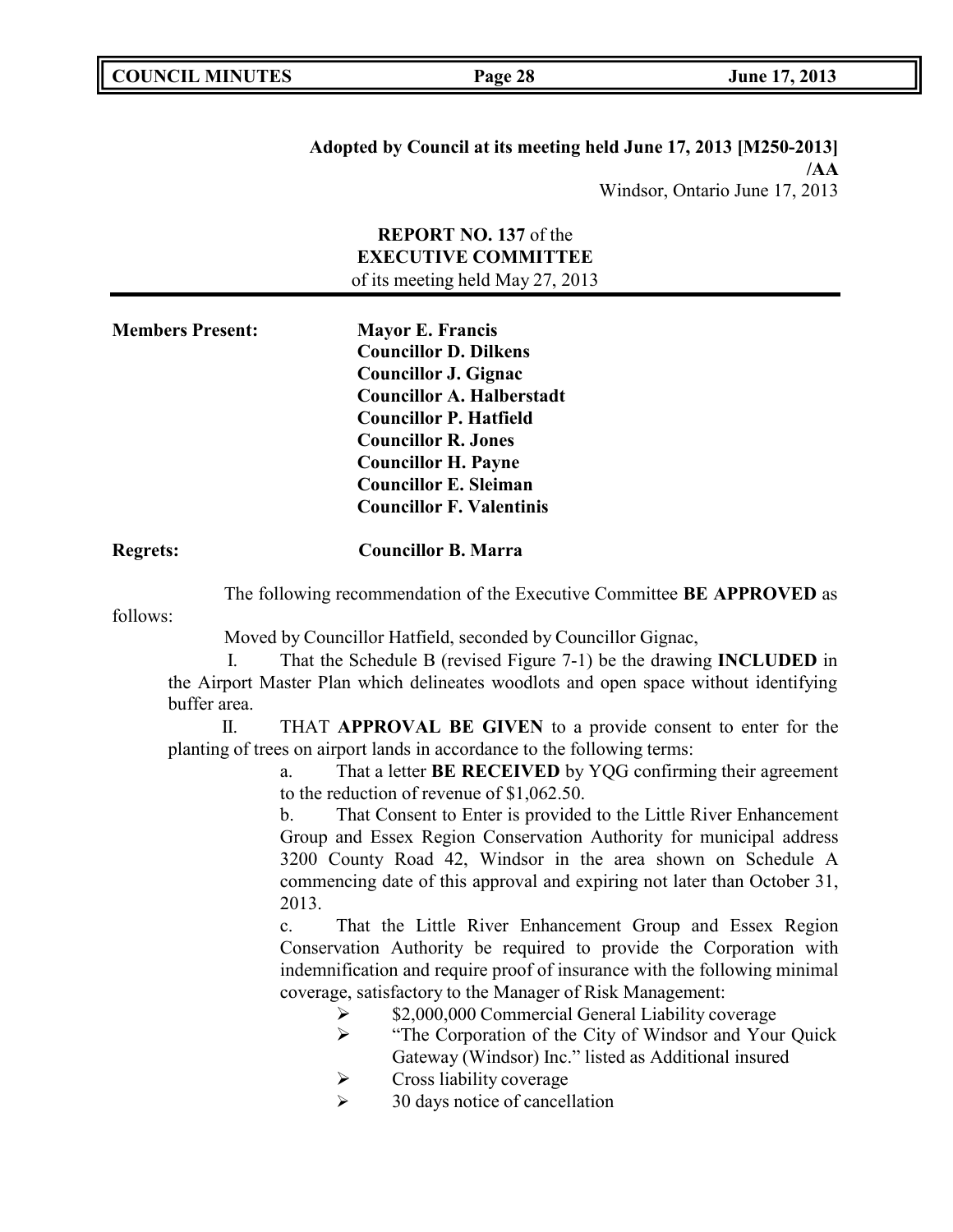d. That the Chief Administrative Officer and the City Clerk **BE AUTHORIZED** to sign the Consent to Enter Agreement with the Little River Enhancement Group and Essex Region Conservation Authority for the access to the area shown on Schedule "A for 3200 County Road 42 East approved as to form and content by the City Solicitor or designate.

III That Administration **BE DIRECTED** to begin the process of meeting and consulting with the Ministry of Natural Resources (MNR), advising them of Council"s position that by virtue of this action in creating a larger green area, that it should satisfy the wetland buffer requirements of provincial policy; and further, that Administration and **MNR REPORT BACK** on recommended municipal approach that satisfies provincial policy.

Carried.

### **Livelink #16364, APM/9795**

**Clerk's Note**: The administrative report authored by the City Engineer dated May 10, 2013 entitled "*Windsor International Airport – Open Space/Buffer Area and Consent to Enter Agreement with Little River Enhancement Group for Tree Planting on Airport Lands*" is *attached* as background information.

**CHAIRPERSON**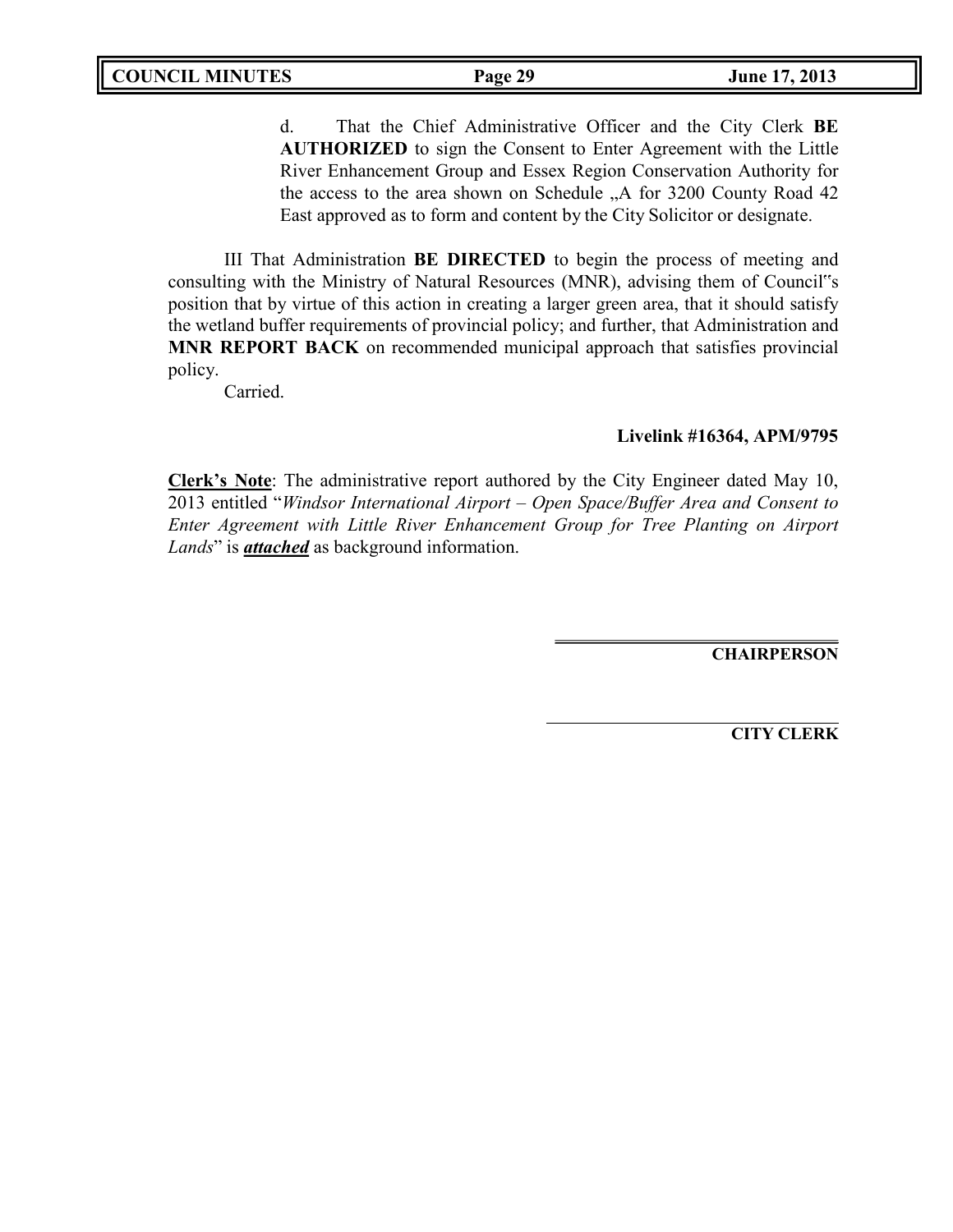**Adopted by Council at its meeting held June 17, 2013 [M251-2013] /AA** Windsor, Ontario June 17, 2013

**REPORT NO. 138** of the **EXECUTIVE COMMITTEE** of its meeting held May 27, 2013

| <b>Members Present:</b> | <b>Mayor E. Francis</b>          |
|-------------------------|----------------------------------|
|                         | <b>Councillor D. Dilkens</b>     |
|                         | <b>Councillor J. Gignac</b>      |
|                         | <b>Councillor A. Halberstadt</b> |
|                         | <b>Councillor P. Hatfield</b>    |
|                         | <b>Councillor R. Jones</b>       |
|                         | <b>Councillor H. Payne</b>       |
|                         | <b>Councillor E. Sleiman</b>     |
|                         | <b>Councillor F. Valentinis</b>  |
|                         |                                  |

## **Regrets: Councillor B. Marra**

The following recommendation of the Executive Committee **BE APPROVED** as

follows:

Moved by Councillor Dilkens, seconded by Councillor Sleiman,

**THAT** City Council **APPROVE** the Employment Policy HRREC – POL – 0001 as proposed in Appendix "A" (attached); and further

**THAT** City Council **DIRECT** Administration to repeal Council Resolution CR76/2005 Orientation Program; CR157/2007 Corporate Volunteerism Policy; and CR151/2006 Family Relationship Hiring Policy; and convert the documents contained within these resolutions to procedures that would remain in effect until updated accordingly; and

**THAT** City Council **DIRECT** Administration to develop procedures which allow for effective implementation of the Employment Policy.

Carried.

### **Livelink #16563, AS2013**

**Clerk's Note**: The administrative report authored by the Executive Director of Human Resources dated May 14, 2013 entitled "*Employment Policy*" is *attached* as background information.

**CHAIRPERSON**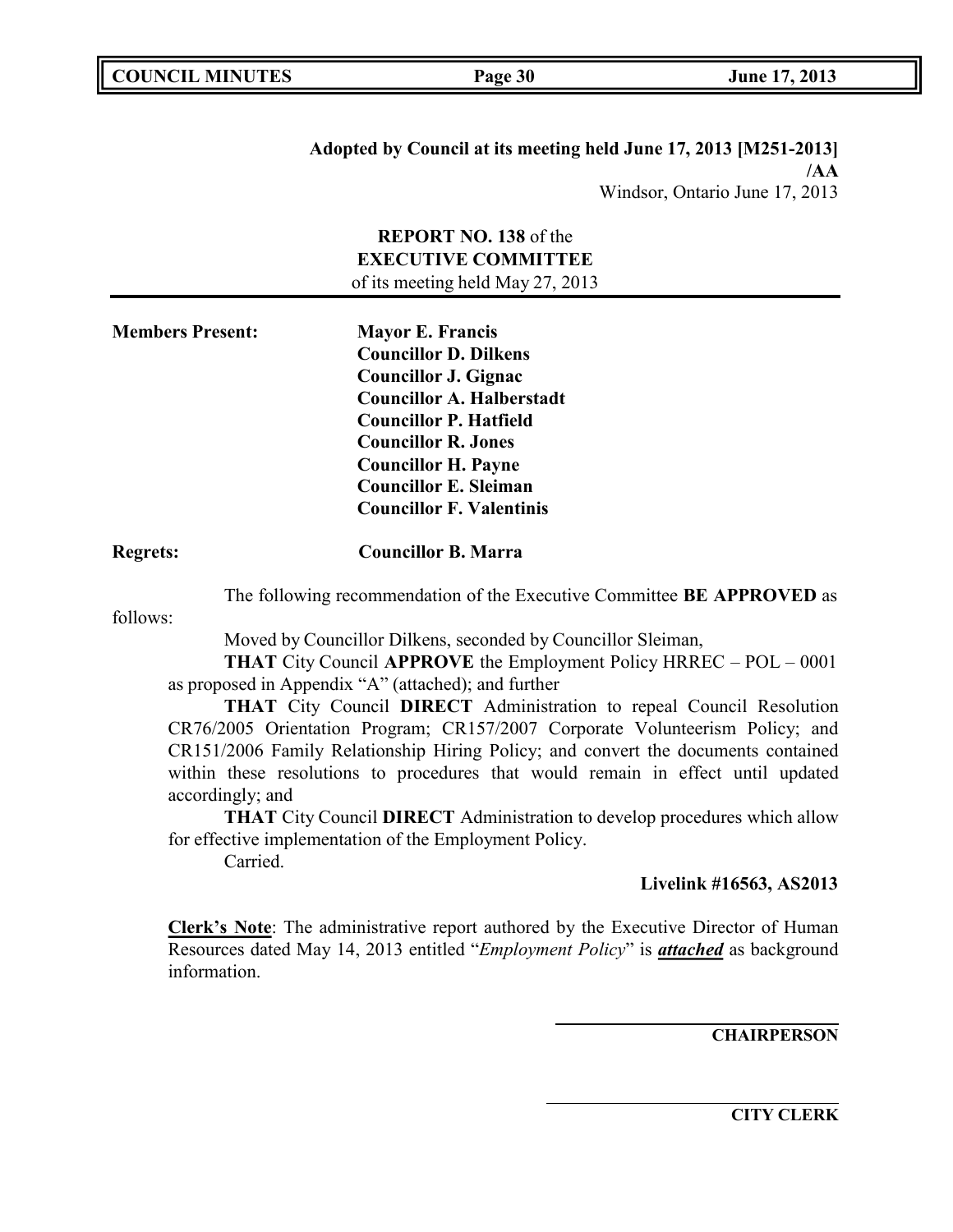**Adopted by Council at its meeting held June 17, 2013 [M252-2013] /AA** Windsor, Ontario June 17, 2013

**REPORT NO. 139** of the **EXECUTIVE COMMITTEE** of its meeting held May 27, 2013

| <b>Members Present:</b> | <b>Mayor E. Francis</b>          |
|-------------------------|----------------------------------|
|                         | <b>Councillor D. Dilkens</b>     |
|                         | <b>Councillor J. Gignac</b>      |
|                         | <b>Councillor A. Halberstadt</b> |
|                         | <b>Councillor P. Hatfield</b>    |
|                         | <b>Councillor R. Jones</b>       |
|                         | <b>Councillor H. Payne</b>       |
|                         | <b>Councillor E. Sleiman</b>     |
|                         | <b>Councillor F. Valentinis</b>  |
|                         |                                  |

### **Regrets: Councillor B. Marra**

The following recommendation of the Executive Committee **BE APPROVED** as

follows:

Moved by Councillor Dilkens, seconded by Councillor Sleiman, **THAT** City Council **APPROVE** the amendment of the "Request for Sick Leave Gratuity" Payout Form to include the option of receiving the gratuity by monthly instalments as provided for in By-law 980. Carried.

### **Livelink #16569, AS2013**

**Clerk's Note**: The administrative report authored by the Executive Director of Human Resources dated May 14, 2013 entitled "*By-law 980 – Sick Leave Gratuity Payout*" is *attached* as background information.

**CHAIRPERSON**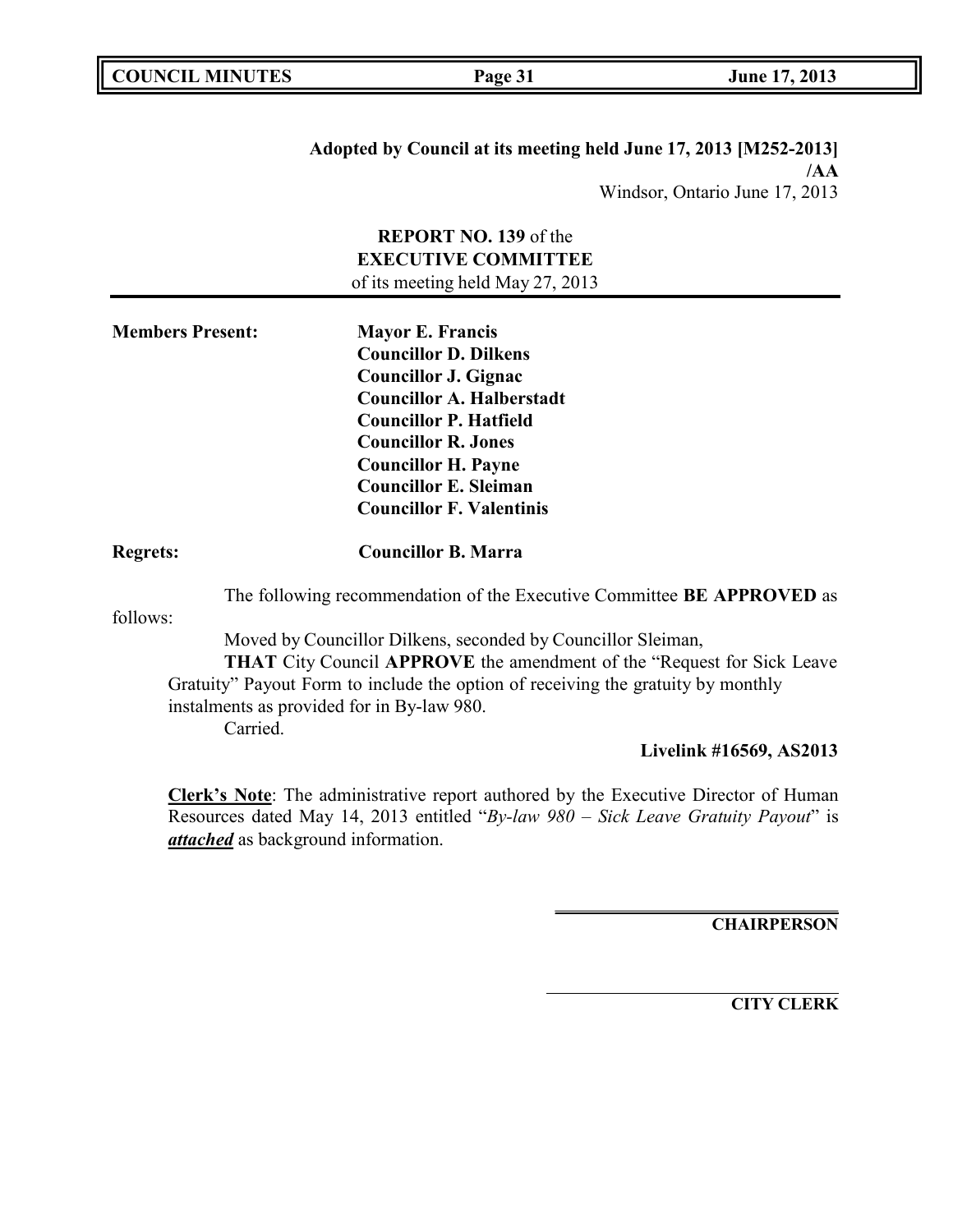|  | <b>COUNCIL MINUTES</b> |
|--|------------------------|
|--|------------------------|

**Adopted by Council at its meeting held June 17, 2013 [M253-2013] /AA** Windsor, Ontario June 17, 2013

# **REPORT NO. 139** of the **ENVIRONMENT, TRANSPORTATION & PUBLIC SAFETY STANDING COMMITTEE**

of its meeting held May 22, 2013

**Present: Councillor J. Gignac Councillor A. Halberstadt Councillor R. Jones, Councillor H. Payne Councillor F. Valentinis, Chair**

That the following recommendations of the Environment, Transportation and Public Safety Standing Committee **BE APPROVED:**

**Moved by Councillor Halberstadt, seconded by Councillor Payne,**

**THAT** the minutes of the Windsor-Essex County Environment Committee meeting held April 4, 2013 **BE RECEIVED** for information. Carried.

**Clerk's Note: The minutes of the Windsor-Essex County Environment Committee meeting held April 4, 2013 are** *attached* **as background information.**

**CHAIRPERSON**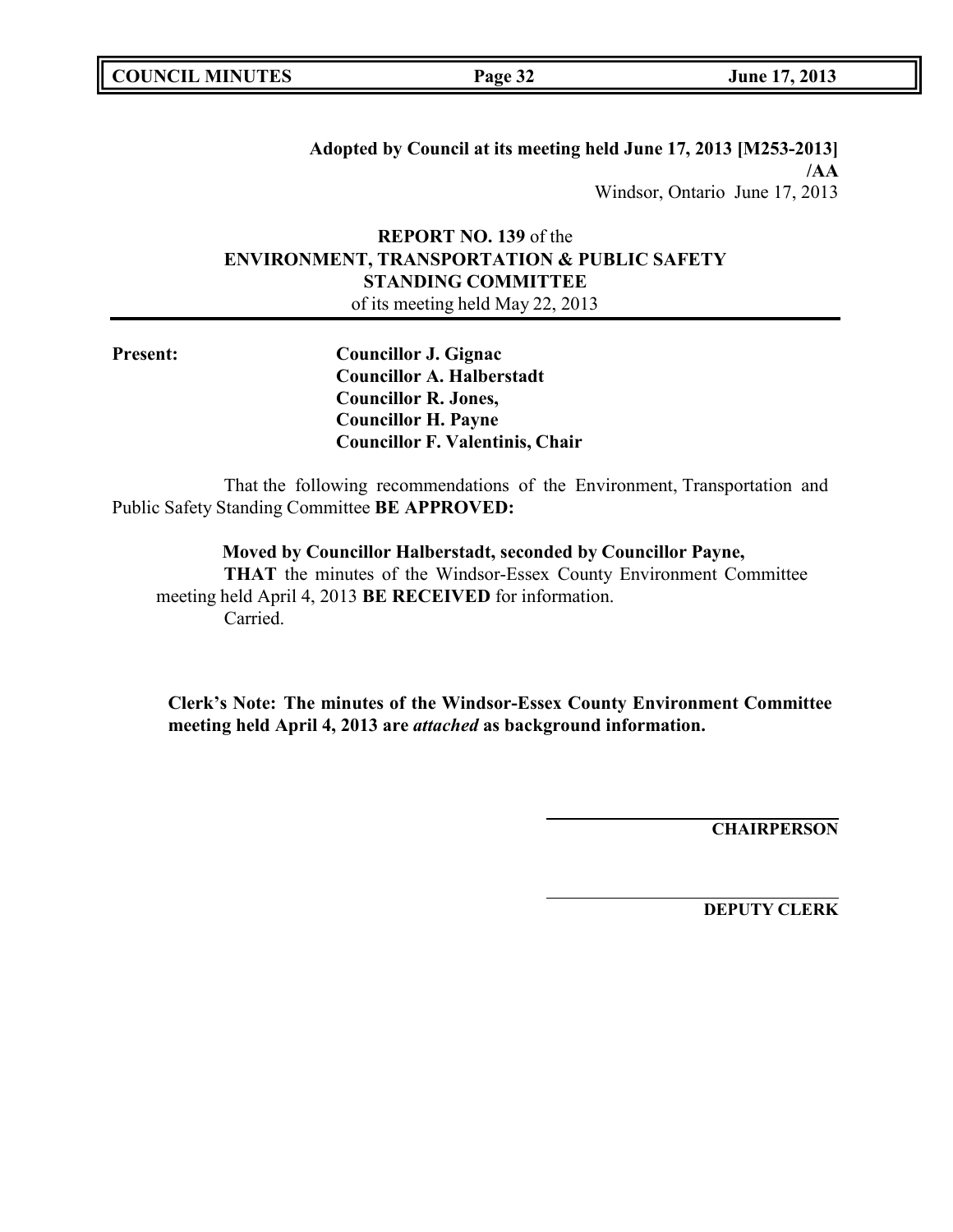|  | <b>COUNCIL MINUTES</b> |
|--|------------------------|
|--|------------------------|

**Adopted by Council at its meeting held June 17, 2013 [M254-2013] /AA Windsor, Ontario June 17, 2013**

# **REPORT NO. 140** of the **ENVIRONMENT, TRANSPORTATION & PUBLIC SAFETY STANDING COMMITTEE**

of its meeting held May 22, 2013

**Present: Councillor J. Gignac Councillor A. Halberstadt Councillor R. Jones, Councillor H. Payne Councillor F. Valentinis, Chair**

That the following recommendations of the Environment, Transportation and Public Safety Standing Committee **BE APPROVED:**

### **Moved by Councillor Jones, seconded by Councillor Gignac,**

**THAT** Report No. 71 of the Windsor Essex County Environment Committee (1223244 Ontario Ltd., Sprucewood Avenue between Ojibway Parkway & Matchette Road) **BE NOTED AND FILED** and that no further action be taken on this matter as it is currently before the OMB**.**

Carried.

**Clerk's Note: Report No. 71 of the Windsor Essex County Environment Committee is** *attached* **as background information.**

**CHAIRPERSON**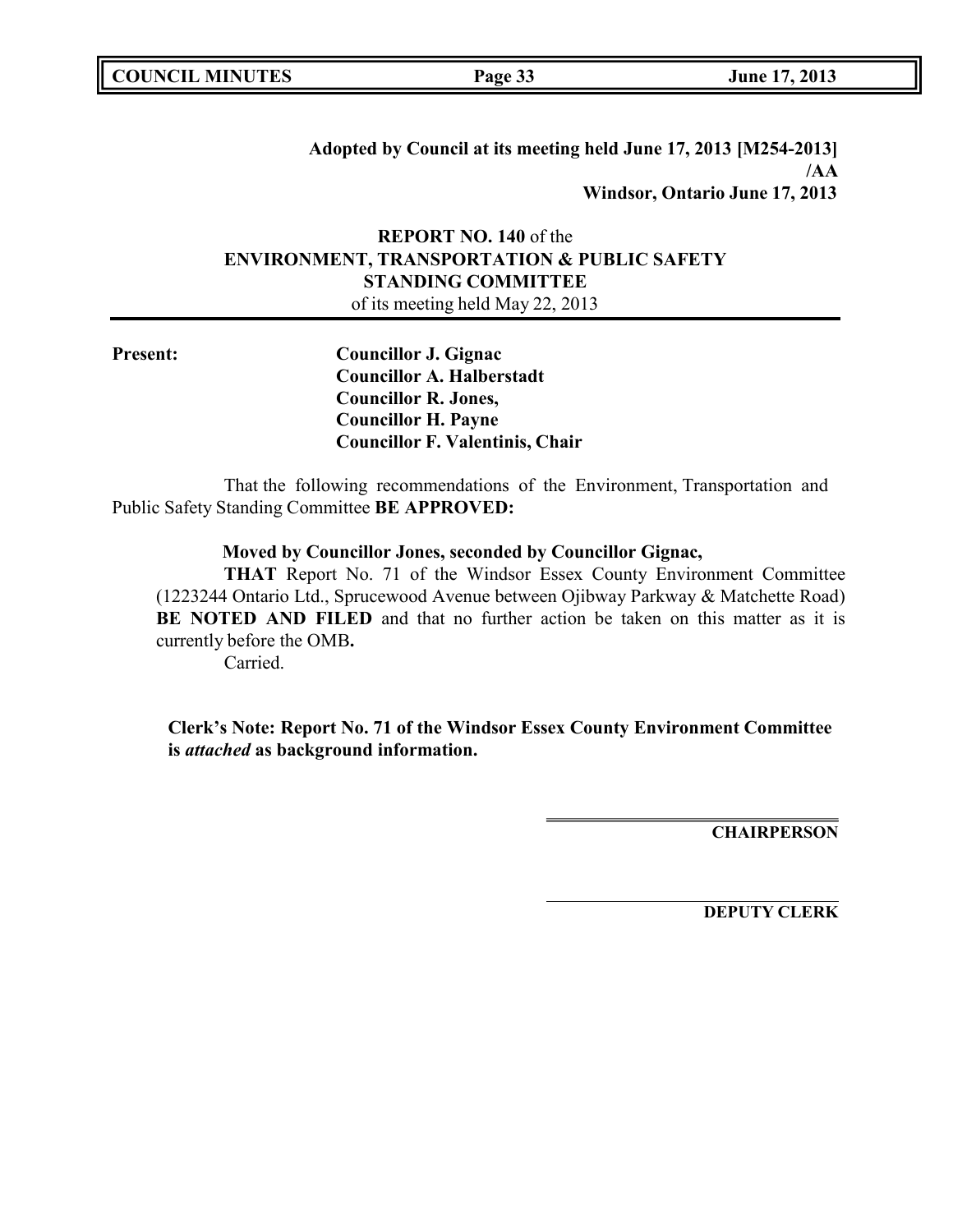|  | <b>COUNCIL MINUTES</b> |
|--|------------------------|
|--|------------------------|

**Adopted by Council at its meeting held June 17, 2013 [M255-2013] /AA** Windsor, Ontario June 17, 2013

# **REPORT NO. 141** of the **ENVIRONMENT, TRANSPORTATION & PUBLIC SAFETY STANDING COMMITTEE**

of its meeting held May 22, 2013

**Present: Councillor J. Gignac Councillor A. Halberstadt Councillor R. Jones, Councillor H. Payne Councillor F. Valentinis, Chair**

That the following recommendations of the Environment, Transportation and Public Safety Standing Committee **BE APPROVED:**

### **Moved by Councillor Jones, seconded by Councillor Gignac,**

**THAT** Report No. 72 of the Windsor Essex County Environment Committee regarding Windsor Port Authority, Ojibway Shores property, biological survey of the property **BE RECEIVED** for information. Carried.

**Clerk's Note: Report No. 72 of the Windsor Essex County Environment Committee is** *attached* **as background information.**

**CHAIRPERSON**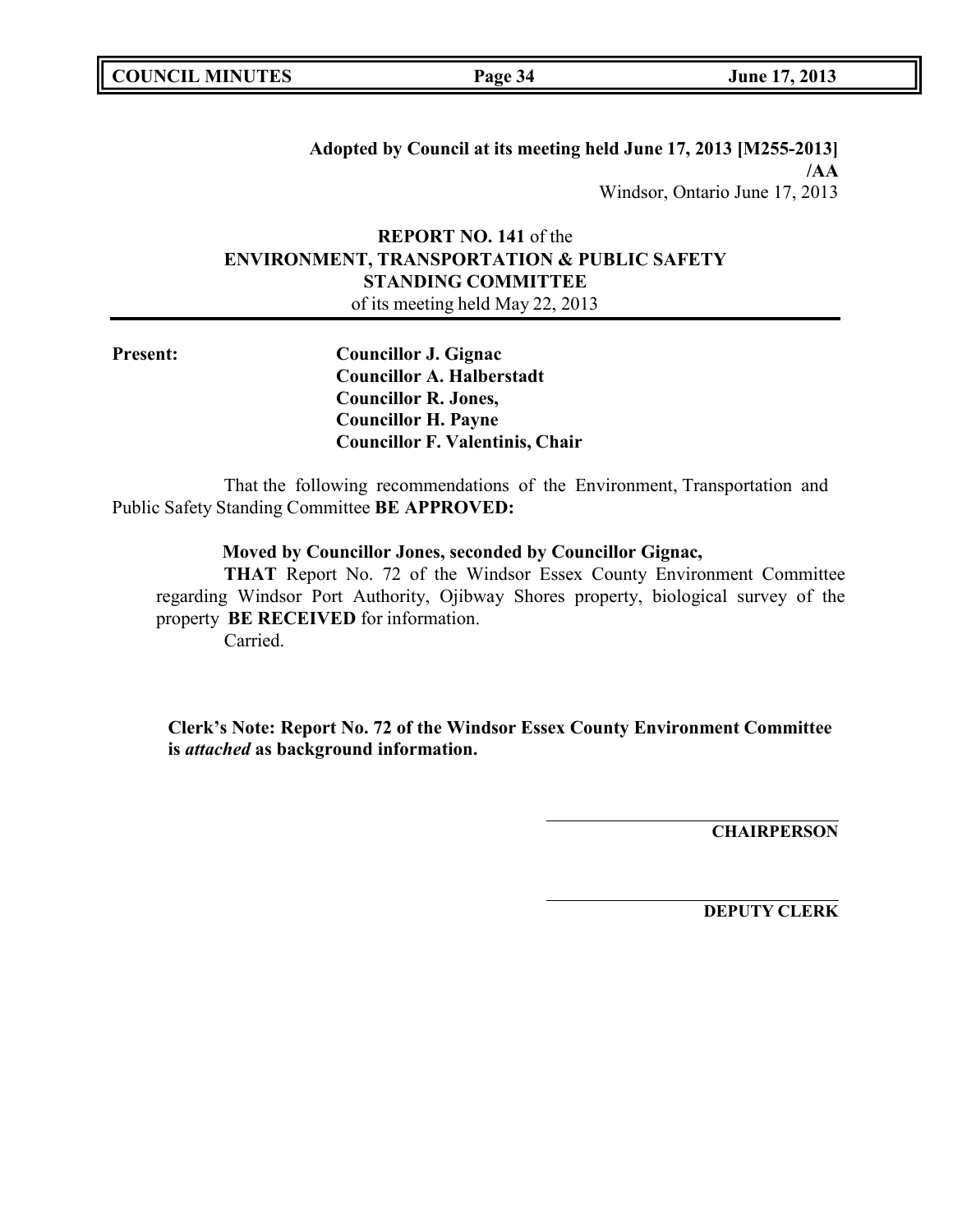|  | <b>COUNCIL MINUTES</b> |
|--|------------------------|
|--|------------------------|

**Adopted by Council at its meeting held June 17, 2013 [M256-2013] /AA** Windsor, Ontario June 17, 2013

# **REPORT NO. 142** of the **ENVIRONMENT, TRANSPORTATION & PUBLIC SAFETY STANDING COMMITTEE**

of its meeting held May 22, 2013

**Present: Councillor J. Gignac Councillor A. Halberstadt Councillor R. Jones Councillor H. Payne Councillor F. Valentinis, Chair**

That the following recommendations of the Environment, Transportation and Public Safety Standing Committee **BE APPROVED:**

Moved by Councillor Halberstadt, seconded by Councillor Payne, **THAT** the minutes of the Essex-Windsor Solid Waste Authority meetings held February 5, 2013 **BE RECEIVED** for information. Carried.

**Clerk's Note: The minutes of the Essex-Windsor Solid Waste Authority meetings held February 5, 2013 are** *attached* **as background information.**

**CHAIRPERSON**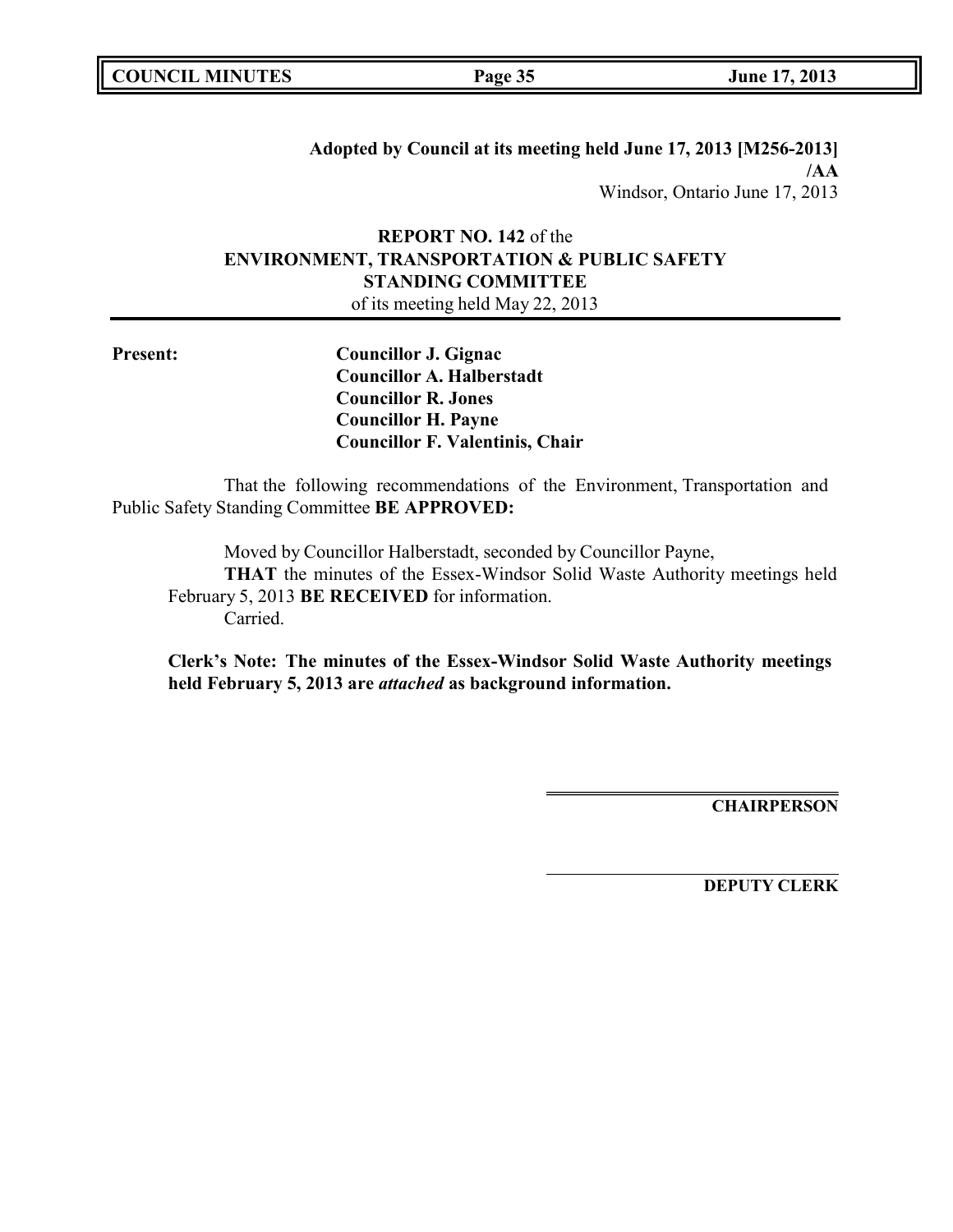# **Adopted by Council at its meeting held June 17, 2013 [M257-2013] /AA**

Windsor, Ontario June 17, 2013

# **REPORT NO. 143** of the **ENVIRONMENT, TRANSPORTATION & PUBLIC SAFETY STANDING COMMITTEE** of its meeting held May 22, 2013

**Present: Councillor J. Gignac Councillor A. Halberstadt Councillor R. Jones Councillor H. Payne Councillor F. Valentinis, Chair**

That the following recommendations of the Environment, Transportation and Public Safety Standing Committee **BE APPROVED:**

Moved by Councillor Jones, seconded by Councillor Gignac, **THAT** Public Vehicle Licensing Bylaw No. 137-2007 **BE AMENDED** by deleting the wording to Schedule 4, Section 10.1 (a) and replaced with the following:

*"10.1 Every tow truck owner ortow truck driver licensed underthisschedule fortowing vehiclesshall comply with the following:*

*(a) prior to towing a motor vehicle withoutthe consent ofthe owner or operator ofthe vehicle, provide the Windsor Police Service with the following information:*

*(i) the name ofthe towing company; (ii) the make, model and licence plate number ofthe vehicle being towed; (iii) the public parking lotfromwhich the vehicle is being towed; (iv) the location within the City of Windsor to which the vehicle is being towed forstorage; (v) the date and time when the vehicle is going to be towed from the parking lot; (vi) thatthe motor vehicle is being towed withoutthe consent ofthe owner or operator; and, (vii) any other particulars asthe Windsor Police Service may require."* and

THAT Council adopt By-Law 87-2013 attached hereto as Appendix A. Carried.

**LIVELINK 16514, AB2013**

**Clerk's Note: The report of the Supervisor of Licensing/Deputy Licensing Commissioner (A) dated March 25, 2013 entitled "***Amendment of Schedule 4 to Public Vehicle Licensing By-Law No. 137-2007***" is** *attached* **as background information.**

**CHAIRPERSON**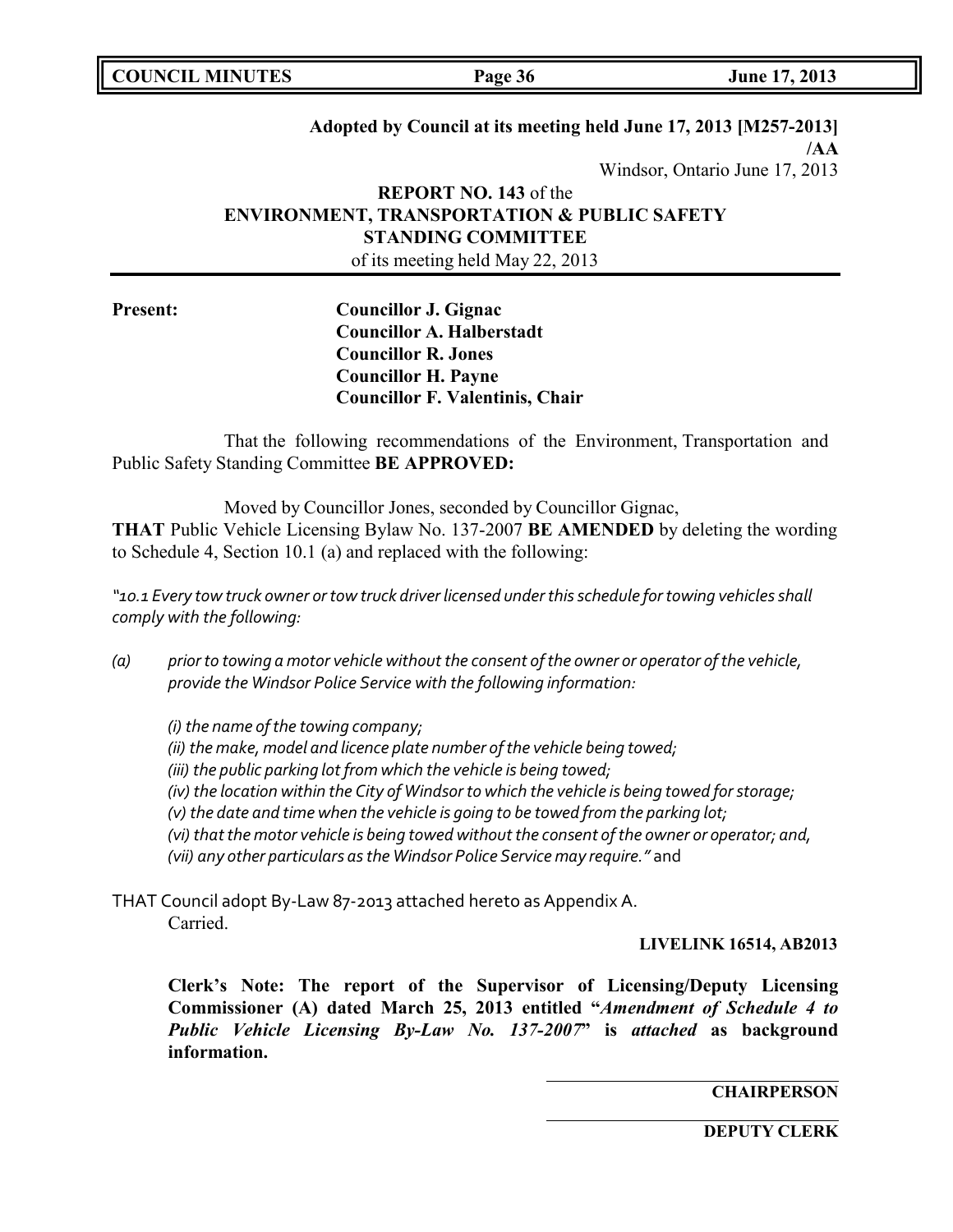**COUNCIL EXECUTE: COUNCIL EXECUTE: Page 37 June** 17, 2013

# **Adopted by Council at its meeting held June 17, 2013 [M258-2013]**

**/AA** Windsor, Ontario June 17, 2013

# **REPORT NO. 144** of the **ENVIRONMENT, TRANSPORTATION & PUBLIC SAFETY STANDING COMMITTEE**

of its meeting held May 22, 2013

**Present: Councillor J. Gignac Councillor A. Halberstadt Councillor R. Jones Councillor H. Payne Councillor F. Valentinis, Chair**

That the following recommendations of the Environment, Transportation and Public Safety Standing Committee **BE APPROVED:**

Moved by Councillor Gignac, seconded by Councillor Payne,

- A. That the 2012 Road Safety Report **BE RECEIVED** for information and that the report **BE USED** by Administration as a guiding document for the review and planning of safety improvements to the transportation network, and
- B. That Administration **BE DIRECTED** to request the Ministry of Transportation of Ontario to revise collision reporting procedures so that:
	- a. Separate vehicle classifications are provided for power assisted bicycles (e-bikes) and conventional bicycles on collision reporting forms, and
	- b. Power assisted bicycles are considered motor vehicles for collision reporting purposes. Carried.

**LIVELINK 16533, ST2013**

**Clerk's Note: The report of the Policy Analyst dated May 8, 2013 entitled "***2012 Road Safety Report***" is** *attached* **as background information.**

**CHAIRPERSON**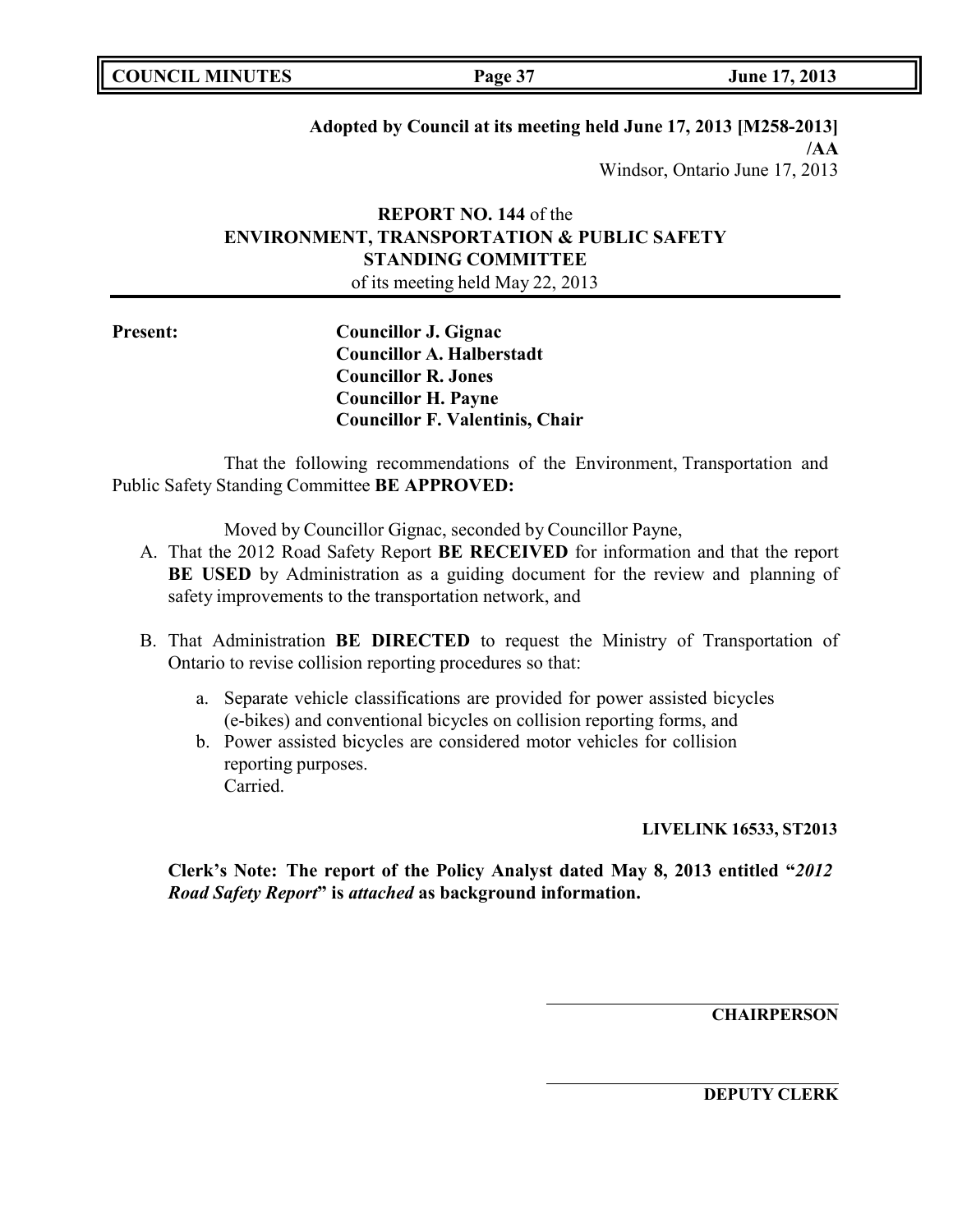| <b>COUNCIL MINUTES</b> |  |
|------------------------|--|
|------------------------|--|

**Adopted by Council at its meeting held June 17, 2013 [M259-2013] /AA** Windsor, Ontario June 17, 2013

# **REPORT NO. 145** of the **ENVIRONMENT, TRANSPORTATION & PUBLIC SAFETY STANDING COMMITTEE**

of its meeting held May 22, 2013

**Present: Councillor J. Gignac Councillor A. Halberstadt Councillor R. Jones Councillor H. Payne Councillor F. Valentinis, Chair**

That the following recommendations of the Environment, Transportation and Public Safety Standing Committee **BE APPROVED:**

Moved by Councillor Halberstadt, seconded by Councillor Gignac, THAT By-law 3-2006 BE AMENDED to include the following changes:

- Remove Schedule "A" from the By-law and add a definition for noxious weeds as defined in the Weed Control Act.
- Add a definition of "*unlicensed*"
- Add unenclosed decks, porches, balconies, carports and garages to the definition of "*yard*"
- Add a definition of "*woodlot*"
- Add a time of seven (7) days for compliance to be gained once a notice is served (Section 10.1)
- Add a provision that enables the Chief Building Official or Designate to authorize work to be completed without notice when a hazard has been identified (Section 10.1.1)
- Add a section that deems a notice sent by prepaid mail to be considered served on the fifth  $(5<sup>th</sup>)$  day after mailing (Section 10.1.2) Carried.

## **LIVELINK 16562, AB2013**

**Clerk's Note: The report of the Manager of Compliance & Enforcement dated April 13, 2013 entitled "***Housekeeping Amendments to By-Law 3-2006 – A By-Law to Establish Standards Respecting Yard Waste and Exterior Property Maintenance and to Prohibit Littering in the City of Windsor***" is** *attached* **as background information.**

**CHAIRPERSON**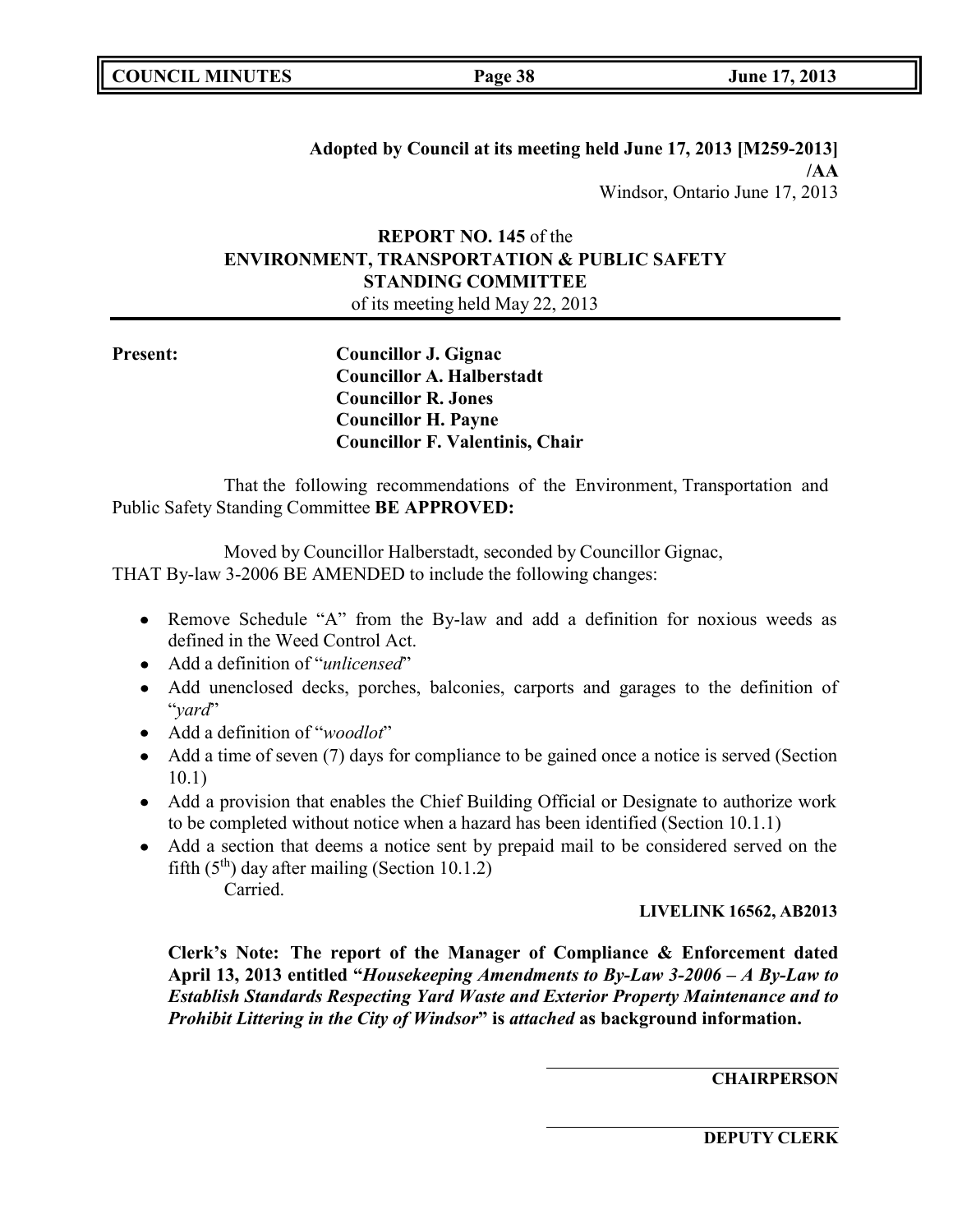**COUNCIL MINUTES Page 39 June 17, 2013**

# **Adopted AS AMENDED by Council at its meeting held June 17, 2013 [M260-2013] /AA**

Windsor, Ontario June 17, 2013

# **REPORT NO. 146** of the **ENVIRONMENT, TRANSPORTATION & PUBLIC SAFETY STANDING COMMITTEE**

of its meeting held May 22, 2013

**Present: Councillor J. Gignac Councillor A. Halberstadt Councillor R. Jones Councillor H. Payne Councillor F. Valentinis, Chair**

That the following recommendations of the Environment, Transportation and Public Safety Standing Committee **BE APPROVED:**

Moved by Councillor Halberstadt, seconded by Councillor Jones,

THAT the recommendations to convert Victoria Avenue from University Avenue to Chatham Street to two-way traffic including the necessary amendments to on-street –parking and traffic control devices outlined in the report **BE SUPPORTED**; and

THAT Parking Bylaw 9023 and Traffic Bylaw 9148 **BE AMENDED** as per Appendix A and B respectively; and

THAT the City Solicitor **BE DIRECTED** to prepare the necessary documents to amend the by-laws.

THAT Administration **BE DIRECTED** to consult with the Downtown Windsor BIA (DWBIA) and the affected stakeholders in the area.

**Carried.**

**LIVELINK 16566, SR/11026**

**Clerk's Note: The report of the Manager of Transportation Planning dated May 6, 2013 entitled "***Report Recommendations – Traffic Study in the Area of the Family Aquatic Complex***" is** *attached* **as background information.**

**CHAIRPERSON**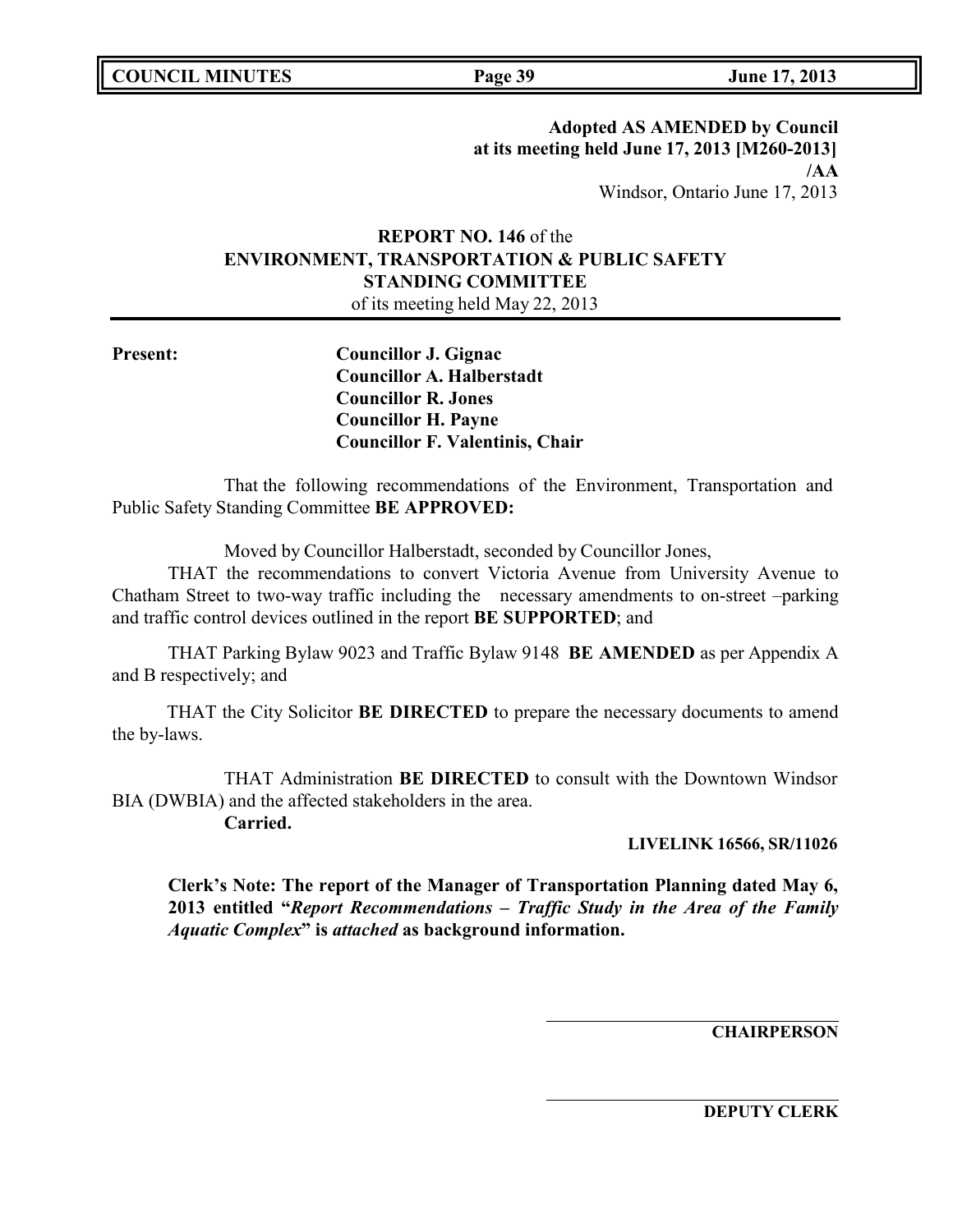**COUNCIL EXECUTE:** FOR **LIGATION COUNCIL COUNCIL COUNCIL COUNCIL COUNCIL COUNCIL COUNCIL COUNCIL COUNCIL** 

# **Adopted by Council at its meeting held June 17, 2013 [M261-2013]**

**/AA** Windsor, Ontario June 17, 2013

# **REPORT NO. 147** of the **ENVIRONMENT, TRANSPORTATION & PUBLIC SAFETY STANDING COMMITTEE**

of its meeting held May 22, 2013

**Present: Councillor J. Gignac Councillor A. Halberstadt Councillor R. Jones Councillor H. Payne Councillor F. Valentinis, Chair**

That the following recommendations of the Environment, Transportation and Public Safety Standing Committee **BE APPROVED:**

Moved by Councillor Payne, seconded by Councillor Jones,

That the status update on the Hon. Herb Gray Parkway project **BE RECEIVED** for information.

Carried.

**LIVELINK 16517, SW/10666**

**Clerk's Note: The report of the Project Administrator dated May 6, 2013 entitled "***Hon. Herb Gray Parkway Project Update – April 2013***" is** *attached* **as background information.**

**CHAIRPERSON**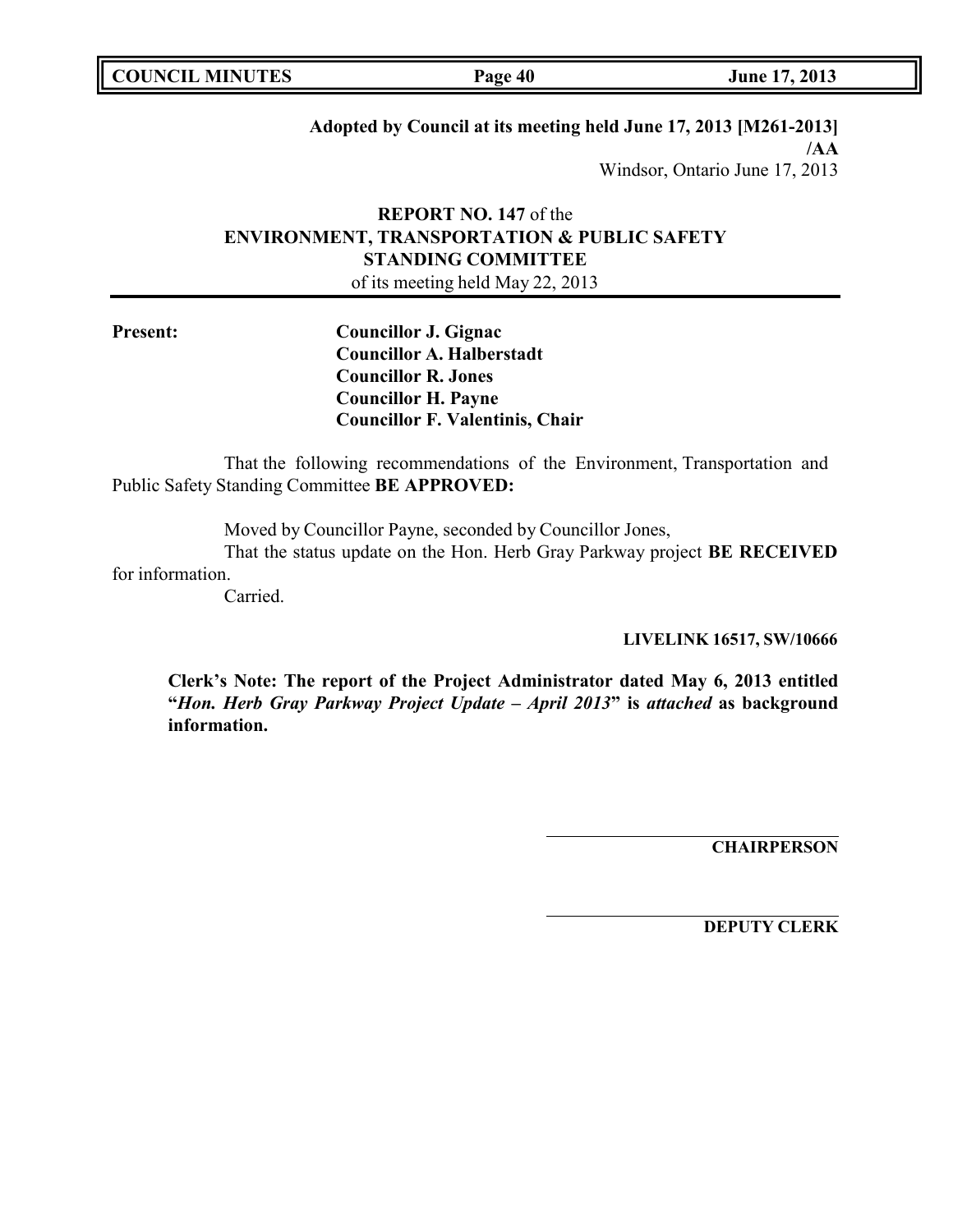**DEFERRED to a meeting of Council in August to provide the Applicant with ample time to submit the required applications as adopted by Council at its meeting held June 17, 2013 [M262-2013] DEFERRED for 21 days to allow the applicant to submit Condominium and Rezoning Application as adopted by Council at its meeting held May 27, 2013 [M199-2013]** /AA Windsor, Ontario May 27, 2013

# **REPORT NO. 137** of the **PLANNING & ECONOMIC DEVELOPMENT STANDING COMMITTEE** of its meeting held April 15, 2013

**Present: Councillor Drew Dilkens Councillor Percy Hatfield Councillor Bill Marra, Chair Councillor Hilary Payne Councillor Ed Sleiman**

That the following recommendations of the Planning & Economic Development Standing Committee **BE APPROVED** as follows**:**

Moved by Councillor Hatfield, seconded by Councillor Sleiman THAT the matter of repealing By-law 5263 exempting lands within Registered Plan 12M-77 from Part-Lot Control **BE REFERRED** to Windsor City Council for decision. Carried.

### **LIVELINK 16487, AB2013**

*Clerk's Note:*The administrative report authored by the City Planner dated March 25, 2013 entitled "*Repeal of By-law 5263 exempting lands within Registered Plan 12M-77 from Part-Lot Control"* is *attached* as background information. Also *attached* is a letter dated April 11, 2013 from the Senior Planner, GSP Group regarding 3163 Forest Glade Drive and a letter dated March 12, 2013 (*attached*) from the Manager of Development Applications addressed to Caroline Baker, GSP Group Inc.

**CHAIRPERSON**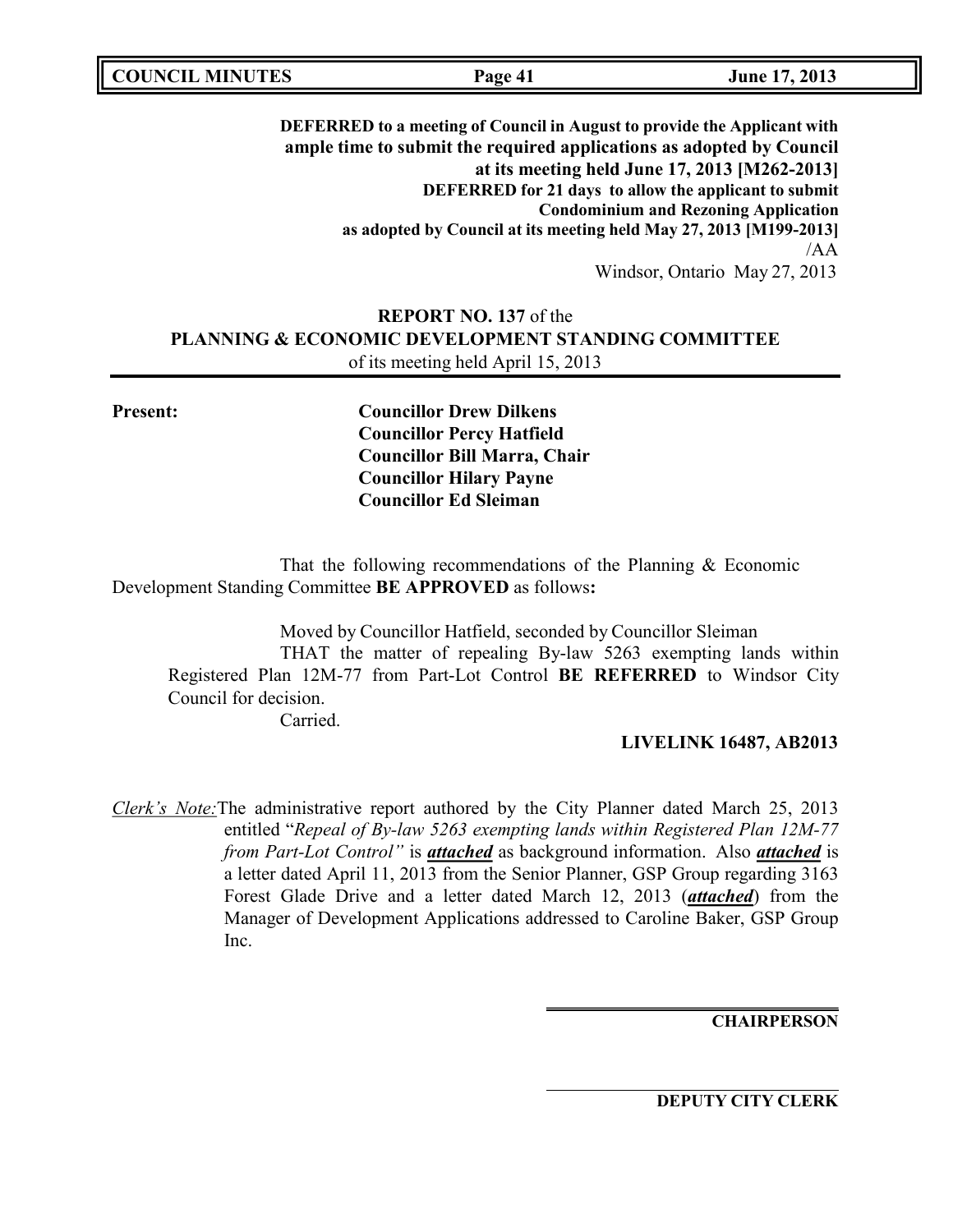**COUNCIL MINUTES Page 42 June 17, 2013**

# **Adopted by Council at its meeting held June 17, 2013 [M263-2013]**  $/AA$ Windsor, Ontario June 17, 2013 **REPORT NO. 142** of the

**PLANNING & ECONOMIC DEVELOPMENT STANDING COMMITTEE** of its meeting held May 13, 2013

# **Present: Councillor Drew Dilkens Councillor Percy Hatfield Councillor Bill Marra, Chair Councillor Ed Sleiman**

**Regrets: Councillor Hilary Payne**

That the following recommendations of the Planning & Economic Development Standing Committee **BE APPROVED** as follows**:**

Moved by Councillor Dilkens, seconded by Councillor Sleiman THAT the list of properties included as Schedule "A" to By-law No. 22- 2009 **BE AMENDED** by adding those on the attached list (Appendix A.1 of this report) that were omitted; and

THAT the list of properties included as Schedule "A" to By-law No. 22- 2009 **BE AMENDED** by deleting the following properties that appear on page 9 of Schedule "A" to the By-law that should not have been included:

- 1) Part of Lot 10 E/S Sandwich Street abstracted as Bedford Street Plan 40 Town of Sandwich as in R1349851 3329 Sandwich Street PIN 01253-0323 (LT)
- 2) Part of Lot 10 E/S Sandwich Street abstracted as Bedford Street Plan 40 Town of Sandwich as in R1297063 3341 Sandwich Street PIN 01253-0321; and

THAT the City Solicitor be directed **TO REMOVE** By-law 22-2009 from the titles of the above noted properties to be deleted from Schedule "A" of the By-law; and

THAT Figures 3 and 6 of the Sandwich Heritage Conservation District Plan, included in Schedule "B" to By-law No. 22-2009, **BE AMENDED** to include all parcels of St. John"s Anglican Church and Cemetery, as shown on the attached map (Appendix B.1 of this report); and

THAT the City Solicitor be directed **TO AMEND** By-law 22-2009 as noted and to register the amended By-law as required.

Carried. **LIVELINK 16538, Z/8581**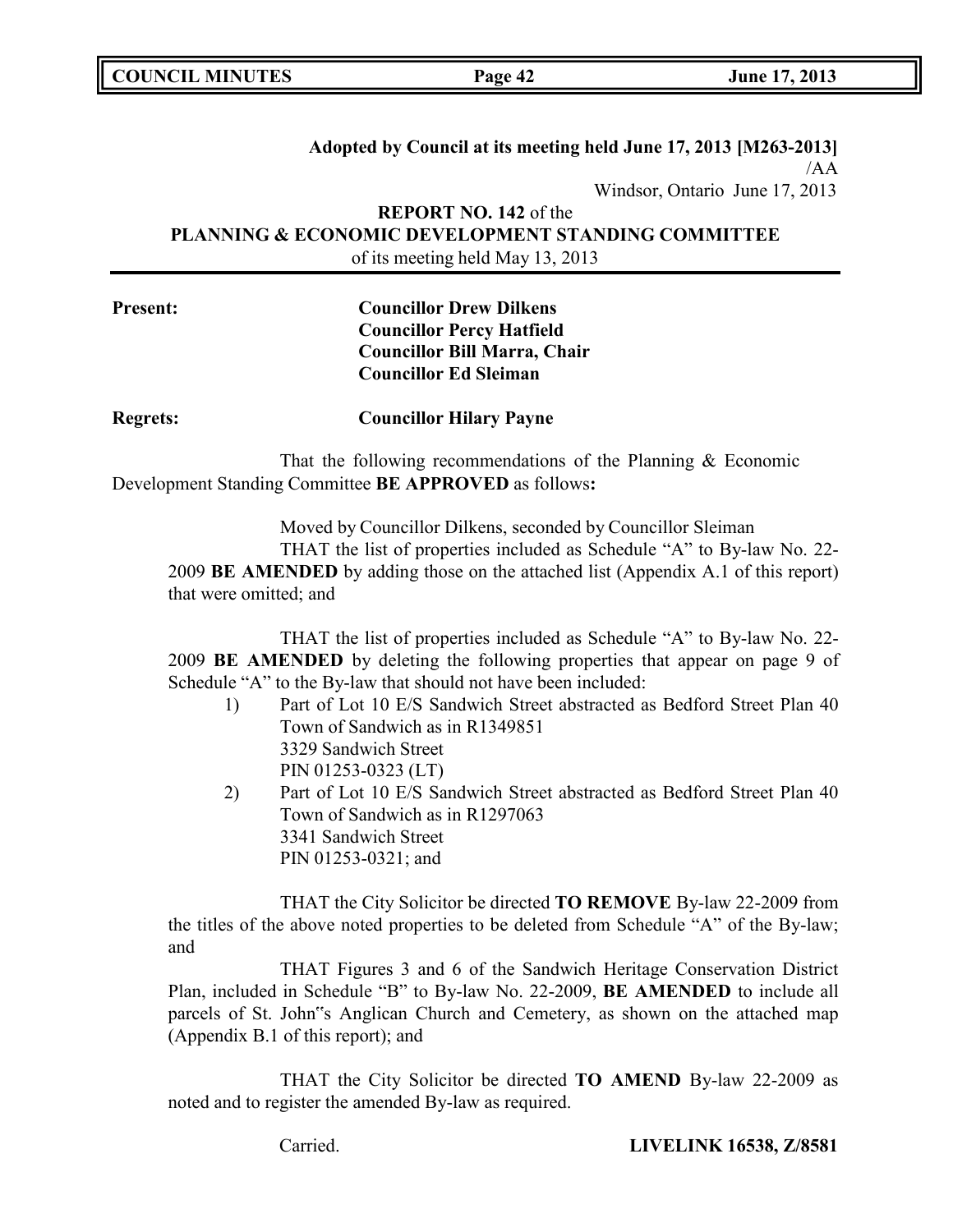|--|

*Clerk's Note:*The administrative report authored by the City Planner dated April 30, 2013 entitled "*Sandwich Heritage Conservation District, Amendment to Designation By-law – Corrections of Property List and Map*" is *attached* as background information.

**CHAIRPERSON**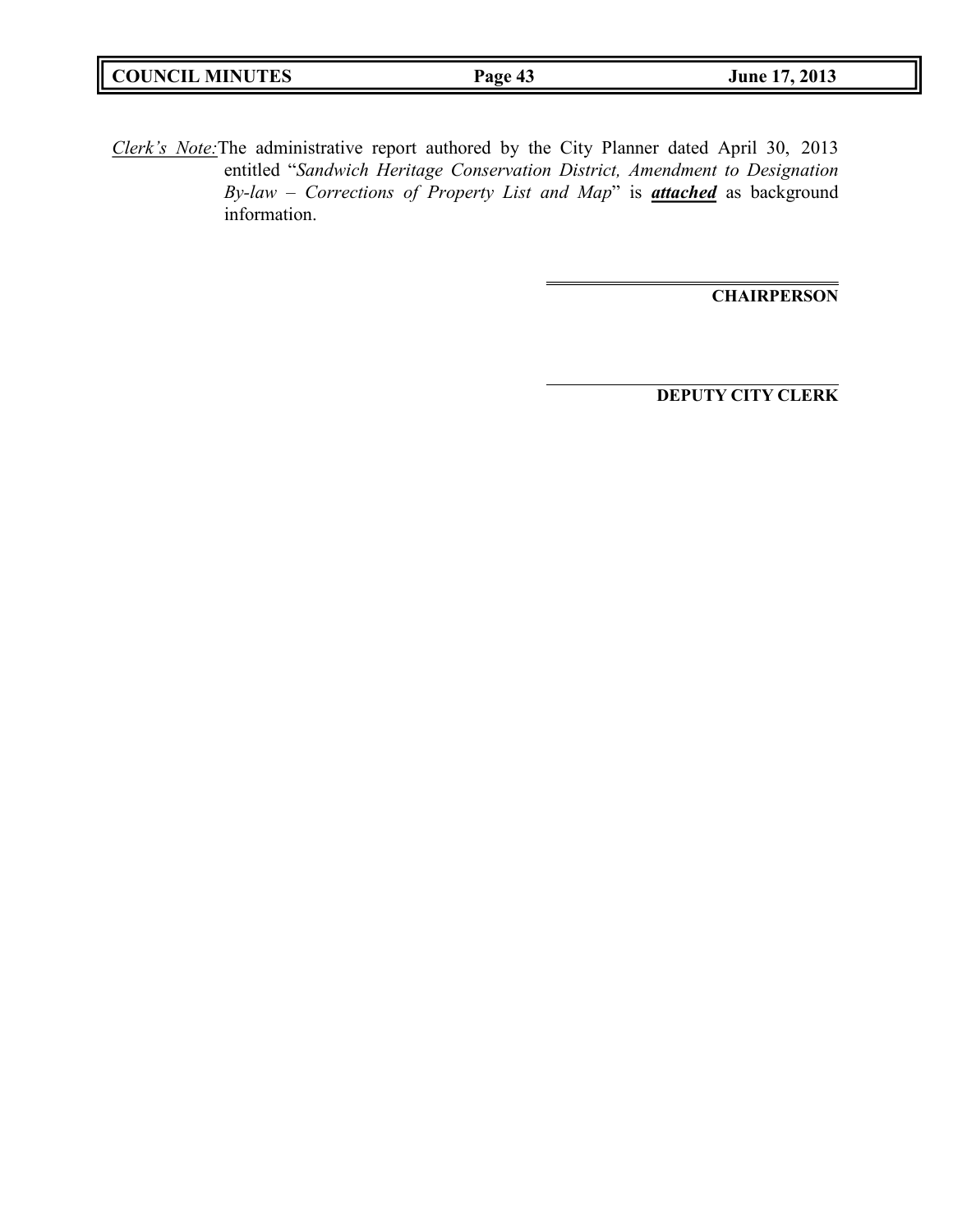**COUNCIL MINUTES Page 44 June 17, 2013**

# **Adopted by Council at its meeting held June 17, 2013 [M264-2013]** /AA Windsor, Ontario June 17, 2013 **REPORT NO. 143** of the

**PLANNING & ECONOMIC DEVELOPMENT STANDING COMMITTEE** of its meeting held May 13, 2013

# **Present: Councillor Drew Dilkens Councillor Percy Hatfield Councillor Bill Marra, Chair Councillor Ed Sleiman**

**Regrets: Councillor Hilary Payne**

That the following recommendations of the Planning & Economic Development Standing Committee **BE APPROVED** as follows**:**

> Moved by Councillor Dilkens, seconded by Councillor Sleiman I. That Council **RECEIVE** the information regarding the

Development Review Process identified in this report for properties within the Sandwich Heritage Conservation District Area and for the remainder of the lands within the Olde Sandwich Towne Community Improvement Plan Area; and

II. a) That the City Solicitor **PREPARE** a By-law to delegate approval for Heritage Alteration Permits not requiring Council approval as identified in Appendix B attached to this report, to the City Planner or designate; and

b) That the City Solicitor **BE DIRECTED** to consolidate all Delegation of Authority By-Laws (i.e. Part Lot Control, Complete Applications) that have been delegated to the City Planner or designate

Carried.

## **LIVELINK 16537, Z/8581**

*Clerk's Note:*The administrative report authored by the City Planner dated March 6, 2013 entitled "*Sandwich Development Review Process*" is *attached* as background information.

**CHAIRPERSON**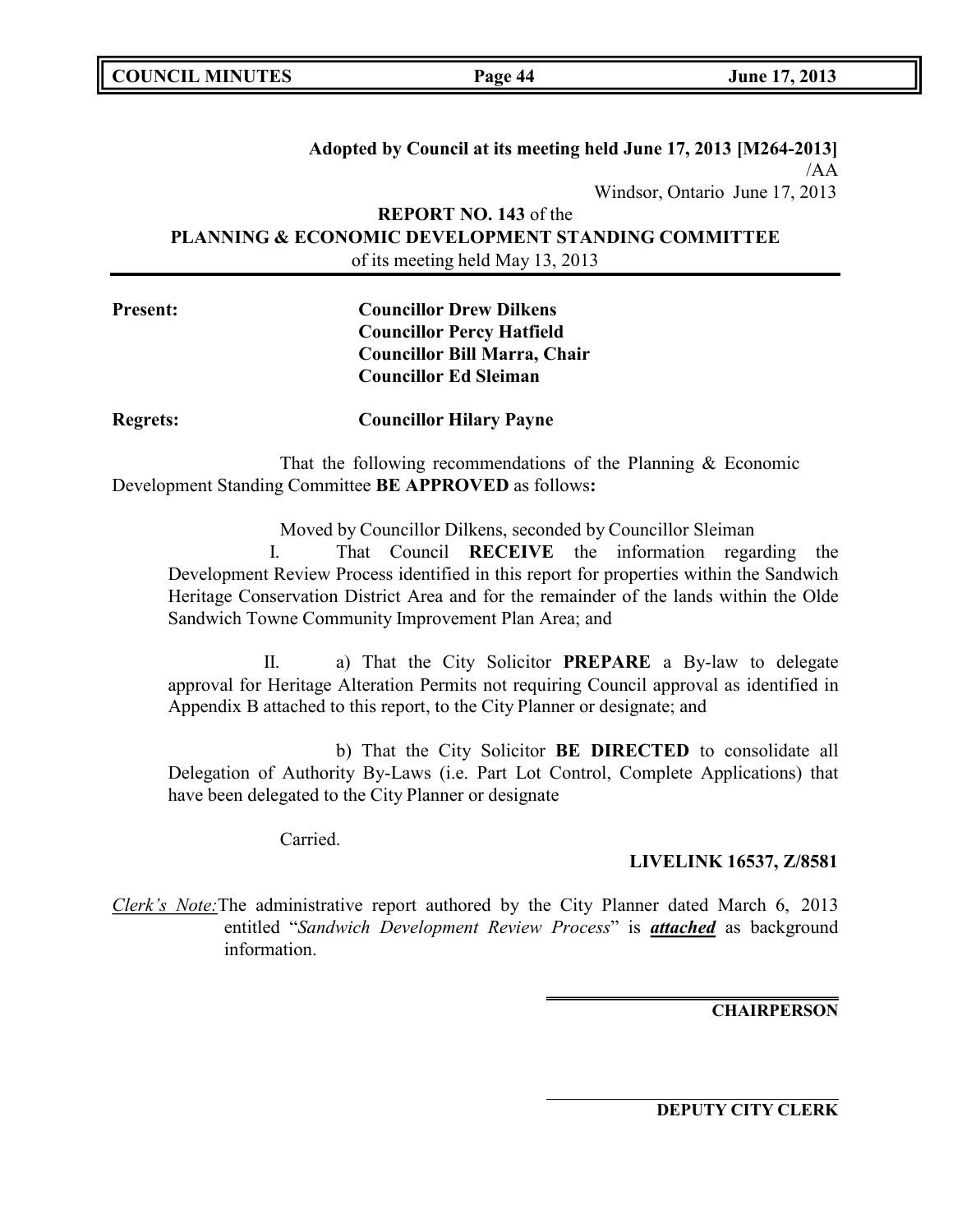| <b>COUNCIL MINUTES</b> |  |
|------------------------|--|
|------------------------|--|

**Adopted by Council at its meeting held June 17, 2013 [M265-2013]**  $/AA$ Windsor, Ontario June 17, 2013

# **REPORT NO. 144** of the **PLANNING & ECONOMIC DEVELOPMENT STANDING COMMITTEE** of its meeting held May 13, 2013

# **Present: Councillor Drew Dilkens Councillor Percy Hatfield Councillor Bill Marra, Chair Councillor Ed Sleiman**

**Regrets: Councillor Hilary Payne**

That the following recommendations of the Planning & Economic Development Standing Committee **BE APPROVED** as follows**:**

Moved by Councillor Sleiman, seconded by Councillor Dilkens

III. That Council **ACTIVATE** the following Incentive Programs from the Sandwich Incentive Program(s) "toolkit" and that funding for the program be allocated from the \$400,000 (previously approved by Council) from Account 7076176- *Sandwich Community Development Plan*:

- a) Commercial/Mixed Use Building Facade Grant Program
- b) Revitalization Grant Program
- c) Commercial Core Feasibility Grant Program
- d) Development Charge Grant Program
- e) Development and Building fees Grant Program
- f) Neighbourhood Residential Rehabilitation Grant Program.

Carried.

### **LIVELINK 16536, Z/8581**

*Clerk's Note:*The administrative report authored by the City Planner dated March 6, 2013 entitled "*Activation of the Sandwich Incentive Program*" is *attached* as background information.

### **CHAIRPERSON**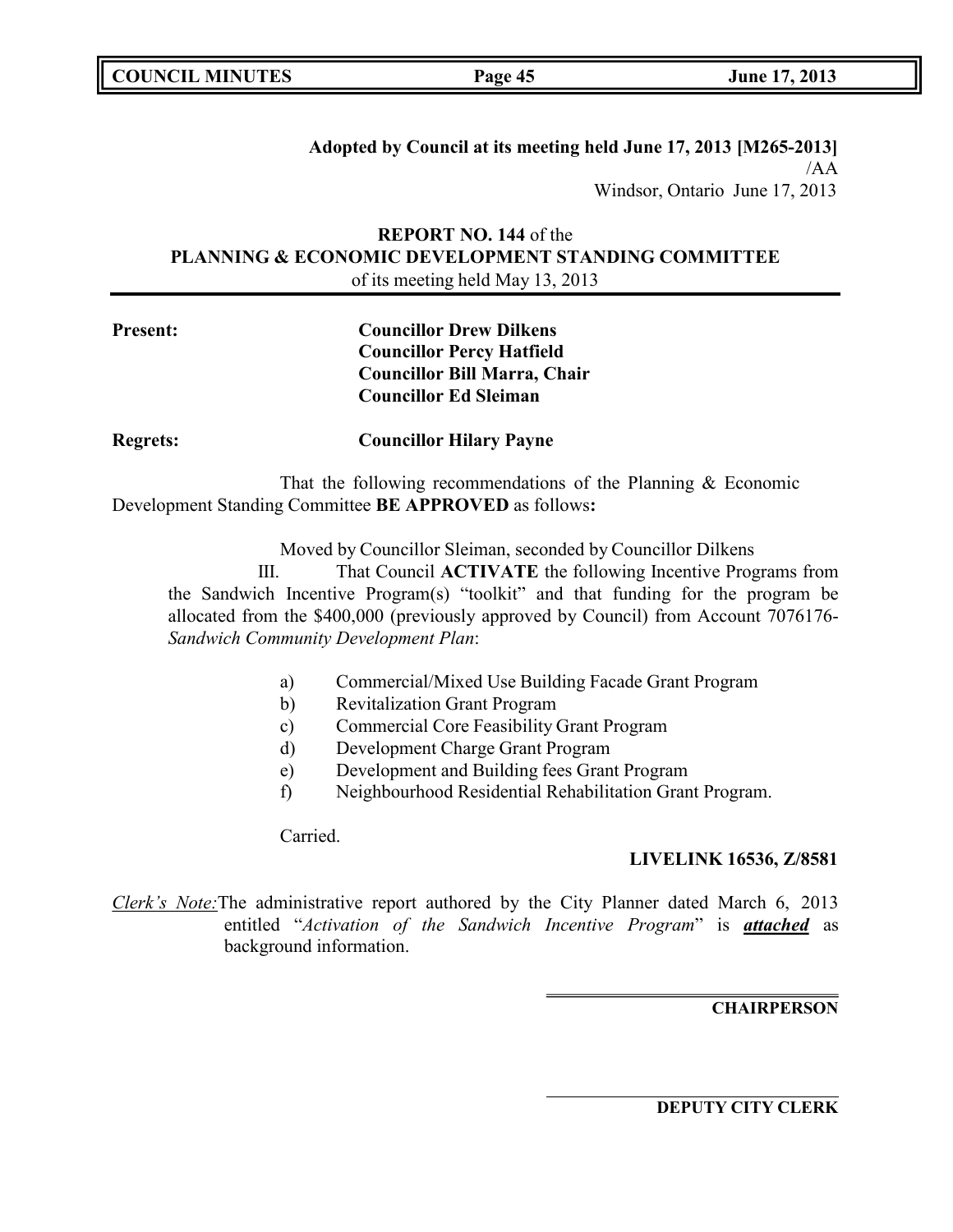|  | <b>COUNCIL MINUTES</b> |
|--|------------------------|
|--|------------------------|

## **Adopted by Council at its meeting held June 17, 2013 [M266-2013]** /AA Windsor, Ontario June 17, 2013

# **REPORT NO. 147** of the **PLANNING & ECONOMIC DEVELOPMENT STANDING COMMITTEE** of its meeting held May 13, 2013

# **Present: Councillor Drew Dilkens Councillor Percy Hatfield Councillor Bill Marra, Chair Councillor Ed Sleiman**

**Regrets: Councillor Hilary Payne**

That the following recommendations of the Planning & Economic Development Standing Committee **BE APPROVED** as follows**:**

Moved by Councillor Dilkens, seconded by Councillor Sleiman

I. THAT the part of a Heritage Alteration Permit requiring Council approval **BE GRANTED** to Anne-Marie Laniak, represented by Kevin Flood, for proposed changes to the residential duplex at 357-359 Indian Road, which shall be constructed as per the drawings attached as Appendix "D" and described below, subject to the modifications specified in A.3), B.3), and C.2):

A. Demolish the existing roof and:

1) construct a hipped roof of a higher (10 in 12) pitch, with asphalt shingles;

2) add a front-facing hipped dormer with two 1/1 sash windows and vinyl shake shingles; and

3) Add solar panels to the south side of the roof, which do not extend further forward than a straight line 0.5 m (1.6 ft) west of the east end of the main ridge or extend above the main ridge or below the lower edge of the roof.

B. Construct an addition to the rear of the existing building with:

1) walls on sides continuing in same plane as existing or set-in, with windows following similar spacing;

2) roof and solar panels continuing in same plane as proposed above; and

3) approval of materials and details of finish delegated to the City Planner.

C. Remove the porch and:

1) reconstruct the same size with the same brick and same roof dimensions;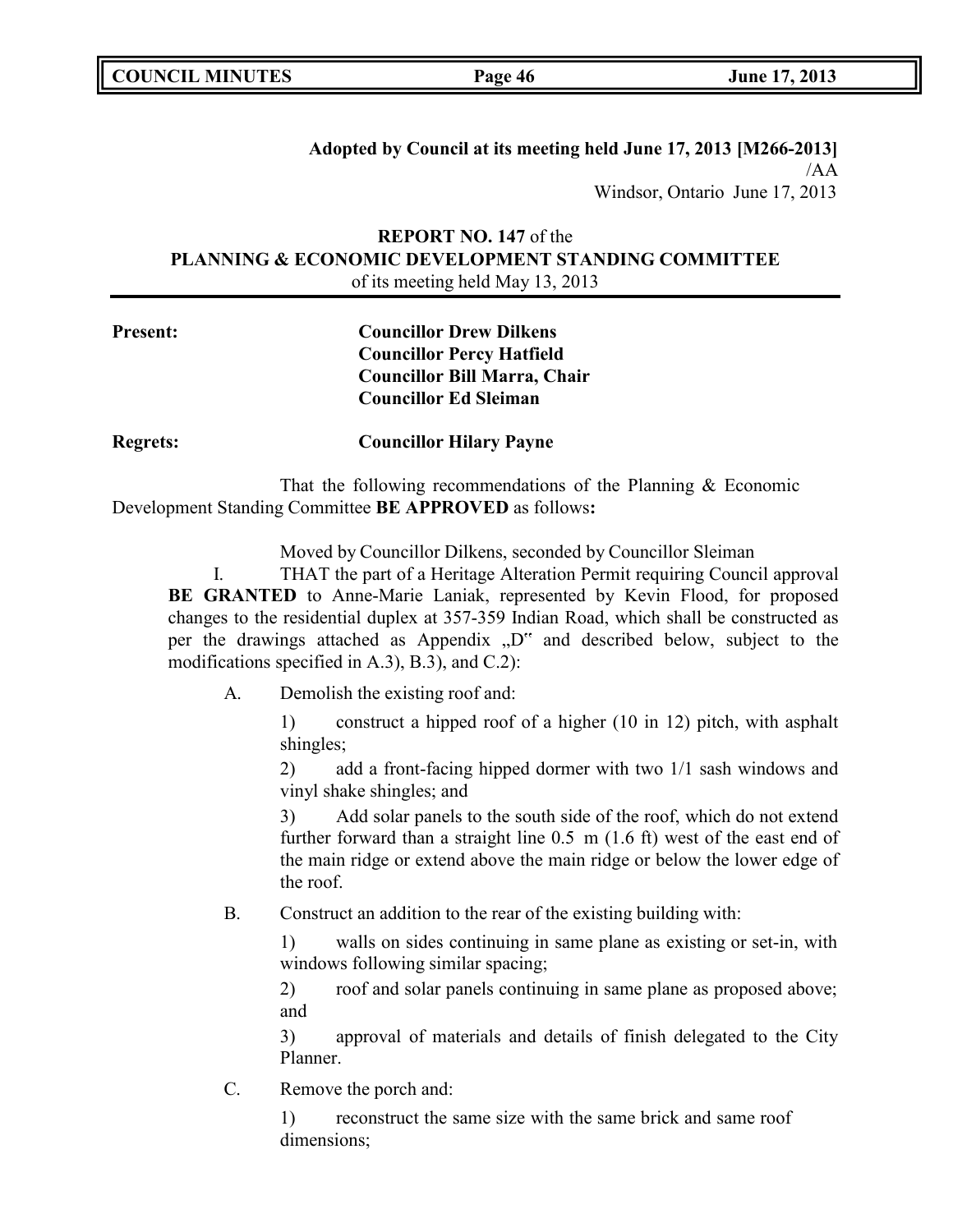2) use a concrete-block base instead of brick provided the concreteblock base does not extend more than the height of one horizontal block above grade;

3) relocate the centred front facing steps close to the south end; and

4) on the corners, install short wood columns matching the original.

II. AND THAT this Heritage Alteration Permit constitute written authorization for the purpose of satisfying Provincial requirements for a renewable energy project set out in Ontario Regulation 359/09 issued under the *Environmental Protection Act*, and

III. THAT the Heritage Alteration Permit **BE GRANTED** for a five year period.

Carried.

## **LIVELINK 16306**

*Clerk's Note:*Report No. 322 of the Windsor Heritage Committee (Heritage Alteration permit, Duplex, 357-359 Indian Road, Sandwich HCD) is *attached* as background information.

**CHAIRPERSON**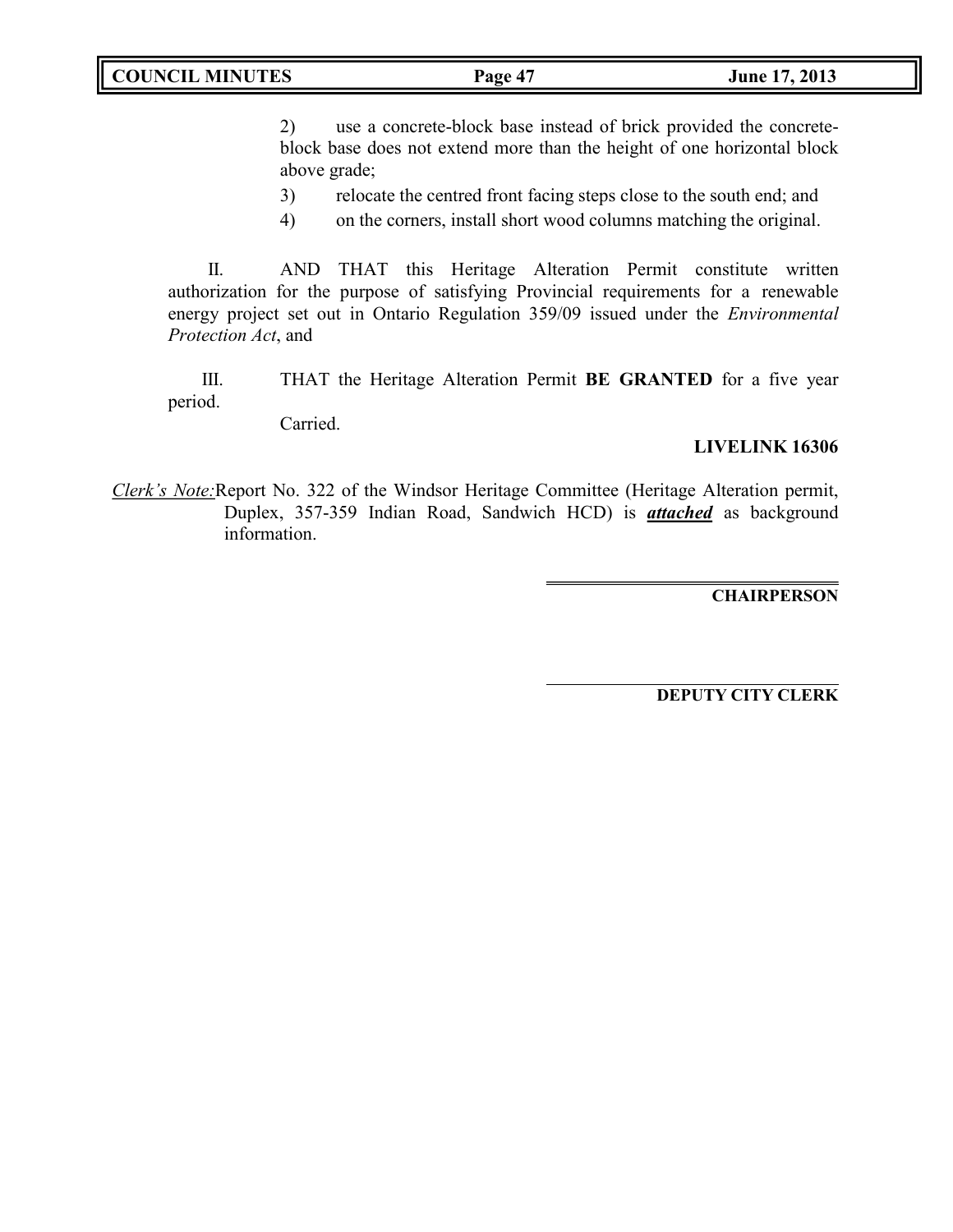| <b>COUNCIL MINUTES</b> | Page 48                                                                                                                                          | June 17, 2013                      |
|------------------------|--------------------------------------------------------------------------------------------------------------------------------------------------|------------------------------------|
|                        |                                                                                                                                                  |                                    |
|                        | Adopted by Council at its meeting held June 17, 2013 [M267-2013]                                                                                 |                                    |
|                        | Adopted by Council at its meeting held June 4, 2013 [M200-2013]                                                                                  |                                    |
|                        | DEFERRED to the June 17, 2013 meeting of Council                                                                                                 |                                    |
|                        |                                                                                                                                                  | to accompany Report No. 140 of the |
|                        | <b>Environment, Transportation &amp; Public Safety Standing Committee,</b><br>as adopted by Council at its meeting held June 4, 2013 [M200-2013] |                                    |
|                        |                                                                                                                                                  | /AA                                |
|                        |                                                                                                                                                  | Windsor, Ontario June 4, 2013      |
|                        | <b>REPORT NO. 151 of the</b>                                                                                                                     |                                    |
|                        | <b>PLANNING &amp; ECONOMIC DEVELOPMENT STANDING COMMITTEE</b>                                                                                    |                                    |
|                        | of its meeting held May 13, 2013                                                                                                                 |                                    |
|                        |                                                                                                                                                  |                                    |
| <b>Present:</b>        | <b>Councillor Drew Dilkens</b>                                                                                                                   |                                    |
|                        | <b>Councillor Percy Hatfield</b>                                                                                                                 |                                    |
|                        | <b>Councillor Bill Marra, Chair</b>                                                                                                              |                                    |
|                        | <b>Councillor Ed Sleiman</b>                                                                                                                     |                                    |
| <b>Regrets:</b>        | <b>Councillor Hilary Payne</b>                                                                                                                   |                                    |
|                        | That the following recommendations of the Planning $&$ Economic                                                                                  |                                    |

Development Standing Committee **BE APPROVED** as follows**:** Moved by Councillor Dilkens, seconded by Councillor Sleiman

That Report 71 of the Windsor-Essex County Environment Committee (1223244 Ontario Ltd., Sprucewood Avenue between Ojibway Parkway & Matchette Road) **BE NOTED AND FILED** and that no further action be taken on this matter as it is currently before the OMB.

Carried.

*Clerk's Note:*Report No. 71 of the Windsor Essex County Environment Committee is *attached* as background information.

**CHAIRPERSON**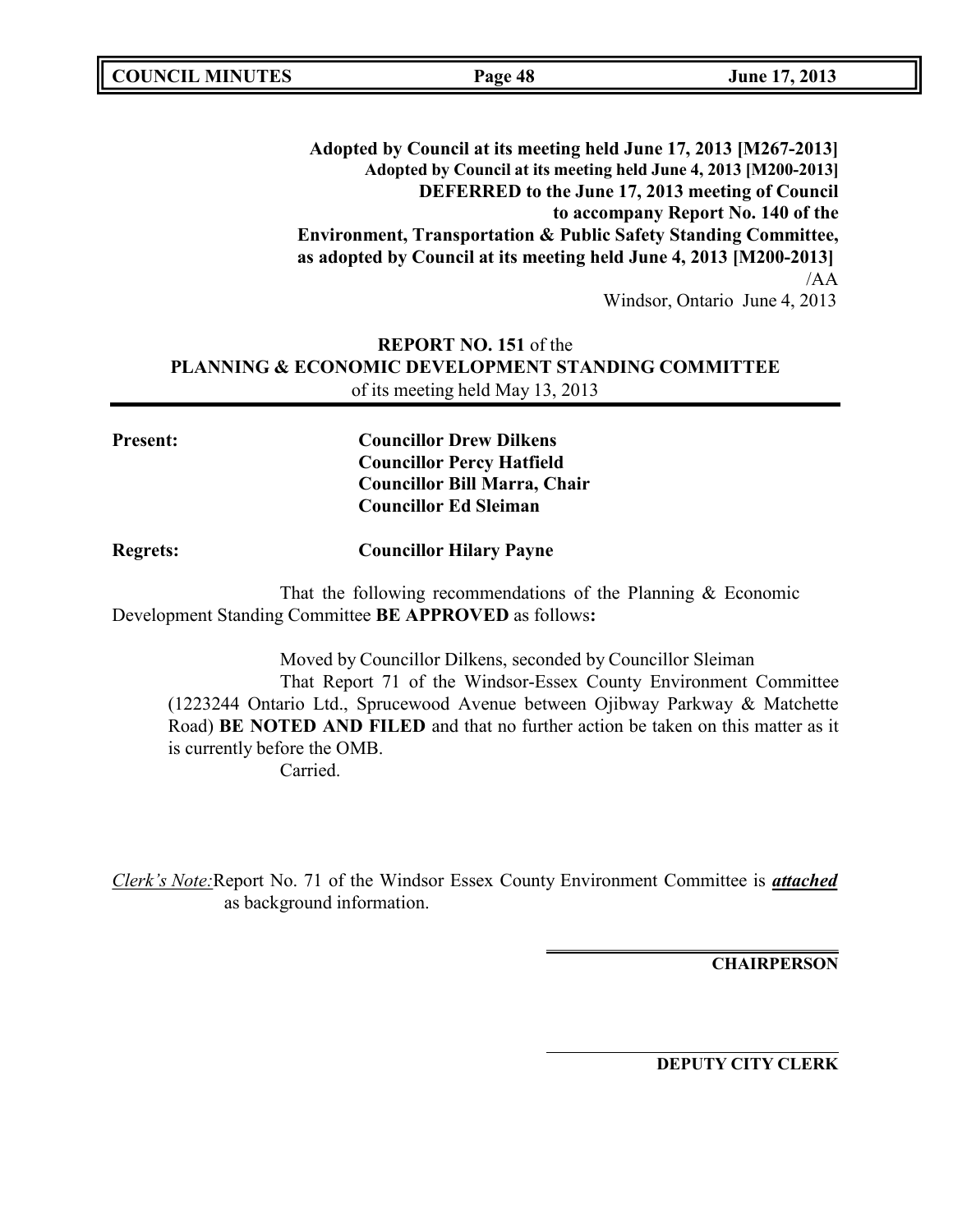| <b>COUNCIL MINUTES</b> | Page 49 | June 17, 2013 |
|------------------------|---------|---------------|
|                        |         |               |

**Adopted by Council at its meeting held June 17, 2013 [M238-2013]** VC/bm

# **SPECIAL MEETING OF COUNCIL – IN CAMERA June 17, 2013**

### **Meeting called to order at: 5:15 p.m.**

### **Members in Attendance:**

Mayor E. Francis Councillor D. Dilkens Councillor R. Jones Councillor A. Halberstadt (arrives at 5:18 p.m.) Councillor F. Valentinis Councillor B. Marra (arrives at 5:19 p.m.) Councillor P. Hatfield Councillor J. Gignac Councillor A. Maghnieh Councillor H. Payne Councillor E. Sleiman

### **Also in attendance:**

H. Reidel, Chief Administrative Officer

J. Wilson, Acting Community Development and Health Commissioner and Corporate Leader Social Development, Health, Recreation and Culture

- M. Sonego, City Engineer and Corporate Leader Environmental Protection and Transportation
- G. Wilkki, City Solicitor and Corporate Leader Economic Development and Public Safety
- V. Critchley, City Clerk/Licence Commissioner and Corporate Leader Public Engagement and Human Resources
- O. Colucci, Chief Financial Officer/City Treasurer and Corporate Leader Finance and Technology
- S. Askin Hager, Deputy City Solicitor/Manager of Purchasing and Risk Management
- P. Williams, General Manager Transit Windsor

# **Verbal Motion is presented by Councillor Jones, seconded by Councillor Sleiman,**

**to move in Camera for discussion of the following item(s):**

| Item No. | Subject                                         | Section - Pursuant          |
|----------|-------------------------------------------------|-----------------------------|
|          |                                                 | <b>Municipal Act,</b><br>to |
|          |                                                 | 2001, as amended            |
|          | Personal matter – about an identifiable         | 239(2)(b)                   |
|          | individual                                      |                             |
|          | <b>NOTE:</b> This matter was deferred on May 6, |                             |
|          | 2013, to permit Administration to be present    |                             |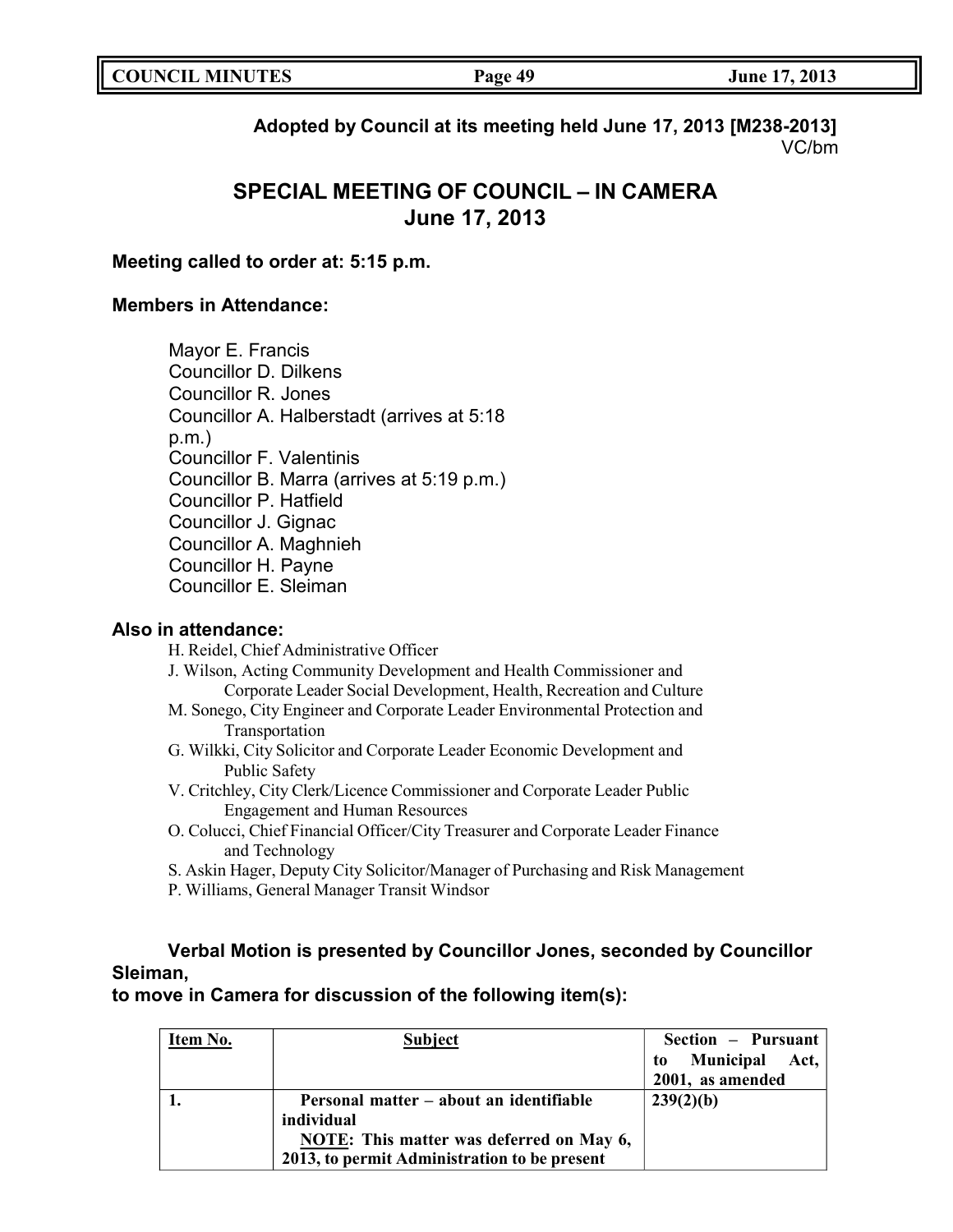**Motion Carried.**

# **Declarations of Pecuniary Interest:**

None declared.

# **Discussion on the items of business. (Item 1)**

**Verbal Motion is presented by Councillor Valentinis, seconded by Councillor Marra, to move back into public session. Motion Carried.**

# **Moved by Councillor Dilkens, seconded by Councillor Jones, THAT the Clerk BE DIRECTED to transmit the recommendation(s) contained in the report(s) discussed at the In-Camera Council Meeting held June 17, 2013 directly to Council for consideration at the next Regular Meeting.**

1. That the confidential in-camera report from the Deputy City Solicitor and Manager of Purchasing and Risk Management, City Solicitor and Corporate Leader Economic Development and Public Safety and General Manager of Transit Windsor respecting a personal matter about an identifiable individual **BE RECEIVED FOR INFORMATION**.

**Motion Carried.**

**Moved by Councillor Jones, seconded by Councillor Marra, That the special meeting of council held June 17, 2013 BE ADJOURNED. (Time: 5:25 p.m.) Motion Carried.**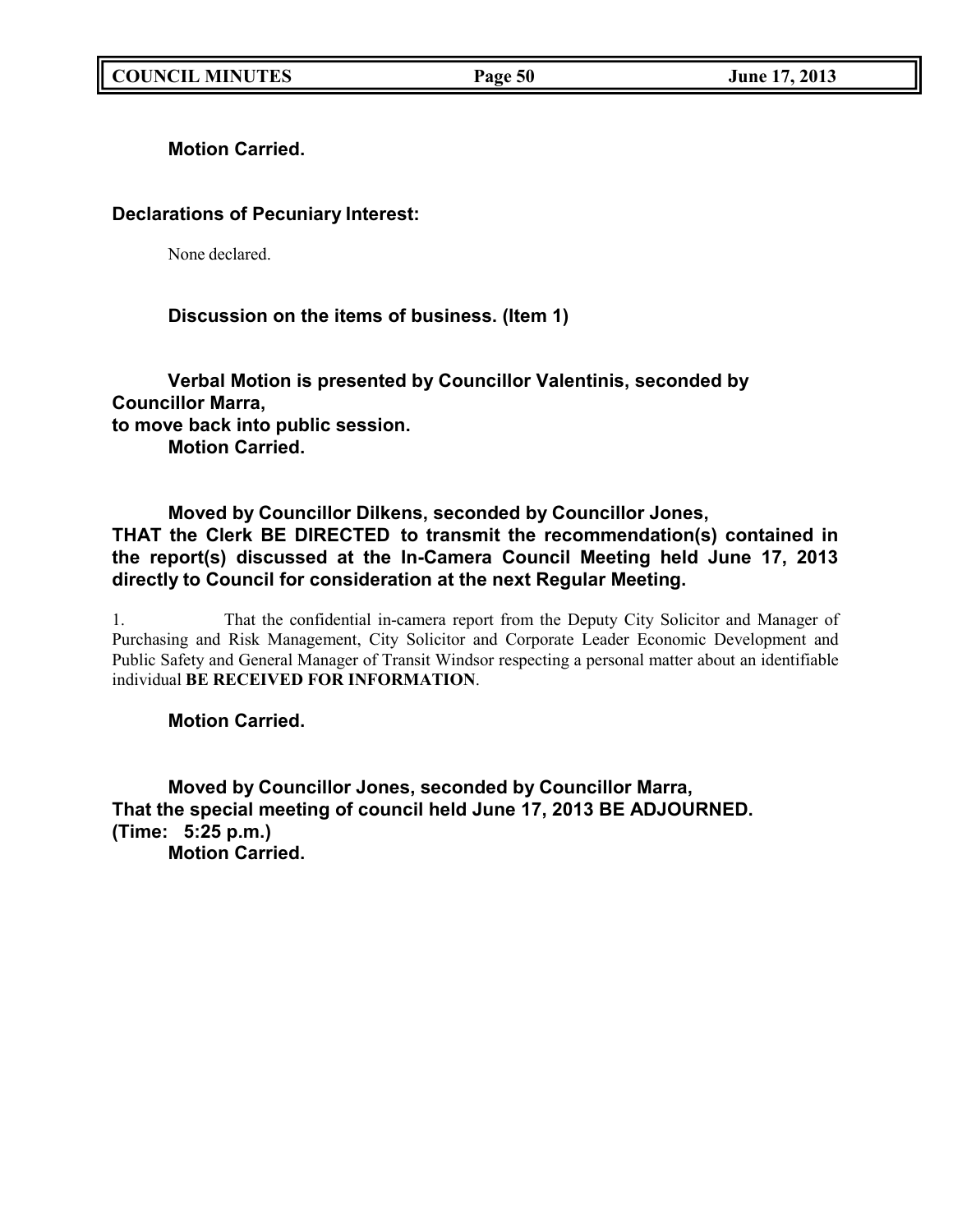| <b>COUNCIL MINUTES</b><br><b>June 17, 2013</b><br>Page 51 |  |
|-----------------------------------------------------------|--|
|-----------------------------------------------------------|--|

### **Adopted by Council at its meeting held June 17, 2013 [M239-2013] SV/bm**

**Windsor, Ontario, June 17, 2013**

### **REPORT OF THE STRIKING COMMITTEE of its meeting held** June 4, 2013

| <b>PRESENT:</b> | Mayor E. Francis          |
|-----------------|---------------------------|
|                 | Councillor J. Gignac      |
|                 | Councillor R. Jones       |
|                 | Councillor F. Valentinis  |
|                 | Councillor P. Hatfield    |
|                 | Councillor E. Sleiman     |
|                 | Councillor A. Halberstadt |
|                 | Councillor H. Payne       |
|                 | Councillor D. Dilkens     |
|                 |                           |

**ABSENT:** Councillor B. Marra

### **Also in attendance:**

H. Reidel, Chief Administrative Officer S. Vlachodimos, Deputy City Clerk

### **Declarations of Pecuniary Interest:**

None declared.

Your Committee submits the following recommendations:

(1) That the resignation of Juliet Mohammed on the *Windsor Essex County Environment Committee* **BE ACCEPTED**.

(2) That the resignation of Justin Langlois on the *Public Art Advisory Committee* **BE ACCEPTED**.

(3) That the following additional persons **BE APPOINTED** to the *Housing Advisory Committee* for the term expiring November 30, 2014:

- Cheryl Porter
- Willem Bijl